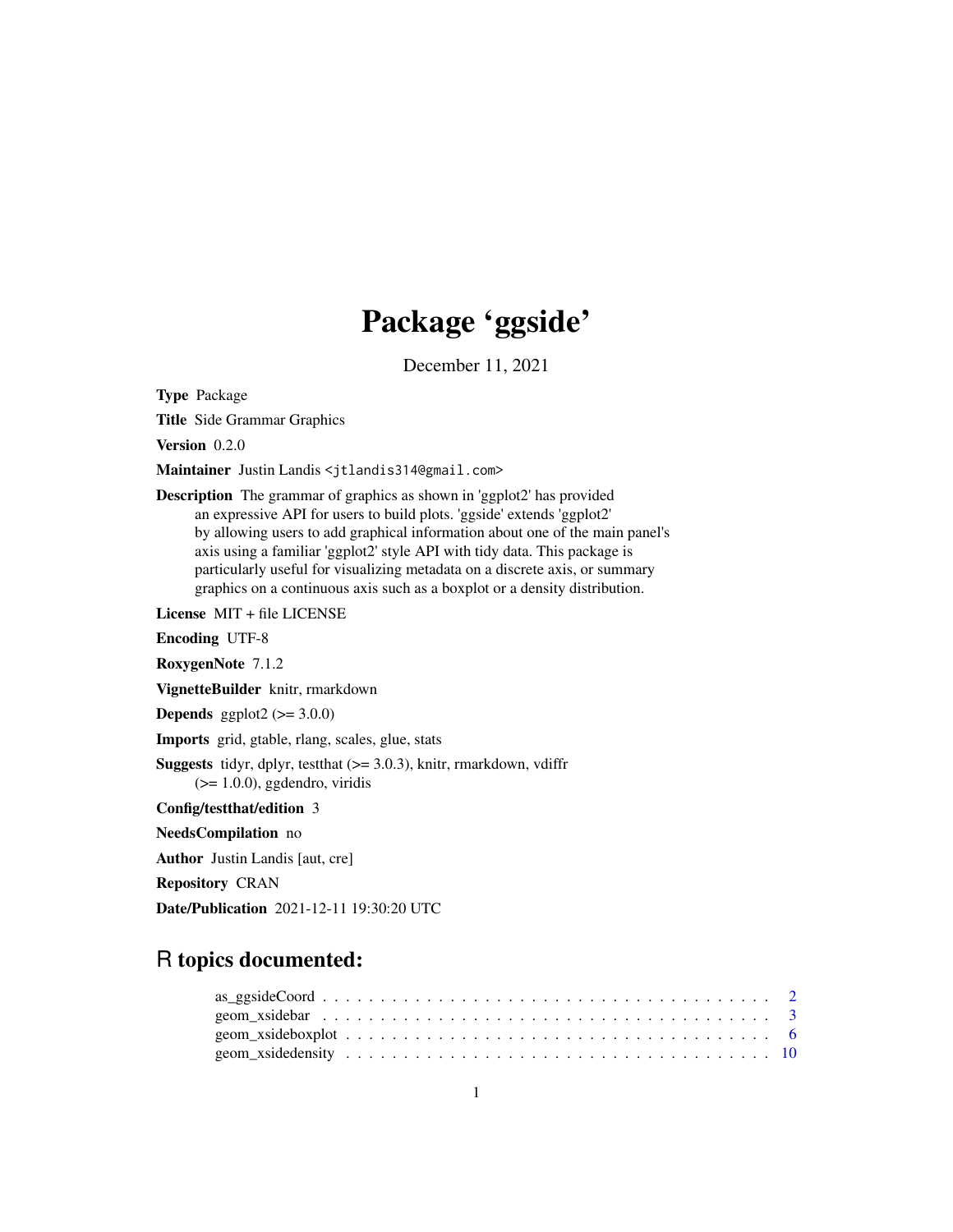<span id="page-1-0"></span>

| Index | 45 |
|-------|----|
|       |    |
|       |    |
|       |    |
|       |    |
|       |    |
|       |    |
|       |    |
|       |    |
|       |    |
|       |    |
|       |    |
|       |    |
|       |    |
|       |    |
|       |    |
|       |    |
|       |    |
|       |    |
|       |    |
|       |    |
|       |    |
|       |    |
|       |    |

as\_ggsideCoord *Coord Compatible with ggside*

# Description

S3 class that converts old Coord into one that is compatible with ggside. Can also update ggside on the object. Typically, the new ggproto will inherit from the object being replaced.

```
as_ggsideCoord(coord)
## Default S3 method:
as_ggsideCoord(coord)
## S3 method for class 'CoordCartesian'
as_ggsideCoord(coord)
## S3 method for class 'CoordSide'
as_ggsideCoord(coord)
## S3 method for class 'CoordTrans'
```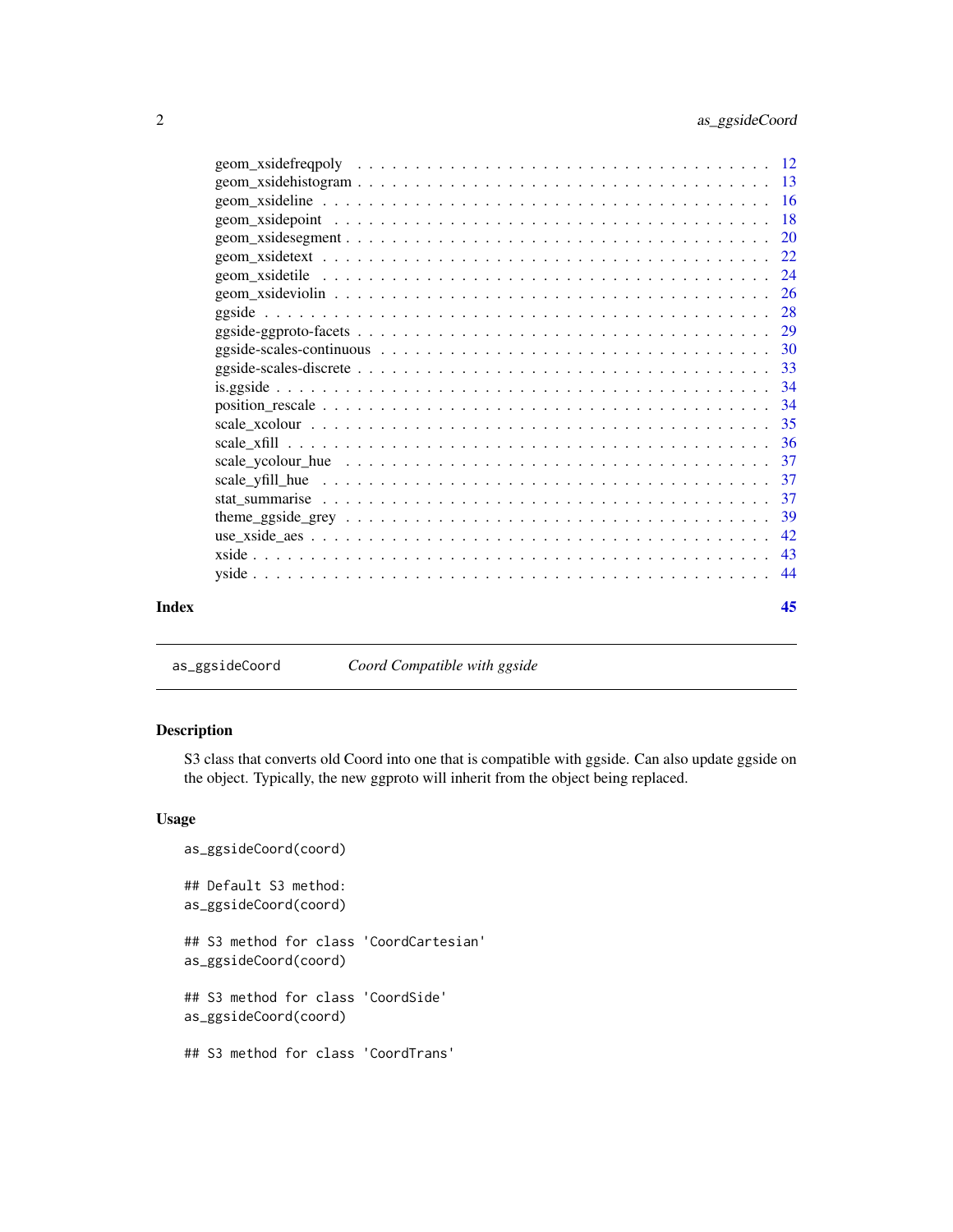# <span id="page-2-0"></span>geom\_xsidebar 3

```
as_ggsideCoord(coord)
```
## S3 method for class 'CoordFixed' as\_ggsideCoord(coord)

#### Arguments

coord coord ggproto Object to replace

<span id="page-2-1"></span>geom\_xsidebar *Side bar Charts*

# <span id="page-2-2"></span>**Description**

The [xside](#page-42-1) and [yside](#page-43-1) variants of [geom\\_bar](#page-0-0) is [geom\\_xsidebar](#page-2-1) and [geom\\_ysidebar.](#page-2-2) These variants both inherit from [geom\\_bar](#page-0-0) and only differ on where they plot data relative to main panels.

The [xside](#page-42-1) and [yside](#page-43-1) variants of [geom\\_col](#page-0-0) is [geom\\_xsidecol](#page-2-2) and [geom\\_ysidecol.](#page-2-2) These variants both inherit from [geom\\_col](#page-0-0) and only differ on where they plot data relative to main panels.

```
geom_xsidebar(
 mapping = NULL,
 data = NULL,stat = "count",
 position = "stack",
  ...,
 width = NULL,
 na.rm = FALSE,orientation = "x",
  show.legend = NA,
  inherit.aes = TRUE
)
geom_ysidebar(
 mapping = NULL,
 data = NULL,stat = "count",
 position = "stack",
  ...,
 width = NULL,
 na.rm = FALSE,
  orientation = "y",show.legend = NA,
  inherit.aes = TRUE
)
```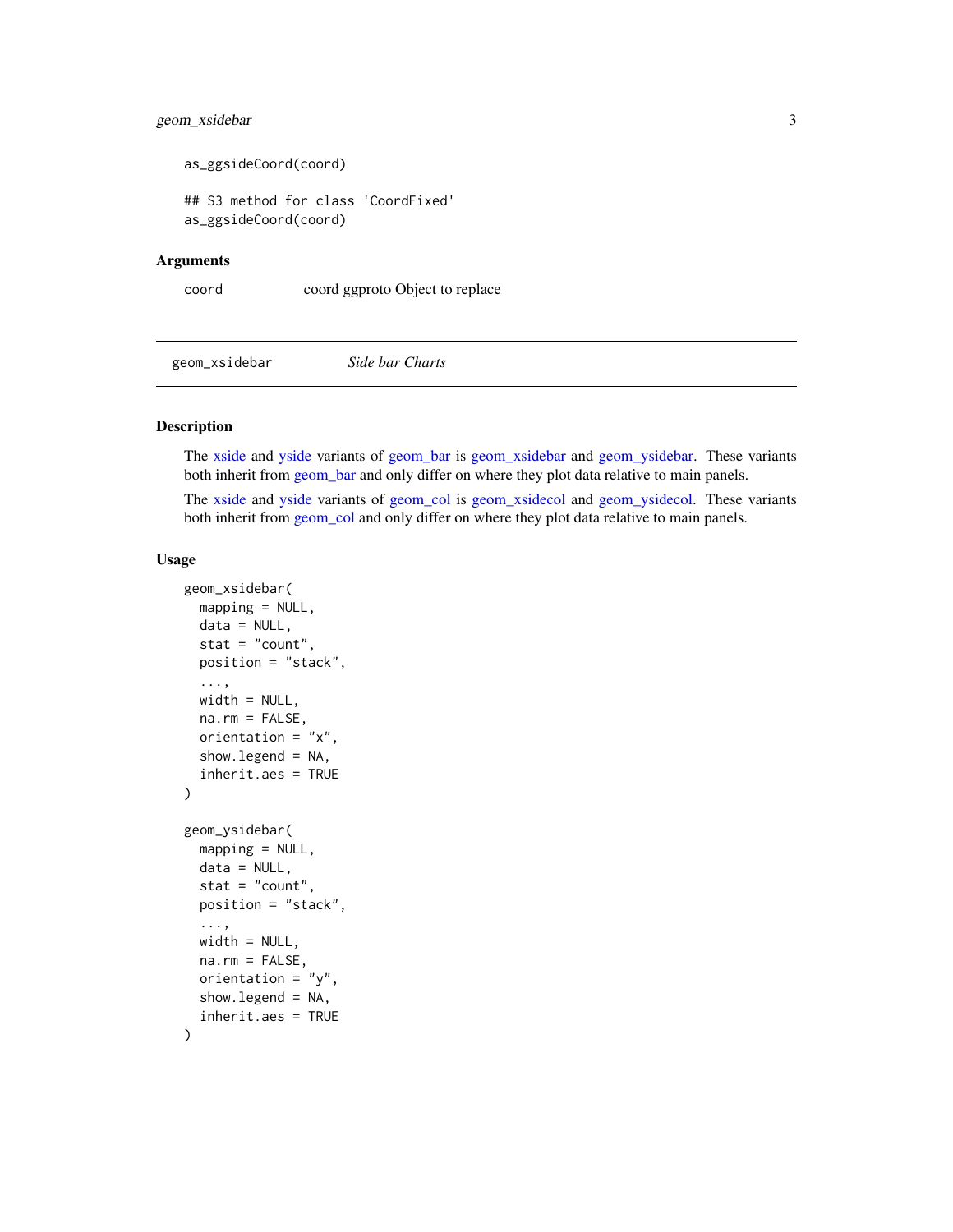```
geom_xsidecol(
 mapping = NULL,
 data = NULL,position = "stack",
  ...,
 width = NULL,
 na.rm = FALSE,
 show.legend = NA,
 inherit.aes = TRUE
\mathcal{L}geom_ysidecol(
 mapping = NULL,
 data = NULL,
 position = "stack",
  ...,
 width = NULL,
 na.rm = FALSE,show.legend = NA,
 inherit.aes = TRUE,
 orientation = "y")
```

| mapping  | Set of aesthetic mappings created by aes() or aes_(). If specified and inherit.aes<br>= TRUE (the default), it is combined with the default mapping at the top level of<br>the plot. You must supply mapping if there is no plot mapping. |
|----------|-------------------------------------------------------------------------------------------------------------------------------------------------------------------------------------------------------------------------------------------|
| data     | The data to be displayed in this layer. There are three options:                                                                                                                                                                          |
|          | If NULL, the default, the data is inherited from the plot data as specified in the<br>call to ggplot().                                                                                                                                   |
|          | A data. frame, or other object, will override the plot data. All objects will be<br>fortified to produce a data frame. See fortify() for which variables will be<br>created.                                                              |
|          | A function will be called with a single argument, the plot data. The return<br>value must be a data. frame, and will be used as the layer data. A function<br>can be created from a formula (e.g. $\sim$ head(.x, 10)).                   |
| stat     | Override the default connection between geom_bar() and stat_count().                                                                                                                                                                      |
| position | Position adjustment, either as a string, or the result of a call to a position adjust-<br>ment function.                                                                                                                                  |
|          | Other arguments passed on to layer (). These are often aesthetics, used to set<br>an aesthetic to a fixed value, like colour = "red" or size = 3. They may also<br>be parameters to the paired geom/stat.                                 |
| width    | Bar width. By default, set to 90% of the resolution of the data.                                                                                                                                                                          |
| na.rm    | If FALSE, the default, missing values are removed with a warning. If TRUE,<br>missing values are silently removed.                                                                                                                        |

<span id="page-3-0"></span>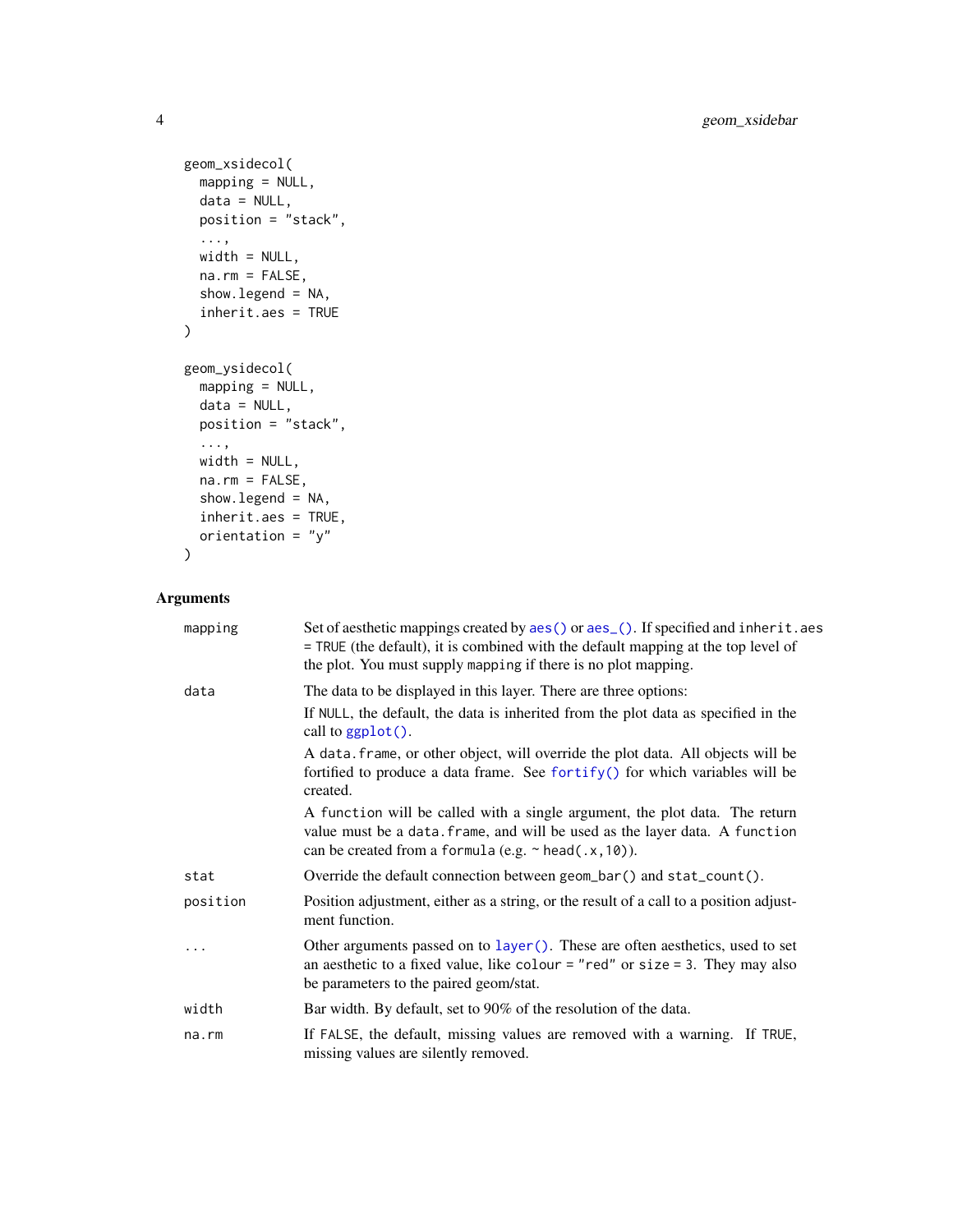<span id="page-4-0"></span>

| orientation | The orientation of the layer. The default (NA) automatically determines the ori-<br>entation from the aesthetic mapping. In the rare event that this fails it can be<br>given explicitly by setting orientation to either "x" or "y". See the Orienta-<br><i>tion</i> section for more detail. |
|-------------|------------------------------------------------------------------------------------------------------------------------------------------------------------------------------------------------------------------------------------------------------------------------------------------------|
| show.legend | logical. Should this layer be included in the legends? NA, the default, includes if<br>any aesthetics are mapped. FALSE never includes, and TRUE always includes. It<br>can also be a named logical vector to finely select the aesthetics to display.                                         |
| inherit.aes | If FALSE, overrides the default aesthetics, rather than combining with them.<br>This is most useful for helper functions that define both data and aesthetics and<br>shouldn't inherit behaviour from the default plot specification, e.g. borders().                                          |

XLayer or YLayer object to be added to a ggplot object

# Aesthetics

Required aesthetics are in bold.

- x
- y
- fill *or* xfill Fill color of the xsidebar
- fill *or* yfill Fill color of the ysidebar
- width specifies the width of each bar
- height specifies the height of each bar
- alpha Transparency level of xfill or yfill
- size size of the border line.

# See Also

[geom\\_xsidehistogram,](#page-12-1) [geom\\_ysidehistogram](#page-12-2)

```
p <-ggplot(iris, aes(Sepal.Width, Sepal.Length, color = Species, fill = Species)) +
geom_point()
#sidebar - uses StatCount
p +geom_xsidebar() +
geom_ysidebar()
#sidecol - uses Global mapping
p +geom_xsidecol() +
  geom_ysidecol()
```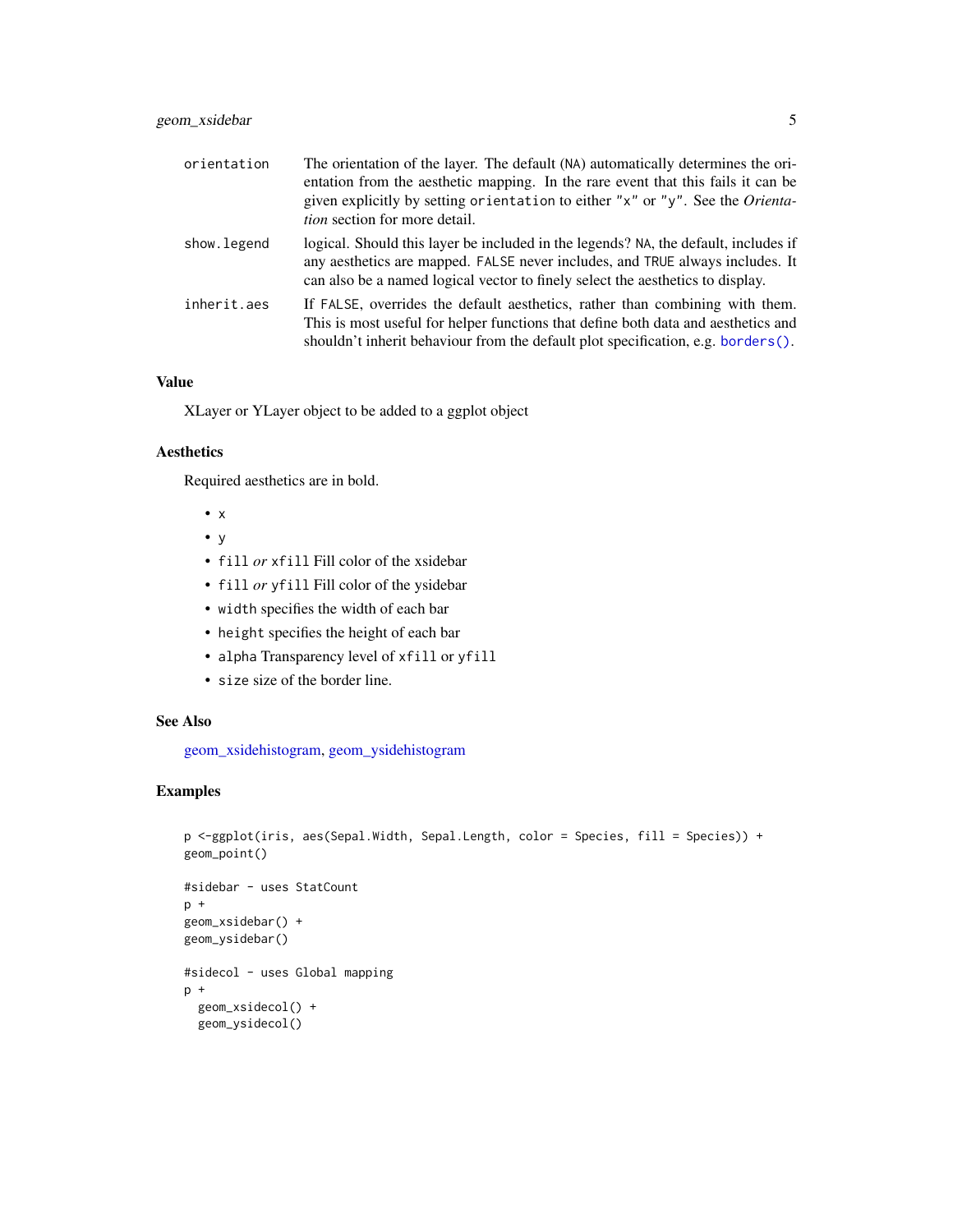# <span id="page-5-2"></span><span id="page-5-1"></span><span id="page-5-0"></span>Description

The [xside](#page-42-1) and [yside](#page-43-1) variants of [geom\\_boxplot](#page-0-0) is [geom\\_xsideboxplot](#page-5-1) and [geom\\_ysideboxplot.](#page-5-2)

```
geom_xsideboxplot(
 mapping = NULL,
 data = NULL,
  stat = "boxplot",
 position = "dodge2",
  ...,
 outlier.colour = NULL,
 outlier.color = NULL,
 outlier.fill = NULL,
  outlier.shape = 19,
 outlier.size = 1.5,
  outlier.stroke = 0.5,
 outlier.alpha = NULL,
  notch = FALSE,
 notchwidth = 0.5,
 varwidth = FALSE,
 na.rm = FALSE,orientation = "x",
  show. legend = NA,
  inherit.aes = TRUE
)
geom_ysideboxplot(
 mapping = NULL,
 data = NULL,stat = "boxplot",
 position = "dodge2",
  ...,
  outlier.colour = NULL,
 outlier.color = NULL,
 outlier.fill = NULL,
 outlier.shape = 19,
  outlier.size = 1.5,
  outlier.stroke = 0.5,
  outlier.alpha = NULL,
  notch = FALSE,notchwidth = 0.5,
  varwidth = FALSE,
```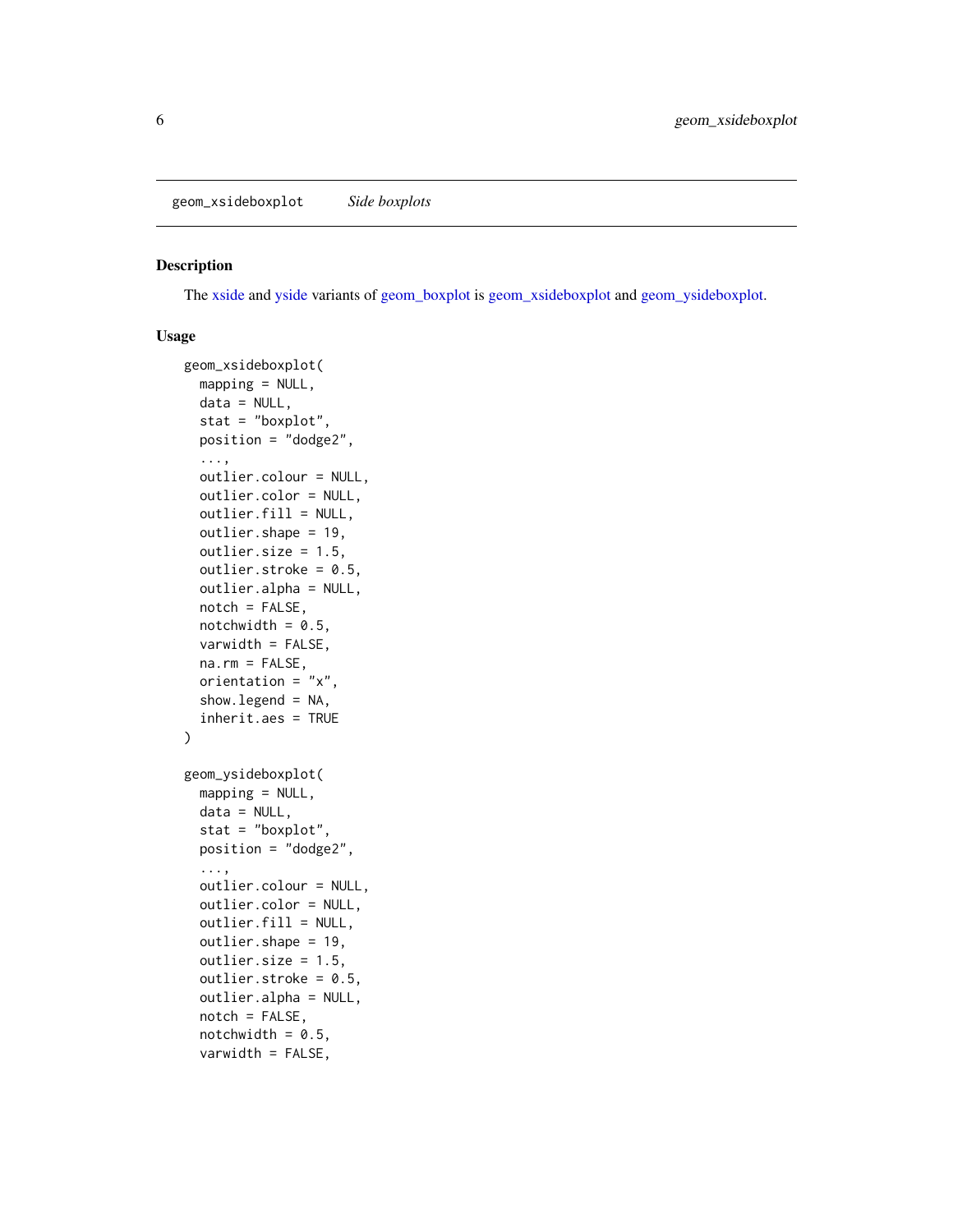```
na.rm = FALSE,
  orientation = "y",
  showu = NA,
  inherit.aes = TRUE
\overline{)}
```

| mapping        | Set of aesthetic mappings created by aes() or aes_(). If specified and inherit.aes<br>= TRUE (the default), it is combined with the default mapping at the top level of<br>the plot. You must supply mapping if there is no plot mapping.                                                                                                                                    |
|----------------|------------------------------------------------------------------------------------------------------------------------------------------------------------------------------------------------------------------------------------------------------------------------------------------------------------------------------------------------------------------------------|
| data           | The data to be displayed in this layer. There are three options:                                                                                                                                                                                                                                                                                                             |
|                | If NULL, the default, the data is inherited from the plot data as specified in the<br>call to ggplot().                                                                                                                                                                                                                                                                      |
|                | A data. frame, or other object, will override the plot data. All objects will be<br>fortified to produce a data frame. See fortify() for which variables will be<br>created.                                                                                                                                                                                                 |
|                | A function will be called with a single argument, the plot data. The return<br>value must be a data. frame, and will be used as the layer data. A function<br>can be created from a formula (e.g. $\sim$ head(.x, 10)).                                                                                                                                                      |
| stat           | Use to override the default connection between geom_boxplot() and stat_boxplot().                                                                                                                                                                                                                                                                                            |
| position       | Position adjustment, either as a string, or the result of a call to a position adjust-<br>ment function.                                                                                                                                                                                                                                                                     |
| $\cdots$       | Other arguments passed on to layer (). These are often aesthetics, used to set<br>an aesthetic to a fixed value, like colour = "red" or size = 3. They may also<br>be parameters to the paired geom/stat.                                                                                                                                                                    |
| outlier.colour | Default aesthetics for outliers. Set to NULL to inherit from the aesthetics used for<br>the box.                                                                                                                                                                                                                                                                             |
|                | In the unlikely event you specify both US and UK spellings of colour, the US<br>spelling will take precedence.                                                                                                                                                                                                                                                               |
|                | Sometimes it can be useful to hide the outliers, for example when overlaying<br>the raw data points on top of the boxplot. Hiding the outliers can be achieved<br>by setting outlier. shape = NA. Importantly, this does not remove the outliers,<br>it only hides them, so the range calculated for the y-axis will be the same with<br>outliers shown and outliers hidden. |
| outlier.color  | Default aesthetics for outliers. Set to NULL to inherit from the aesthetics used for<br>the box.                                                                                                                                                                                                                                                                             |
|                | In the unlikely event you specify both US and UK spellings of colour, the US<br>spelling will take precedence.                                                                                                                                                                                                                                                               |
|                | Sometimes it can be useful to hide the outliers, for example when overlaying<br>the raw data points on top of the boxplot. Hiding the outliers can be achieved<br>by setting outlier. shape = NA. Importantly, this does not remove the outliers,<br>it only hides them, so the range calculated for the y-axis will be the same with<br>outliers shown and outliers hidden. |
| outlier.fill   | Default aesthetics for outliers. Set to NULL to inherit from the aesthetics used for<br>the box.                                                                                                                                                                                                                                                                             |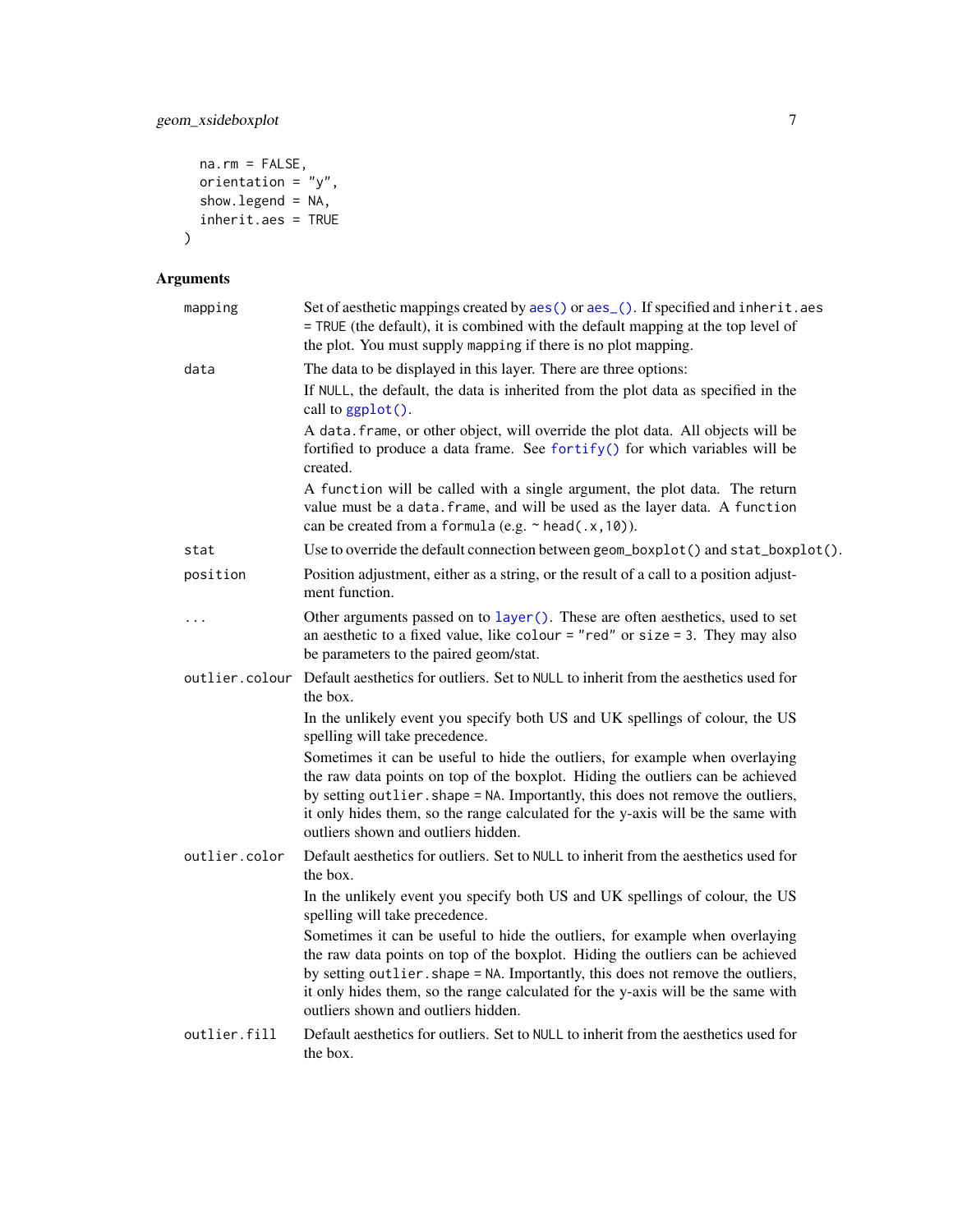In the unlikely event you specify both US and UK spellings of colour, the US spelling will take precedence.

Sometimes it can be useful to hide the outliers, for example when overlaying the raw data points on top of the boxplot. Hiding the outliers can be achieved by setting outlier. shape = NA. Importantly, this does not remove the outliers, it only hides them, so the range calculated for the y-axis will be the same with outliers shown and outliers hidden.

outlier.shape Default aesthetics for outliers. Set to NULL to inherit from the aesthetics used for the box.

> In the unlikely event you specify both US and UK spellings of colour, the US spelling will take precedence.

> Sometimes it can be useful to hide the outliers, for example when overlaying the raw data points on top of the boxplot. Hiding the outliers can be achieved by setting outlier. shape = NA. Importantly, this does not remove the outliers, it only hides them, so the range calculated for the y-axis will be the same with outliers shown and outliers hidden.

outlier.size Default aesthetics for outliers. Set to NULL to inherit from the aesthetics used for the box.

> In the unlikely event you specify both US and UK spellings of colour, the US spelling will take precedence.

> Sometimes it can be useful to hide the outliers, for example when overlaying the raw data points on top of the boxplot. Hiding the outliers can be achieved by setting outlier. shape = NA. Importantly, this does not remove the outliers, it only hides them, so the range calculated for the y-axis will be the same with outliers shown and outliers hidden.

outlier.stroke Default aesthetics for outliers. Set to NULL to inherit from the aesthetics used for the box.

> In the unlikely event you specify both US and UK spellings of colour, the US spelling will take precedence.

> Sometimes it can be useful to hide the outliers, for example when overlaying the raw data points on top of the boxplot. Hiding the outliers can be achieved by setting outlier. shape = NA. Importantly, this does not remove the outliers, it only hides them, so the range calculated for the y-axis will be the same with outliers shown and outliers hidden.

outlier.alpha Default aesthetics for outliers. Set to NULL to inherit from the aesthetics used for the box.

> In the unlikely event you specify both US and UK spellings of colour, the US spelling will take precedence.

> Sometimes it can be useful to hide the outliers, for example when overlaying the raw data points on top of the boxplot. Hiding the outliers can be achieved by setting outlier. shape = NA. Importantly, this does not remove the outliers, it only hides them, so the range calculated for the y-axis will be the same with outliers shown and outliers hidden.

notch If FALSE (default) make a standard box plot. If TRUE, make a notched box plot. Notches are used to compare groups; if the notches of two boxes do not overlap, this suggests that the medians are significantly different.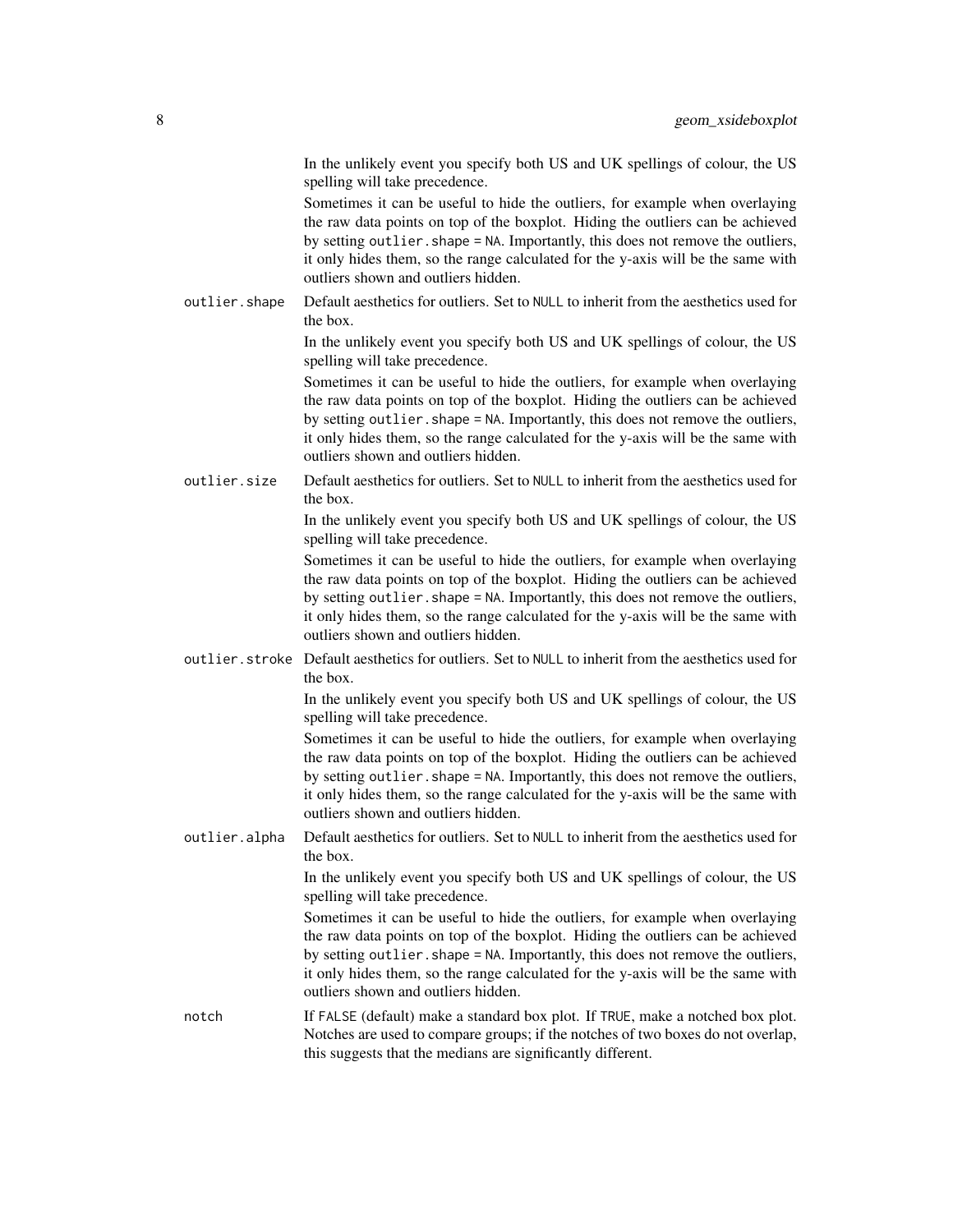<span id="page-8-0"></span>

| notchwidth  | For a notched box plot, width of the notch relative to the body (defaults to<br>$notchwidth = 0.5$ ).                                                                                                                                                                                          |
|-------------|------------------------------------------------------------------------------------------------------------------------------------------------------------------------------------------------------------------------------------------------------------------------------------------------|
| varwidth    | If FALSE (default) make a standard box plot. If TRUE, boxes are drawn with<br>widths proportional to the square-roots of the number of observations in the<br>groups (possibly weighted, using the weight aesthetic).                                                                          |
| na.rm       | If FALSE, the default, missing values are removed with a warning. If TRUE,<br>missing values are silently removed.                                                                                                                                                                             |
| orientation | The orientation of the layer. The default (NA) automatically determines the ori-<br>entation from the aesthetic mapping. In the rare event that this fails it can be<br>given explicitly by setting orientation to either "x" or "y". See the Orienta-<br><i>tion</i> section for more detail. |
| show.legend | logical. Should this layer be included in the legends? NA, the default, includes if<br>any aesthetics are mapped. FALSE never includes, and TRUE always includes. It<br>can also be a named logical vector to finely select the aesthetics to display.                                         |
| inherit.aes | If FALSE, overrides the default aesthetics, rather than combining with them.<br>This is most useful for helper functions that define both data and aesthetics and<br>shouldn't inherit behaviour from the default plot specification, e.g. borders().                                          |

XLayer or YLayer object to be added to a ggplot object

#### See Also

[geom\\_\\*sideviolin](#page-25-1)

```
df <- expand.grid(UpperCase = LETTERS, LowerCase = letters)
df$Combo_Index <- as.integer(df$UpperCase)*as.integer(df$LowerCase)
p1 <- ggplot(df, aes(UpperCase, LowerCase)) +
geom_tile(aes(fill = Combo_Index))
#sideboxplots
#Note - Mixing discrete and continuous axis scales
#using xsideboxplots when the y aesthetic was previously
#mapped with a continuous varialbe will prevent
#any labels from being plotted. This is a feature that
#will hopefully be added to ggside in the future.
p1 + geom_xsideboxplot(aes(y = Combo_Index)) +
  geom_ysideboxplot(aes(x = Combo_Index))
#sideboxplots with swapped orientation
#Note - Discrete before Continuous
#If you are to mix Discrete and Continuous variables on
```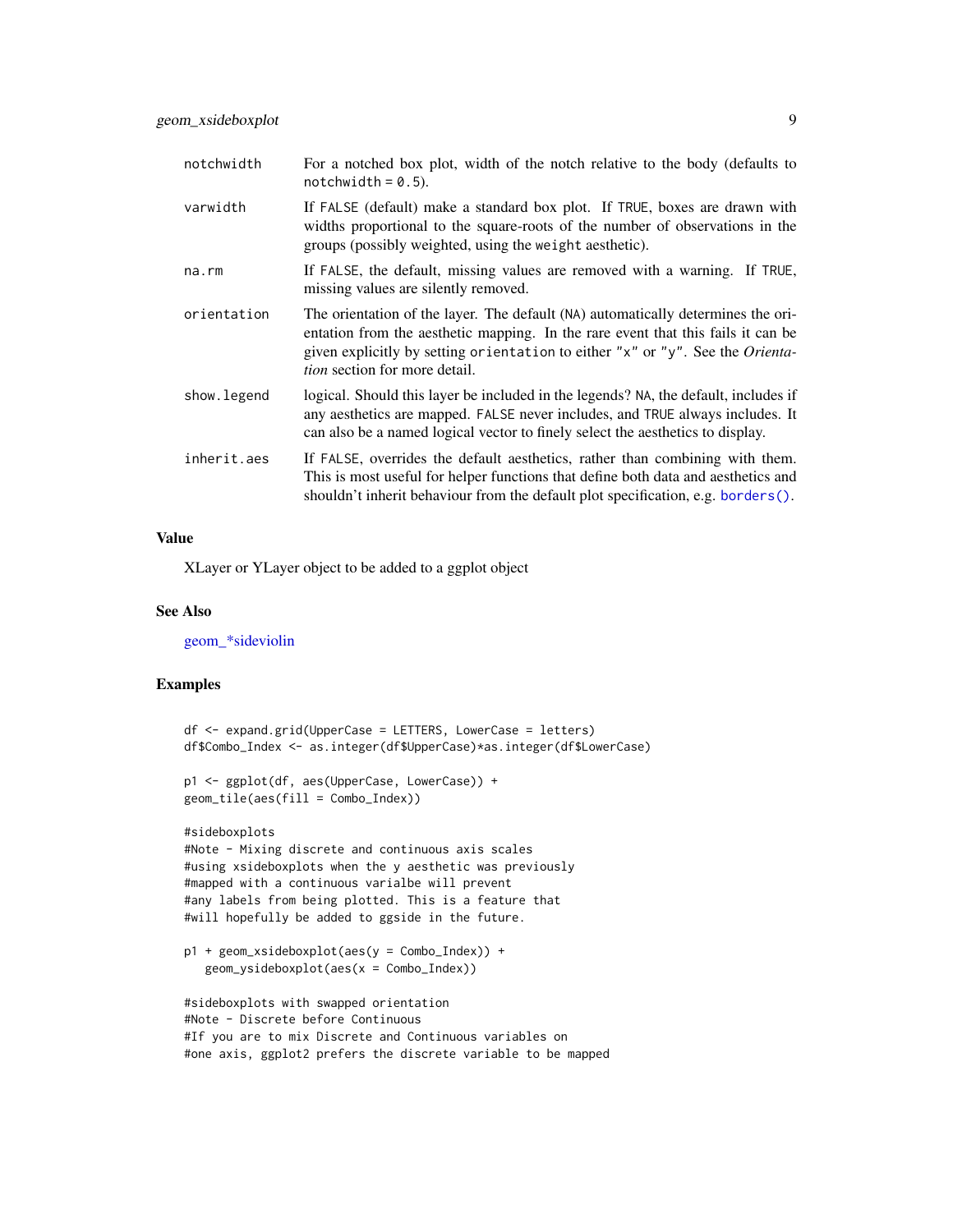```
#BEFORE the continuous.
ggplot(iris, aes(Sepal.Width, Sepal.Length, color = Species)) +
   geom_xsideboxplot(aes(y = Species), orientation = "y") +
   geom_point()
#Alternatively, you can recast discrete as a factor and then
#a numeric
ggplot(iris, aes(Sepal.Width, Sepal.Length, color = Species))+
 geom_point() +
 geom_xsideboxplot(aes(y = as.numeric(Species)), orientation = "y") +
 geom_ysideboxplot(aes(x = as.numeric(Species)), orientation = "x")
```
<span id="page-9-1"></span>geom\_xsidedensity *Side density distributions*

#### <span id="page-9-2"></span>Description

The [xside](#page-42-1) and [yside](#page-43-1) variants of [geom\\_density](#page-0-0) is [geom\\_xsidedensity](#page-9-1) and [geom\\_ysidedensity.](#page-9-2)

```
geom_xsidedensity(
 mapping = NULL,
  data = NULL,
  stat = "density",
  position = "identity",
  ...,
  na.rm = FALSE,orientation = "x",show.legend = NA,
  inherit.aes = TRUE,
  outline.type = "upper"
)
geom_ysidedensity(
 mapping = NULL,
  data = NULL,stat = "density",
 position = "identity",
  ...,
  na.rm = FALSE,
  orientation = "y",
  show.legend = NA,
  inherit.aes = TRUE,
  outline.type = "upper"
)
```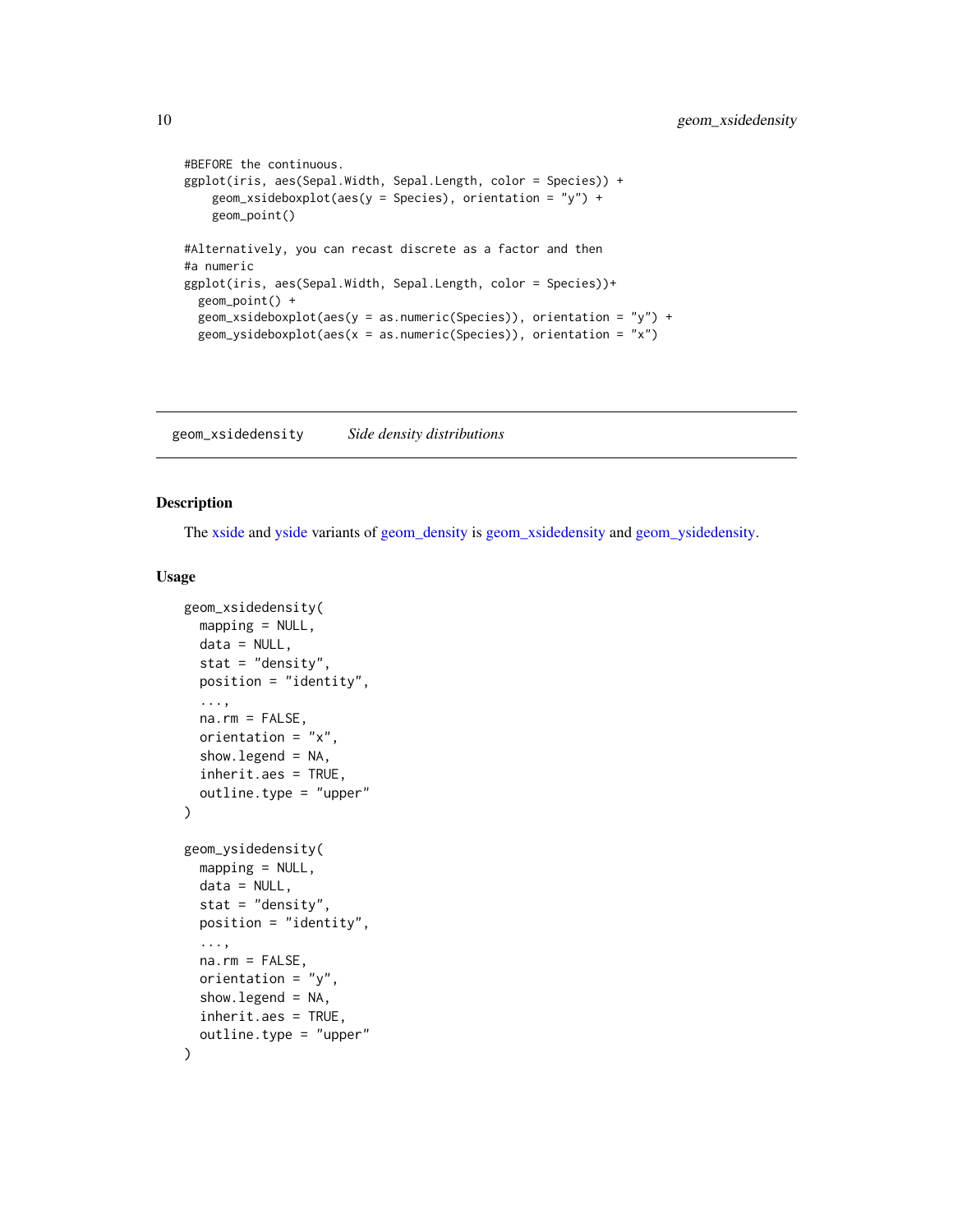# <span id="page-10-0"></span>Arguments

| mapping      | Set of aesthetic mappings created by aes() or aes_(). If specified and inherit.aes<br>= TRUE (the default), it is combined with the default mapping at the top level of<br>the plot. You must supply mapping if there is no plot mapping.                                               |
|--------------|-----------------------------------------------------------------------------------------------------------------------------------------------------------------------------------------------------------------------------------------------------------------------------------------|
| data         | The data to be displayed in this layer. There are three options:                                                                                                                                                                                                                        |
|              | If NULL, the default, the data is inherited from the plot data as specified in the<br>call to ggplot().                                                                                                                                                                                 |
|              | A data. frame, or other object, will override the plot data. All objects will be<br>fortified to produce a data frame. See fortify() for which variables will be<br>created.                                                                                                            |
|              | A function will be called with a single argument, the plot data. The return<br>value must be a data. frame, and will be used as the layer data. A function<br>can be created from a formula (e.g. $\sim$ head(.x, 10)).                                                                 |
| stat         | Use to override the default connection between geom_density() and stat_density().                                                                                                                                                                                                       |
| position     | Position adjustment, either as a string, or the result of a call to a position adjust-<br>ment function.                                                                                                                                                                                |
| $\ddots$     | Other arguments passed on to layer (). These are often aesthetics, used to set<br>an aesthetic to a fixed value, like colour = "red" or size = 3. They may also<br>be parameters to the paired geom/stat.                                                                               |
| na.rm        | If FALSE, the default, missing values are removed with a warning. If TRUE,<br>missing values are silently removed.                                                                                                                                                                      |
| orientation  | The orientation of the layer. The default (NA) automatically determines the ori-<br>entation from the aesthetic mapping. In the rare event that this fails it can be<br>given explicitly by setting orientation to either "x" or "y". See the Orienta-<br>tion section for more detail. |
| show. legend | logical. Should this layer be included in the legends? NA, the default, includes if<br>any aesthetics are mapped. FALSE never includes, and TRUE always includes. It<br>can also be a named logical vector to finely select the aesthetics to display.                                  |
| inherit.aes  | If FALSE, overrides the default aesthetics, rather than combining with them.<br>This is most useful for helper functions that define both data and aesthetics and<br>shouldn't inherit behaviour from the default plot specification, e.g. borders().                                   |
| outline.type | Type of the outline of the area; "both" draws both the upper and lower lines,<br>"upper"/"lower" draws the respective lines only. "full" draws a closed poly-<br>gon around the area.                                                                                                   |
|              |                                                                                                                                                                                                                                                                                         |

# Value

XLayer or YLayer object to be added to a ggplot object

```
ggplot(mpg, aes(displ, hwy, colour = class)) +
geom_point(size = 2) +
geom_xsidedensity() +
geom_ysidedensity() +
```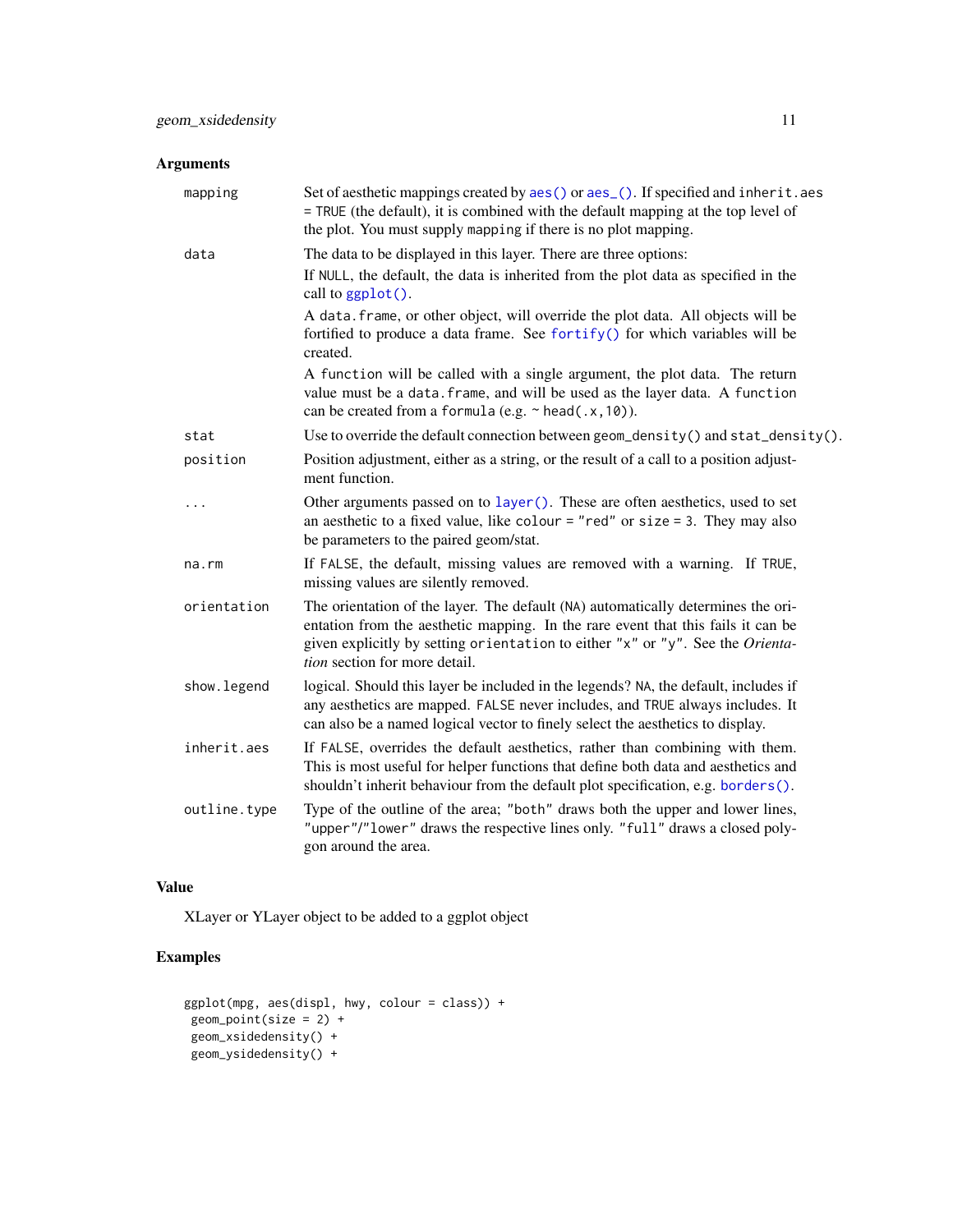```
theme(axis.text.x = element_text(angle = 90, vjust = .5))
ggplot(mpg, aes(displ, hwy, colour = class)) +
geom\_point(size = 2) +geom_xsidedensity(aes(y = after_stat(count)),position = "stack") +
geom_ysidedensity(aes(x = after_stat(scaled))) +
theme(axis.text.x = element_text(angle = 90, vjust = .5))
```
<span id="page-11-1"></span>geom\_xsidefreqpoly *Side Frequency Polygons*

# <span id="page-11-2"></span>Description

The [xside](#page-42-1) and [yside](#page-43-1) variants of [geom\\_freqpoly](#page-0-0) is [geom\\_xsidefreqpoly](#page-11-1) and [geom\\_ysidefreqpoly.](#page-11-2)

# Usage

```
geom_xsidefreqpoly(
 mapping = NULL,
 data = NULL,stat = "bin",position = "identity",
  ...,
  na.rm = FALSE,show.legend = NA,
  inherit.aes = TRUE
\lambdageom_ysidefreqpoly(
 mapping = NULL,
  data = NULL,
  stat = "bin",position = "identity",
  ...,
 na.rm = FALSE,
  show.legend = NA,
  inherit.aes = TRUE
\lambda
```

| mapping | Set of aesthetic mappings created by aes () or aes (). If specified and inherit, aes |
|---------|--------------------------------------------------------------------------------------|
|         | $=$ TRUE (the default), it is combined with the default mapping at the top level of  |
|         | the plot. You must supply mapping if there is no plot mapping.                       |
| data    | The data to be displayed in this layer. There are three options:                     |
|         | If NULL, the default, the data is inherited from the plot data as specified in the   |
|         | call to $\text{gplot}()$ .                                                           |

<span id="page-11-0"></span>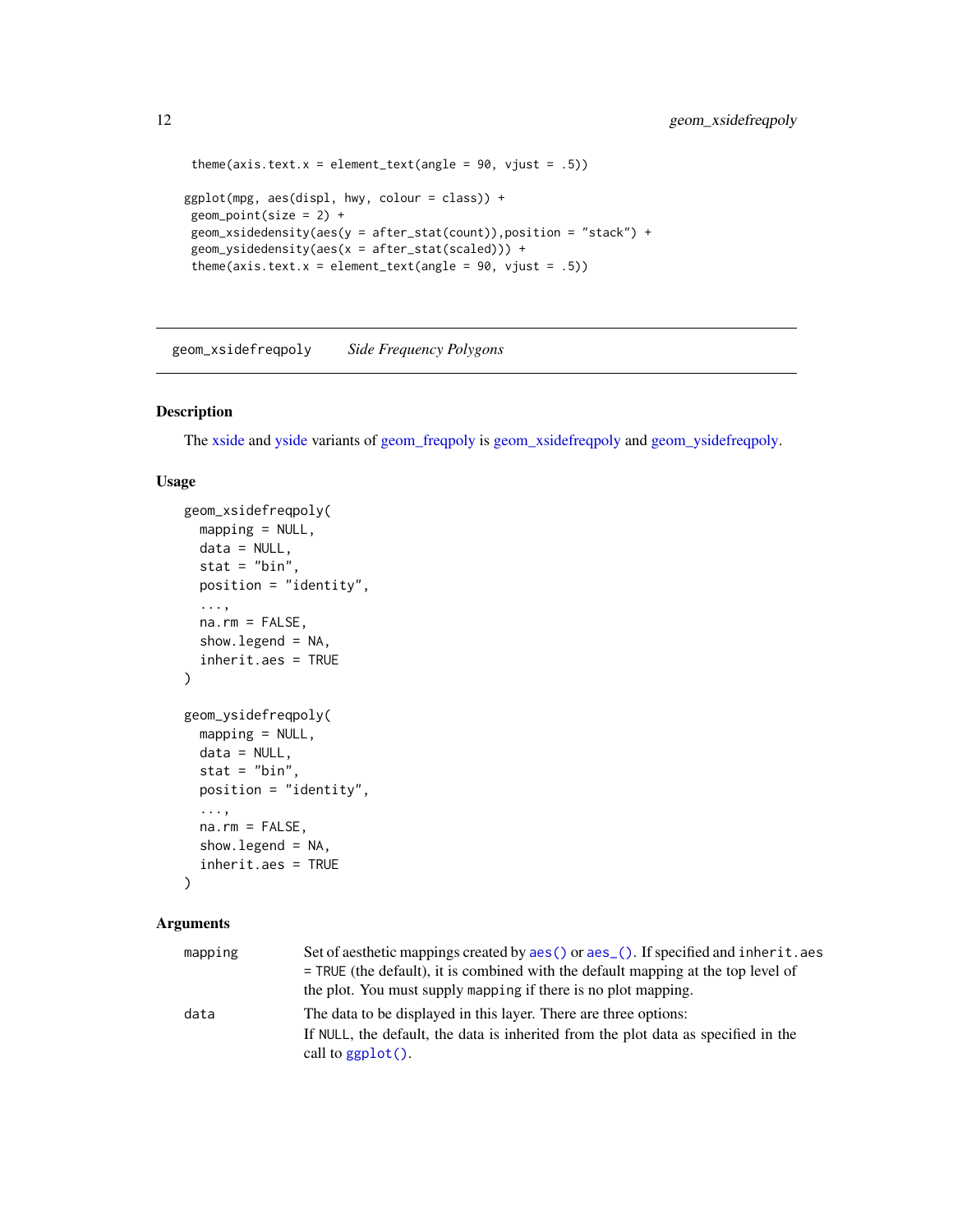<span id="page-12-0"></span>

|             | A data. frame, or other object, will override the plot data. All objects will be<br>fortified to produce a data frame. See fortify() for which variables will be<br>created.                                                                           |
|-------------|--------------------------------------------------------------------------------------------------------------------------------------------------------------------------------------------------------------------------------------------------------|
|             | A function will be called with a single argument, the plot data. The return<br>value must be a data. frame, and will be used as the layer data. A function<br>can be created from a formula (e.g. $\sim$ head(.x, 10)).                                |
| stat        | Use to override the default connection between geom_histogram()/geom_freqpoly()<br>and stat_bin().                                                                                                                                                     |
| position    | Position adjustment, either as a string, or the result of a call to a position adjust-<br>ment function.                                                                                                                                               |
| .           | Other arguments passed on to layer (). These are often aesthetics, used to set<br>an aesthetic to a fixed value, like colour = "red" or size = 3. They may also<br>be parameters to the paired geom/stat.                                              |
| na.rm       | If FALSE, the default, missing values are removed with a warning. If TRUE,<br>missing values are silently removed.                                                                                                                                     |
| show.legend | logical. Should this layer be included in the legends? NA, the default, includes if<br>any aesthetics are mapped. FALSE never includes, and TRUE always includes. It<br>can also be a named logical vector to finely select the aesthetics to display. |
| inherit.aes | If FALSE, overrides the default aesthetics, rather than combining with them.<br>This is most useful for helper functions that define both data and aesthetics and<br>shouldn't inherit behaviour from the default plot specification, e.g. borders().  |
|             |                                                                                                                                                                                                                                                        |

XLayer or YLayer object to be added to a ggplot object

# Examples

```
ggplot(diamonds, aes(price, carat, colour = cut)) +
 geom_point() +
  geom_xsidefreqpoly(aes(y=after_stat(count)),binwidth = 500) +
  geom_ysidefreqpoly(aes(x=after_stat(count)),binwidth = .2)
```
<span id="page-12-1"></span>geom\_xsidehistogram *Side Histograms*

# <span id="page-12-2"></span>Description

The [xside](#page-42-1) and [yside](#page-43-1) variants of [geom\\_histogram](#page-0-0) is [geom\\_xsidehistogram](#page-12-1) and [geom\\_ysidehistogram.](#page-12-2) These variants both inherit from [geom\\_histogram](#page-0-0) and only differ on where they plot data relative to main panels.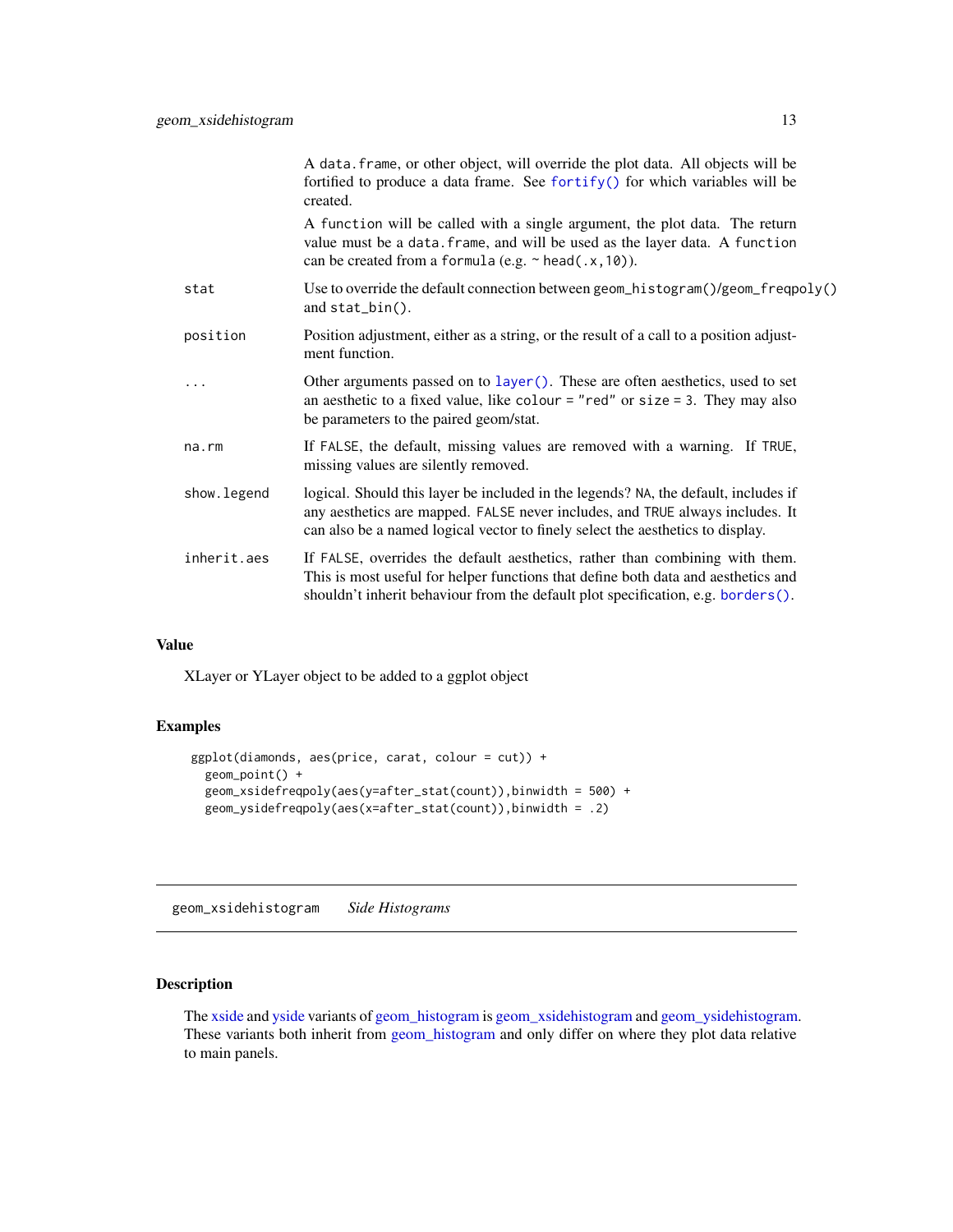# Usage

```
geom_xsidehistogram(
 mapping = NULL,
 data = NULL,
 stat = "bin",position = "stack",
  ...,
 binwidth = NULL,
 bins = NULL,
 na.rm = FALSE,
 orientation = "x",show.legend = NA,
  inherit.aes = TRUE
)
geom_ysidehistogram(
 mapping = NULL,
 data = NULL,stat = "bin",position = "stack",
  ...,
 binwidth = NULL,
 bins = NULL,
 na.rm = FALSE,
 orientation = "y",
  show.legend = NA,
  inherit.aes = TRUE
\mathcal{L}
```

| mapping  | Set of aesthetic mappings created by $aes()$ or $aes()$ . If specified and inherit. aes<br>= TRUE (the default), it is combined with the default mapping at the top level of<br>the plot. You must supply mapping if there is no plot mapping. |
|----------|------------------------------------------------------------------------------------------------------------------------------------------------------------------------------------------------------------------------------------------------|
| data     | The data to be displayed in this layer. There are three options:                                                                                                                                                                               |
|          | If NULL, the default, the data is inherited from the plot data as specified in the<br>call to $ggplot()$ .                                                                                                                                     |
|          | A data frame, or other object, will override the plot data. All objects will be<br>fortified to produce a data frame. See fortify() for which variables will be<br>created.                                                                    |
|          | A function will be called with a single argument, the plot data. The return<br>value must be a data. frame, and will be used as the layer data. A function<br>can be created from a formula (e.g. $\sim$ head(.x, 10)).                        |
| stat     | Use to override the default connection between geom_histogram()/geom_freqpoly()<br>and $stat\_bin()$ .                                                                                                                                         |
| position | Position adjustment, either as a string, or the result of a call to a position adjust-<br>ment function.                                                                                                                                       |

<span id="page-13-0"></span>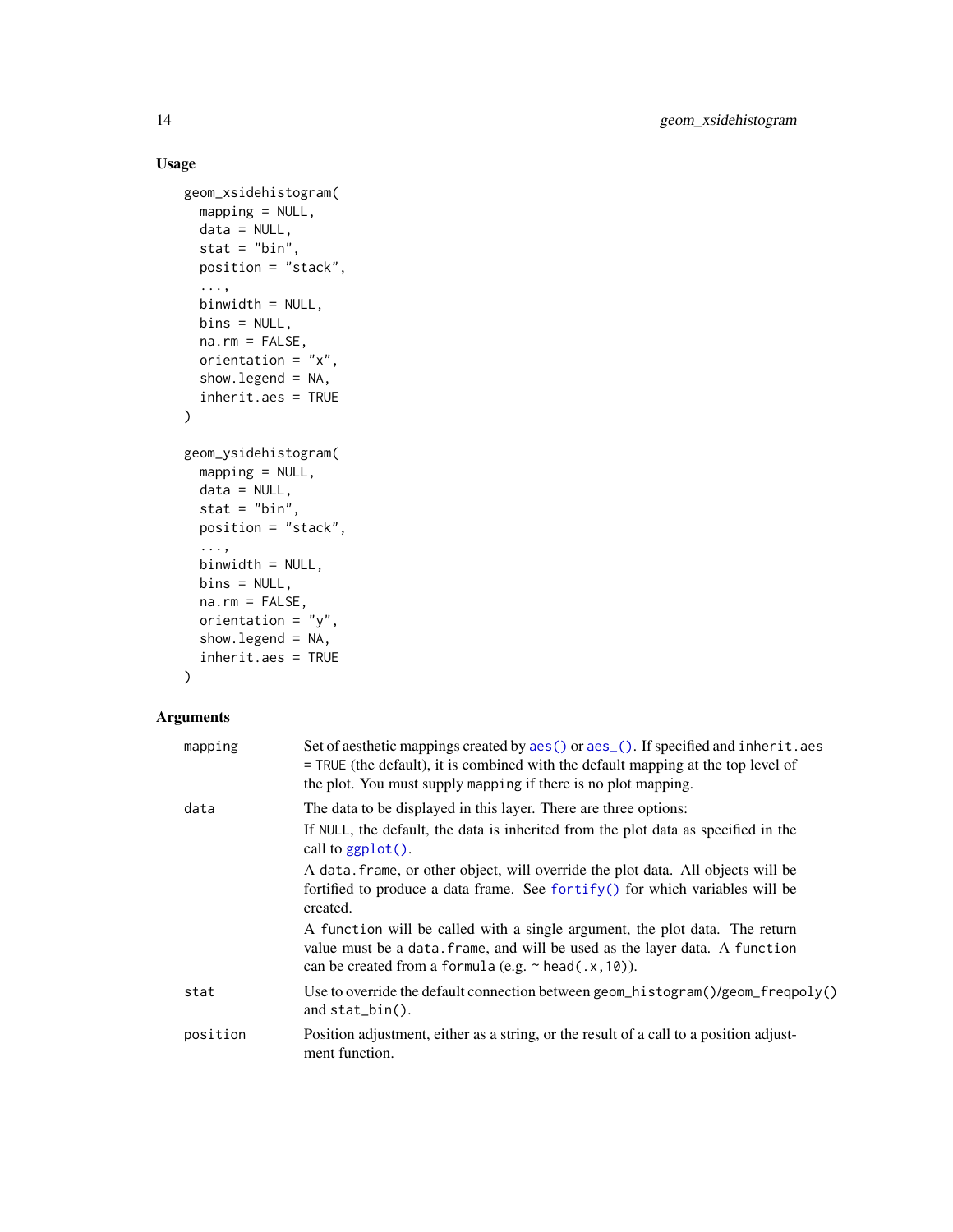- <span id="page-14-0"></span>... Other arguments passed on to [layer\(\)](#page-0-0). These are often aesthetics, used to set an aesthetic to a fixed value, like colour  $=$  "red" or size  $= 3$ . They may also be parameters to the paired geom/stat.
- binwidth The width of the bins. Can be specified as a numeric value or as a function that calculates width from unscaled x. Here, "unscaled x" refers to the original x values in the data, before application of any scale transformation. When specifying a function along with a grouping structure, the function will be called once per group. The default is to use the number of bins in bins, covering the range of the data. You should always override this value, exploring multiple widths to find the best to illustrate the stories in your data.
	- The bin width of a date variable is the number of days in each time; the bin width of a time variable is the number of seconds.
- bins Number of bins. Overridden by binwidth. Defaults to 30.
- na.rm If FALSE, the default, missing values are removed with a warning. If TRUE, missing values are silently removed.
- orientation The orientation of the layer. The default (NA) automatically determines the orientation from the aesthetic mapping. In the rare event that this fails it can be given explicitly by setting orientation to either "x" or "y". See the *Orientation* section for more detail.
- show. Legend logical. Should this layer be included in the legends? NA, the default, includes if any aesthetics are mapped. FALSE never includes, and TRUE always includes. It can also be a named logical vector to finely select the aesthetics to display.
- inherit.aes If FALSE, overrides the default aesthetics, rather than combining with them. This is most useful for helper functions that define both data and aesthetics and shouldn't inherit behaviour from the default plot specification, e.g. [borders\(\)](#page-0-0).

XLayer or YLayer object to be added to a ggplot object

### **Aesthetics**

geom\_\*sidehistogram uses the same aesthetics as [geom\\_\\*sidebar\(\)](#page-2-2)

```
p <-ggplot(iris, aes(Sepal.Width, Sepal.Length, color = Species, fill = Species)) +
geom_point()
#sidehistogram
p +geom\_xsidehistogram(binwidth = 0.1) +
geom_ysidehistogram(binwidth = 0.1)p +geom_xsidehistogram(aes(y = after_stat(density)), binwidth = 0.1) +
geom_ysidehistogram(aes(x = after_stat(density)), binwidth = 0.1)
```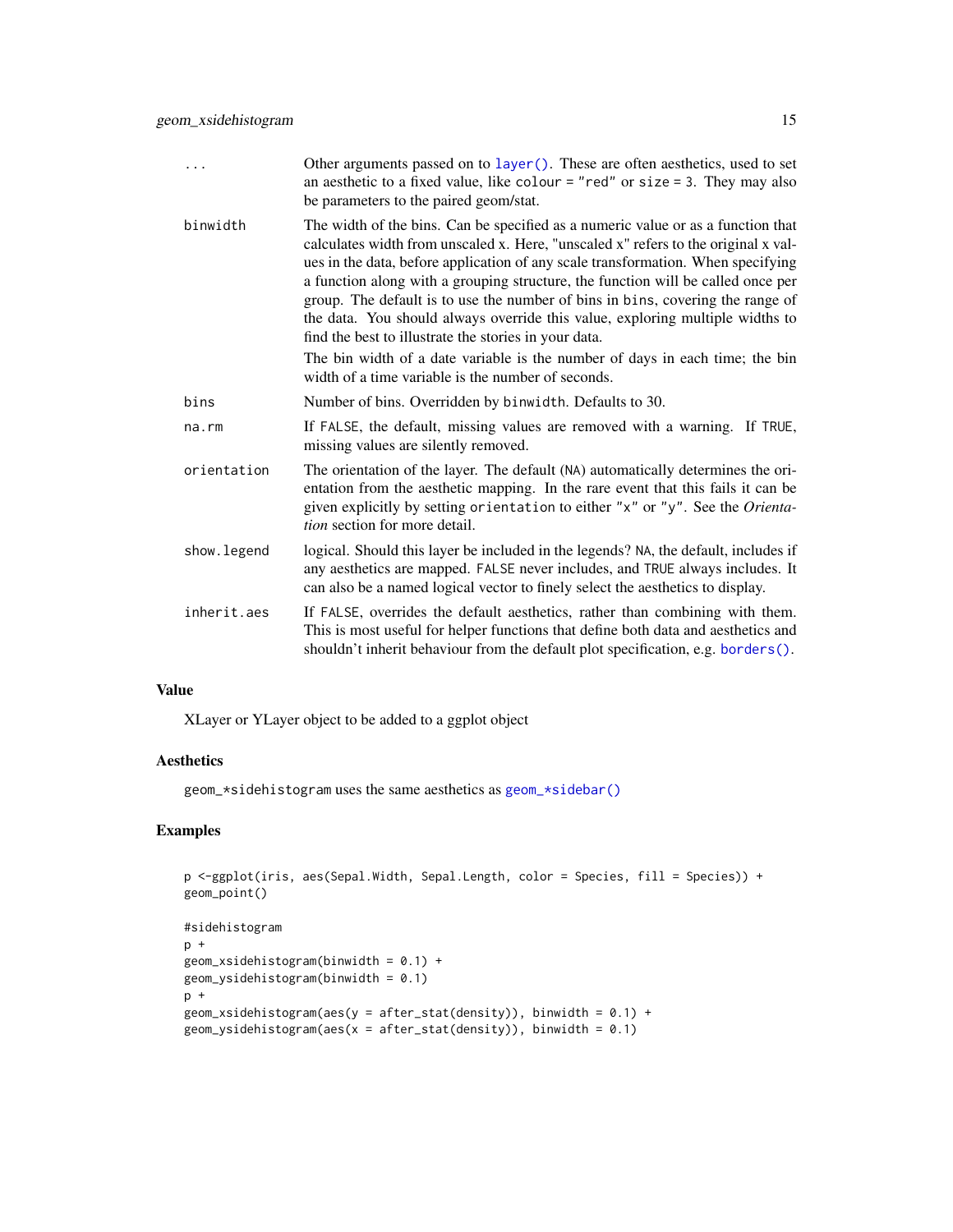<span id="page-15-1"></span><span id="page-15-0"></span>geom\_xsideline *Side line plot*

# <span id="page-15-2"></span>Description

The [xside](#page-42-1) and [yside](#page-43-1) of [geom\\_line.](#page-0-0) The [xside](#page-42-1) and [yside](#page-43-1) variants of [geom\\_path](#page-0-0)

```
geom_xsideline(
  mapping = NULL,
  data = NULL,
  stat = "identity",
 position = "identity",
 na.rm = FALSE,
  orientation = NA,
  show.legend = NA,
  inherit.aes = TRUE,
  ...
)
geom_ysideline(
  mapping = NULL,
 data = NULL,
  stat = "identity",
 position = "identity",
  na.rm = FALSE,
  orientation = NA,
  show.legend = NA,
  inherit.aes = TRUE,
  ...
)
geom_xsidepath(
 mapping = NULL,
  data = NULL,stat = "identity",
  position = "identity",
  ...,
  lineend = "butt",
  linejoin = "round",
  linemitre = 10.
  arrow = NULL,
  na.rm = FALSE,
  show.legend = NA,
  inherit.aes = TRUE
)
```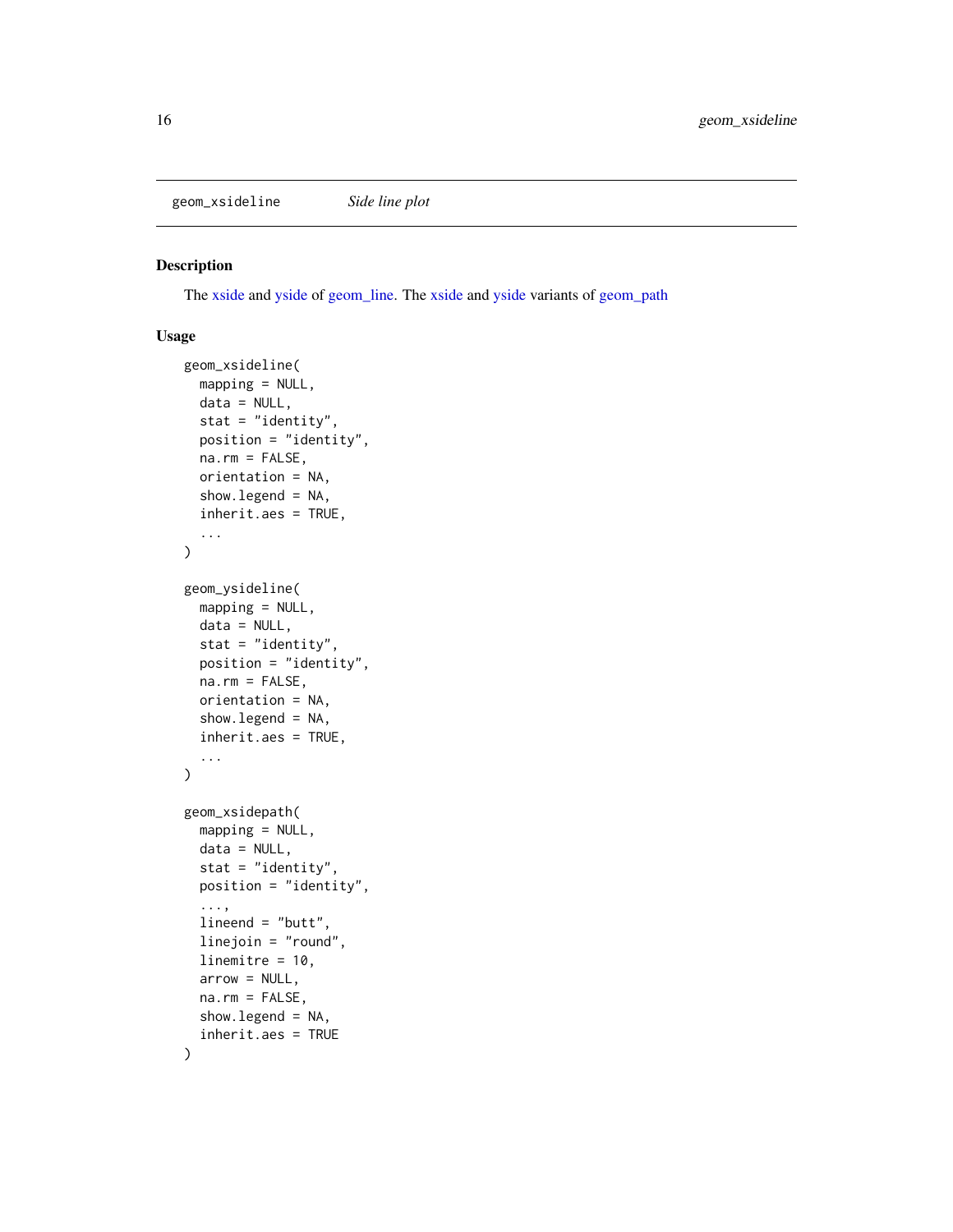```
geom_ysidepath(
 mapping = NULL,
 data = NULL,stat = "identity",
 position = "identity",
  ...,
 lineend = "butt",
 linejoin = "round",
 linemitre = 10,
 arrow = NULL,
 na.rm = FALSE,
 show.legend = NA,
 inherit.aes = TRUE
\mathcal{L}
```

| mapping     | Set of aesthetic mappings created by aes() or aes_(). If specified and inherit.aes<br>= TRUE (the default), it is combined with the default mapping at the top level of<br>the plot. You must supply mapping if there is no plot mapping.                                               |
|-------------|-----------------------------------------------------------------------------------------------------------------------------------------------------------------------------------------------------------------------------------------------------------------------------------------|
| data        | The data to be displayed in this layer. There are three options:                                                                                                                                                                                                                        |
|             | If NULL, the default, the data is inherited from the plot data as specified in the<br>call to ggplot().                                                                                                                                                                                 |
|             | A data. frame, or other object, will override the plot data. All objects will be<br>fortified to produce a data frame. See fortify() for which variables will be<br>created.                                                                                                            |
|             | A function will be called with a single argument, the plot data. The return<br>value must be a data. frame, and will be used as the layer data. A function<br>can be created from a formula (e.g. $\sim$ head(.x, 10)).                                                                 |
| stat        | The statistical transformation to use on the data for this layer, as a string.                                                                                                                                                                                                          |
| position    | Position adjustment, either as a string, or the result of a call to a position adjust-<br>ment function.                                                                                                                                                                                |
| $na$ . $rm$ | If FALSE, the default, missing values are removed with a warning. If TRUE,<br>missing values are silently removed.                                                                                                                                                                      |
| orientation | The orientation of the layer. The default (NA) automatically determines the ori-<br>entation from the aesthetic mapping. In the rare event that this fails it can be<br>given explicitly by setting orientation to either "x" or "y". See the Orienta-<br>tion section for more detail. |
| show.legend | logical. Should this layer be included in the legends? NA, the default, includes if<br>any aesthetics are mapped. FALSE never includes, and TRUE always includes. It<br>can also be a named logical vector to finely select the aesthetics to display.                                  |
| inherit.aes | If FALSE, overrides the default aesthetics, rather than combining with them.<br>This is most useful for helper functions that define both data and aesthetics and<br>shouldn't inherit behaviour from the default plot specification, e.g. borders().                                   |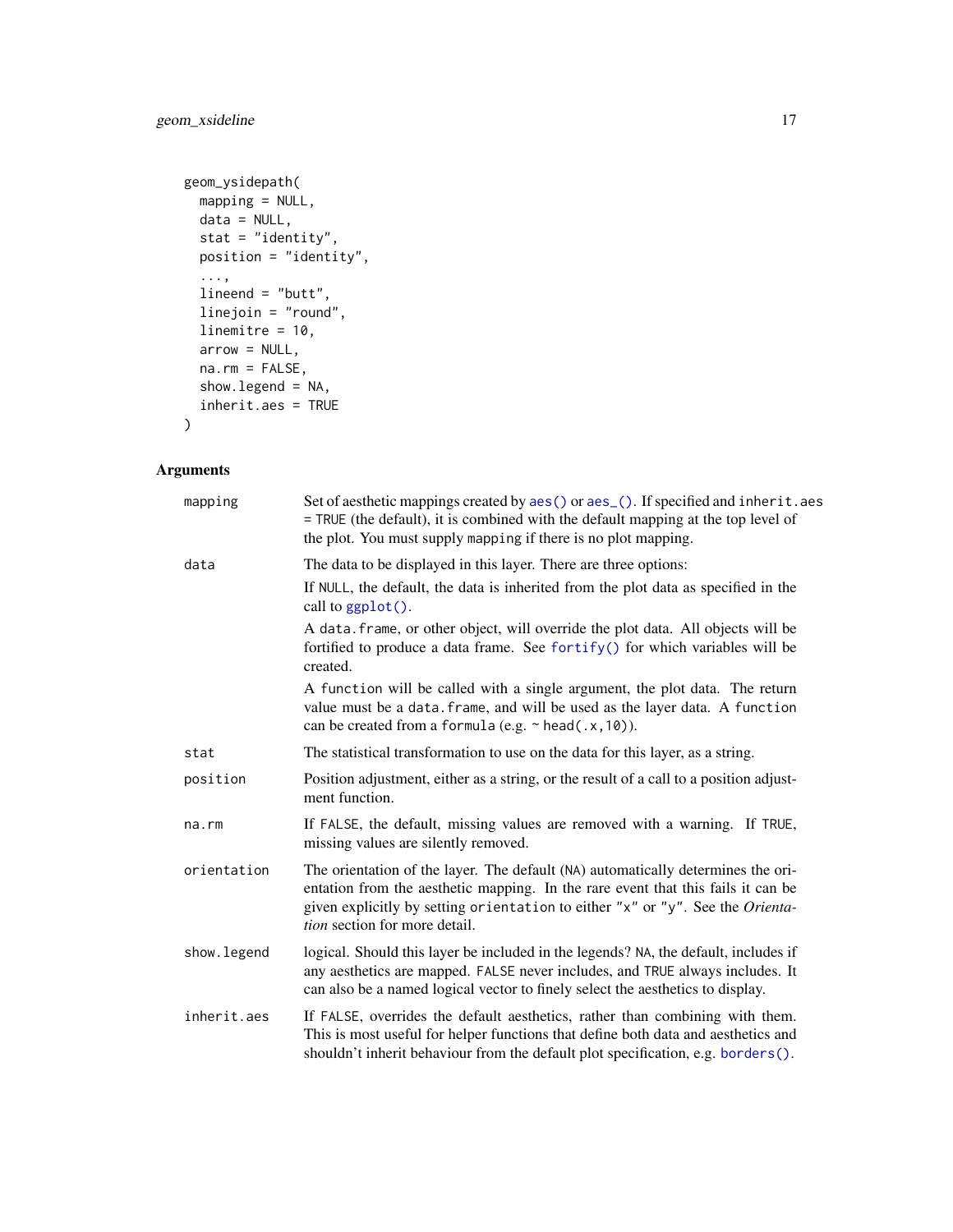<span id="page-17-0"></span>

| $\ddots$ . | Other arguments passed on to layer(). These are often aesthetics, used to set<br>an aesthetic to a fixed value, like colour = "red" or size = 3. They may also<br>be parameters to the paired geom/stat. |
|------------|----------------------------------------------------------------------------------------------------------------------------------------------------------------------------------------------------------|
| lineend    | Line end style (round, butt, square).                                                                                                                                                                    |
| linejoin   | Line join style (round, mitre, bevel).                                                                                                                                                                   |
| linemitre  | Line mitre limit (number greater than 1).                                                                                                                                                                |
| arrow      | Arrow specification, as created by $grid::arrow()$ .                                                                                                                                                     |

XLayer or YLayer object to be added to a ggplot object

#### Examples

```
#sideline
ggplot(economics, aes(date, pop)) +
  geom_xsideline(aes(y = unemploy)) +
  geom_col()
```
<span id="page-17-1"></span>geom\_xsidepoint *Side Points*

# <span id="page-17-2"></span>Description

The ggside variants of [geom\\_point](#page-0-0) is [geom\\_xsidepoint\(\)](#page-17-1) and [geom\\_ysidepoint\(\)](#page-17-2). Both variants inherit from [geom\\_point,](#page-0-0) thus the only difference is where the data is plotted. The xside variant will plot data along the x-axis, while the yside variant will plot data along the y-axis.

```
geom_xsidepoint(
 mapping = NULL,
  data = NULL,stat = "identity",
 position = "identity",
  ...,
  na.rm = FALSE,show.legend = NA,
  inherit.aes = TRUE
\mathcal{L}geom_ysidepoint(
 mapping = NULL,
  data = NULL,stat = "identity",
  position = "identity",
```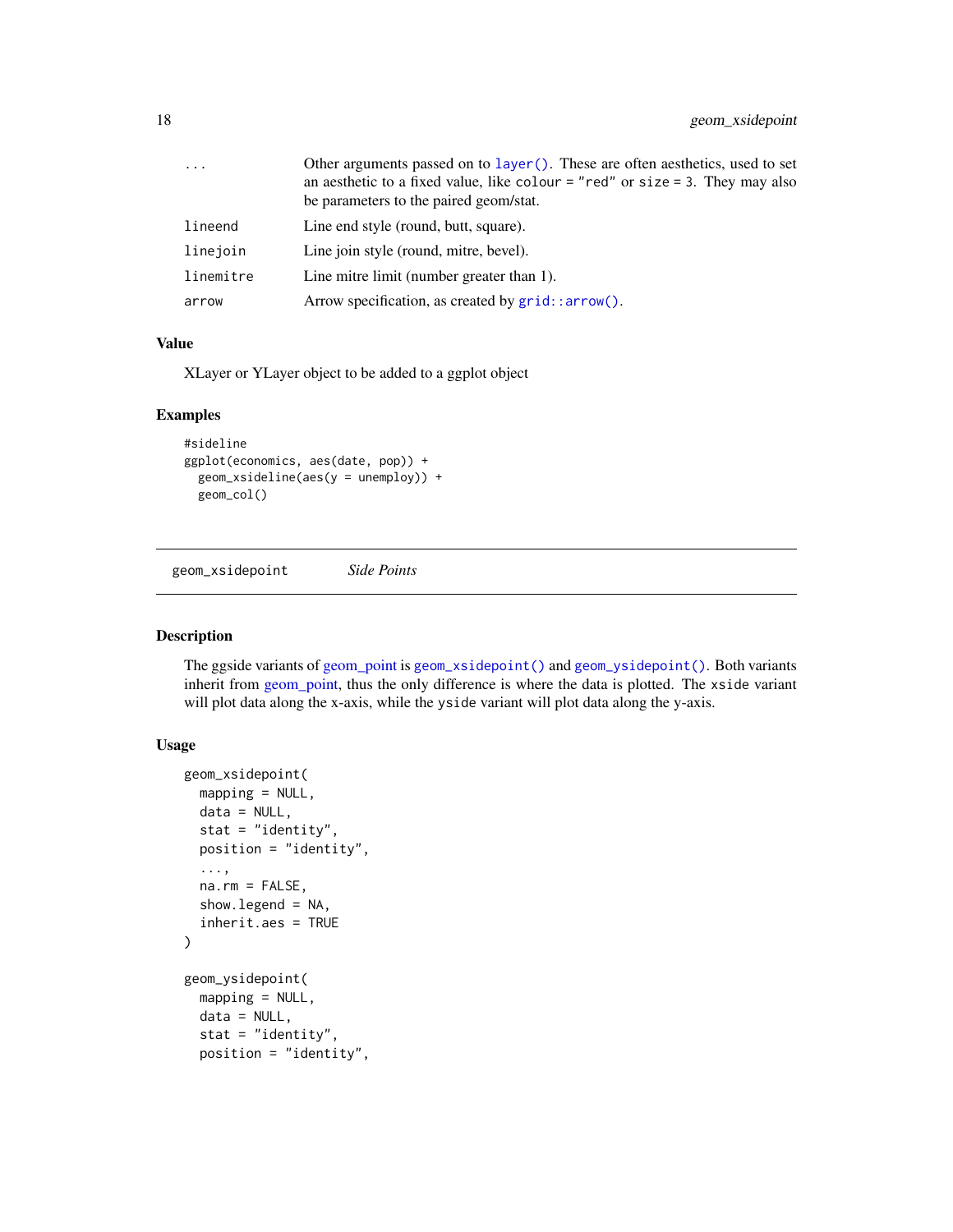```
...,
na.rm = FALSE,
show.legend = NA,
inherit.aes = TRUE
```
# Arguments

 $\mathcal{L}$ 

| mapping      | Set of aesthetic mappings created by aes() or aes_(). If specified and inherit.aes<br>= TRUE (the default), it is combined with the default mapping at the top level of<br>the plot. You must supply mapping if there is no plot mapping.              |
|--------------|--------------------------------------------------------------------------------------------------------------------------------------------------------------------------------------------------------------------------------------------------------|
| data         | The data to be displayed in this layer. There are three options:                                                                                                                                                                                       |
|              | If NULL, the default, the data is inherited from the plot data as specified in the<br>call to ggplot().                                                                                                                                                |
|              | A data. frame, or other object, will override the plot data. All objects will be<br>fortified to produce a data frame. See fortify() for which variables will be<br>created.                                                                           |
|              | A function will be called with a single argument, the plot data. The return<br>value must be a data. frame, and will be used as the layer data. A function<br>can be created from a formula (e.g. $\sim$ head(.x, 10)).                                |
| stat         | The statistical transformation to use on the data for this layer, as a string.                                                                                                                                                                         |
| position     | Position adjustment, either as a string, or the result of a call to a position adjust-<br>ment function.                                                                                                                                               |
| $\ddots$     | Other arguments passed on to layer (). These are often aesthetics, used to set<br>an aesthetic to a fixed value, like colour = "red" or size = 3. They may also<br>be parameters to the paired geom/stat.                                              |
| na.rm        | If FALSE, the default, missing values are removed with a warning. If TRUE,<br>missing values are silently removed.                                                                                                                                     |
| show. legend | logical. Should this layer be included in the legends? NA, the default, includes if<br>any aesthetics are mapped. FALSE never includes, and TRUE always includes. It<br>can also be a named logical vector to finely select the aesthetics to display. |
| inherit.aes  | If FALSE, overrides the default aesthetics, rather than combining with them.<br>This is most useful for helper functions that define both data and aesthetics and<br>shouldn't inherit behaviour from the default plot specification, e.g. borders().  |

#### Value

XLayer or YLayer object to be added to a ggplot object

```
ggplot(diamonds, aes(depth, table, alpha = .2)) +
  geom_point() +
  geom_ysidepoint(aes(x = price)) +
  geom_xsidepoint(aes(y = price)) +
  theme(
        ggside.panel.scale = .3
   \lambda
```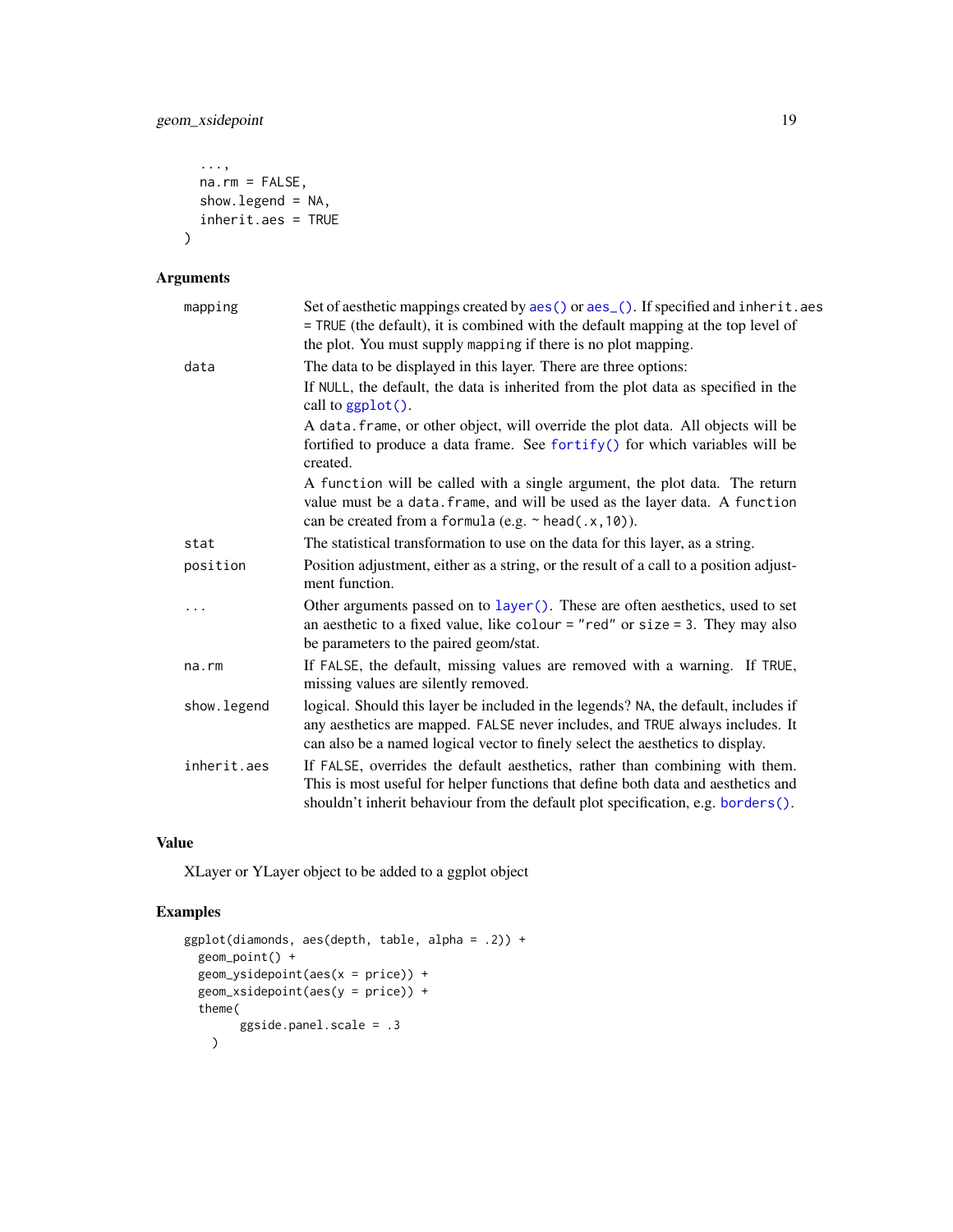<span id="page-19-0"></span>geom\_xsidesegment *Side line Segments*

#### Description

The [xside](#page-42-1) and [yside](#page-43-1) of [geom\\_segment.](#page-0-0)

# Usage

```
geom_xsidesegment(
 mapping = NULL,
 data = NULL,
  stat = "identity",
 position = "identity",
  ...,
  arrow = NULL,
  arrow.fill = NULL,
  lineend = "butt",
  linejoin = "round",
  na.rm = FALSE,show.legend = NA,
  inherit.aes = TRUE
)
geom_ysidesegment(
 mapping = NULL,
 data = NULL,stat = "identity",
 position = "identity",
  ...,
  arrow = NULL,
  arrow.fill = NULL,
  lineend = "butt",
  linejoin = "round",
 na.rm = FALSE,
  show.legend = NA,
  inherit.aes = TRUE
\lambda
```

| mapping | Set of aesthetic mappings created by aes () or aes (). If specified and inherit. aes |
|---------|--------------------------------------------------------------------------------------|
|         | $=$ TRUE (the default), it is combined with the default mapping at the top level of  |
|         | the plot. You must supply mapping if there is no plot mapping.                       |
| data    | The data to be displayed in this layer. There are three options:                     |
|         | If NULL, the default, the data is inherited from the plot data as specified in the   |
|         | call to $ggplot()$ .                                                                 |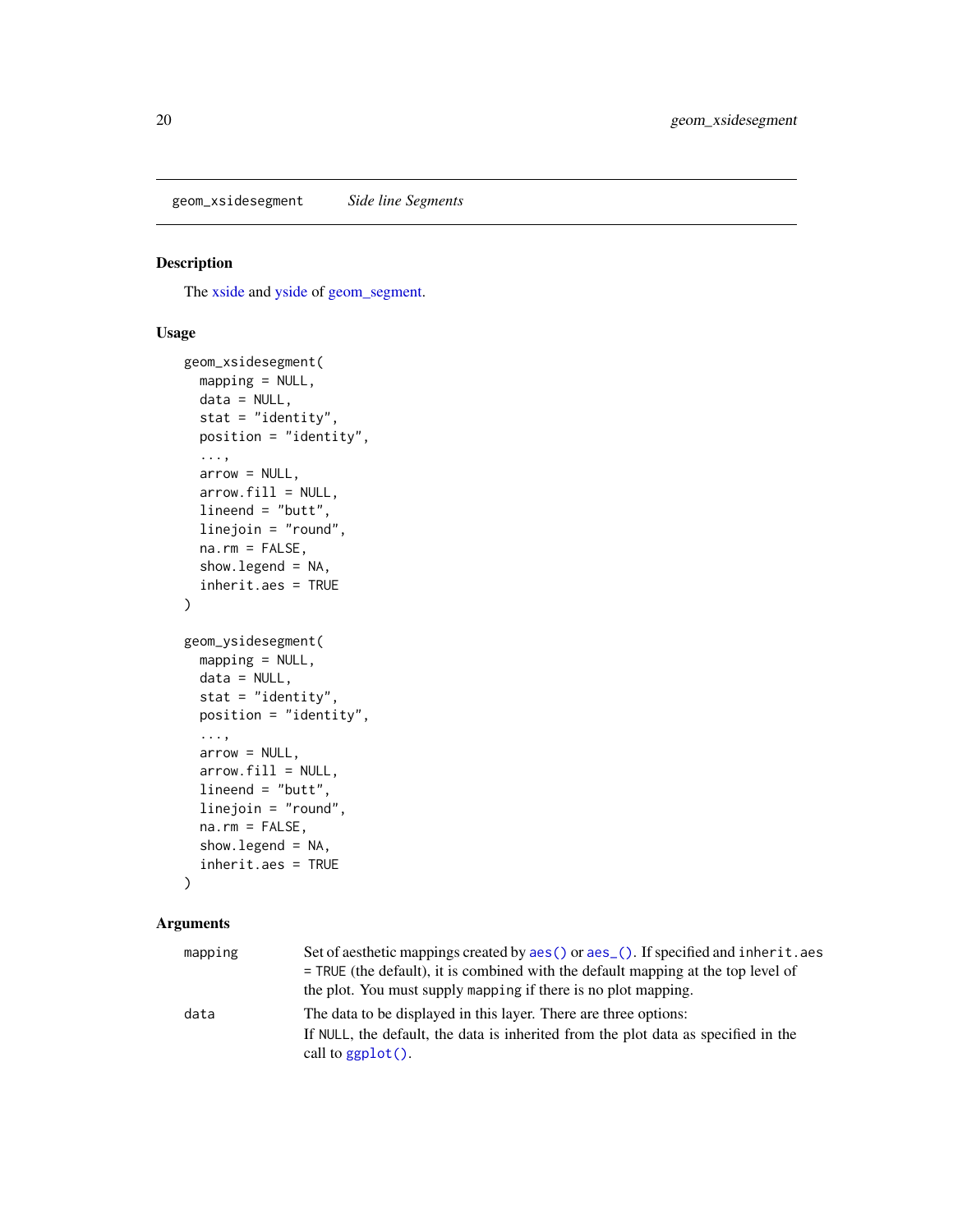<span id="page-20-0"></span>

|              | A data. frame, or other object, will override the plot data. All objects will be<br>fortified to produce a data frame. See fortify() for which variables will be<br>created.                                                                           |
|--------------|--------------------------------------------------------------------------------------------------------------------------------------------------------------------------------------------------------------------------------------------------------|
|              | A function will be called with a single argument, the plot data. The return<br>value must be a data. frame, and will be used as the layer data. A function<br>can be created from a formula (e.g. $\sim$ head(.x, 10)).                                |
| stat         | The statistical transformation to use on the data for this layer, as a string.                                                                                                                                                                         |
| position     | Position adjustment, either as a string, or the result of a call to a position adjust-<br>ment function.                                                                                                                                               |
|              | Other arguments passed on to layer (). These are often aesthetics, used to set<br>an aesthetic to a fixed value, like colour = "red" or size = 3. They may also<br>be parameters to the paired geom/stat.                                              |
| arrow        | specification for arrow heads, as created by arrow().                                                                                                                                                                                                  |
| arrow.fill   | fill colour to use for the arrow head (if closed). NULL means use colour aes-<br>thetic.                                                                                                                                                               |
| lineend      | Line end style (round, butt, square).                                                                                                                                                                                                                  |
| linejoin     | Line join style (round, mitre, bevel).                                                                                                                                                                                                                 |
| $na$ . $rm$  | If FALSE, the default, missing values are removed with a warning. If TRUE,<br>missing values are silently removed.                                                                                                                                     |
| show. legend | logical. Should this layer be included in the legends? NA, the default, includes if<br>any aesthetics are mapped. FALSE never includes, and TRUE always includes. It<br>can also be a named logical vector to finely select the aesthetics to display. |
| inherit.aes  | If FALSE, overrides the default aesthetics, rather than combining with them.<br>This is most useful for helper functions that define both data and aesthetics and<br>shouldn't inherit behaviour from the default plot specification, e.g. borders().  |

XLayer or YLayer object to be added to a ggplot object

```
library(dplyr)
library(tidyr)
library(ggdendro)
#dendrogram with geom_*sidesegment
df0 <- mutate(diamonds,
colclar = interaction(color, clarity,
                     sep = "''', drop = TRUE)df1 <- df0 %>%
  group_by(color, clarity, colclar, cut) %>%
  summarise(m_price = mean(price))
df <- df1 %>%
  pivot_wider(id_cols = colclar,
             names_from = cut,
              values_from = m_price,
              values_fill = 0L)
```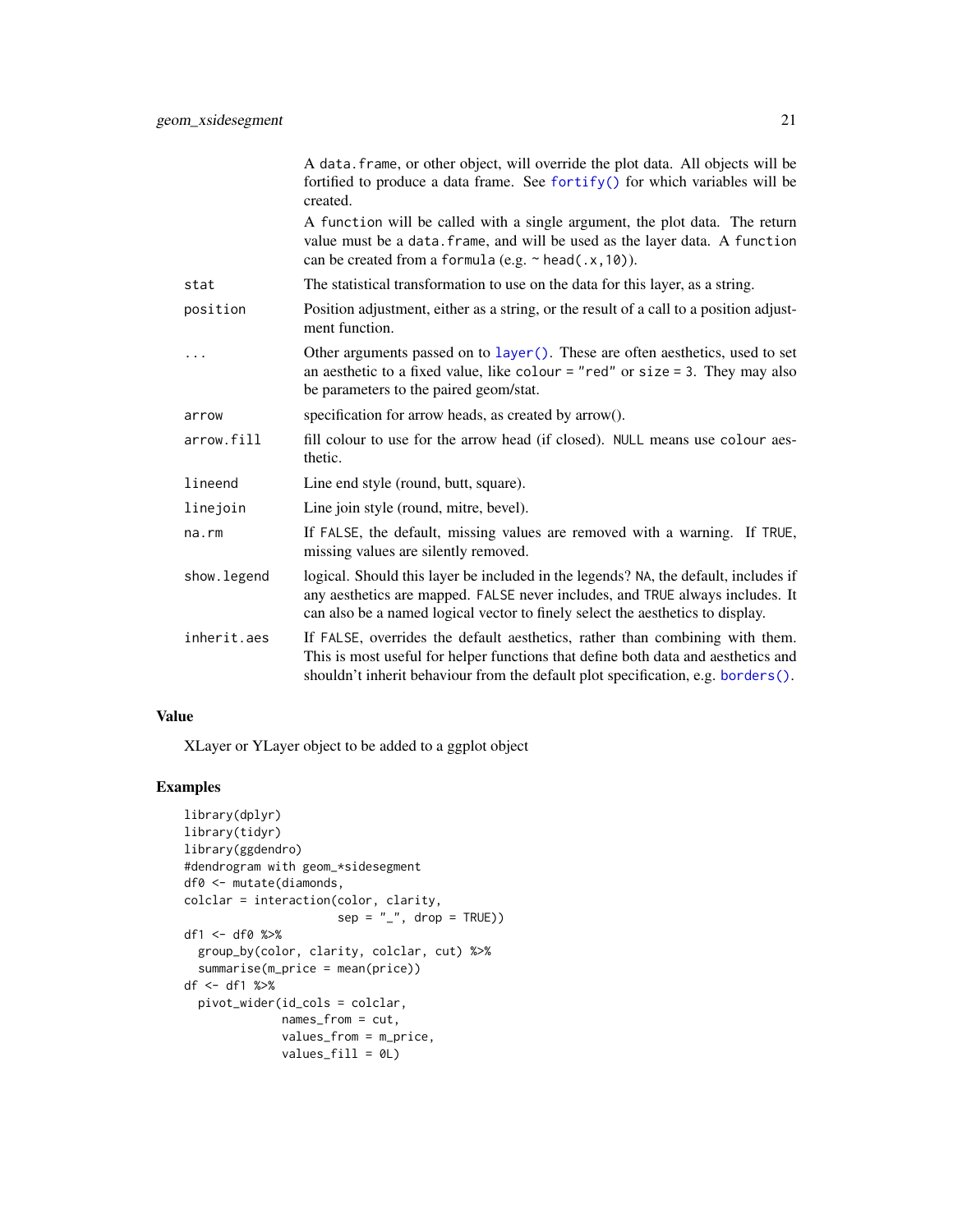```
mat <- as.matrix(df[,2:6])
rownames(mat) <- df[["colclar"]]
dst <- dist(mat)
hc_x <- hclust(dst)
lvls <- rownames(mat)[hc_x$order]
df1[["colclar"]] <- factor(df1[["colclar"]], levels = lvls)
dendrox <- dendro_data(hc_x)
p \leftarrow \text{ggplot}(df1, \text{aes}(x = \text{colclar}, \text{cut})) +geom_tile(aes(fill = m_price)) +
  viridis::scale_fill_viridis(option = "magma") +
  theme(axis.text.x = element_text(angle = 90, vjust = .5))
p +
  geom_xsidesegment(data = dendrox$segments,aes(x = x, y = y, xend = xend, yend = yend))
```
<span id="page-21-1"></span>geom\_xsidetext *Side text*

# <span id="page-21-2"></span>Description

The [xside](#page-42-1) and [yside](#page-43-1) variants of [geom\\_text.](#page-0-0)

```
geom_xsidetext(
 mapping = NULL,
  data = NULL,
  stat = "identity",
 position = "identity",
  ...,
  parse = FALSE,
  nudge_x = 0,
  nudge_y = 0,
  check_overlap = FALSE,
  na.rm = FALSE,
  show.legend = NA,
  inherit.aes = TRUE
)
geom_ysidetext(
  mapping = NULL,
  data = NULL,stat = "identity",position = "identity",
  ...,
  parse = FALSE,
  nudge_x = 0,
```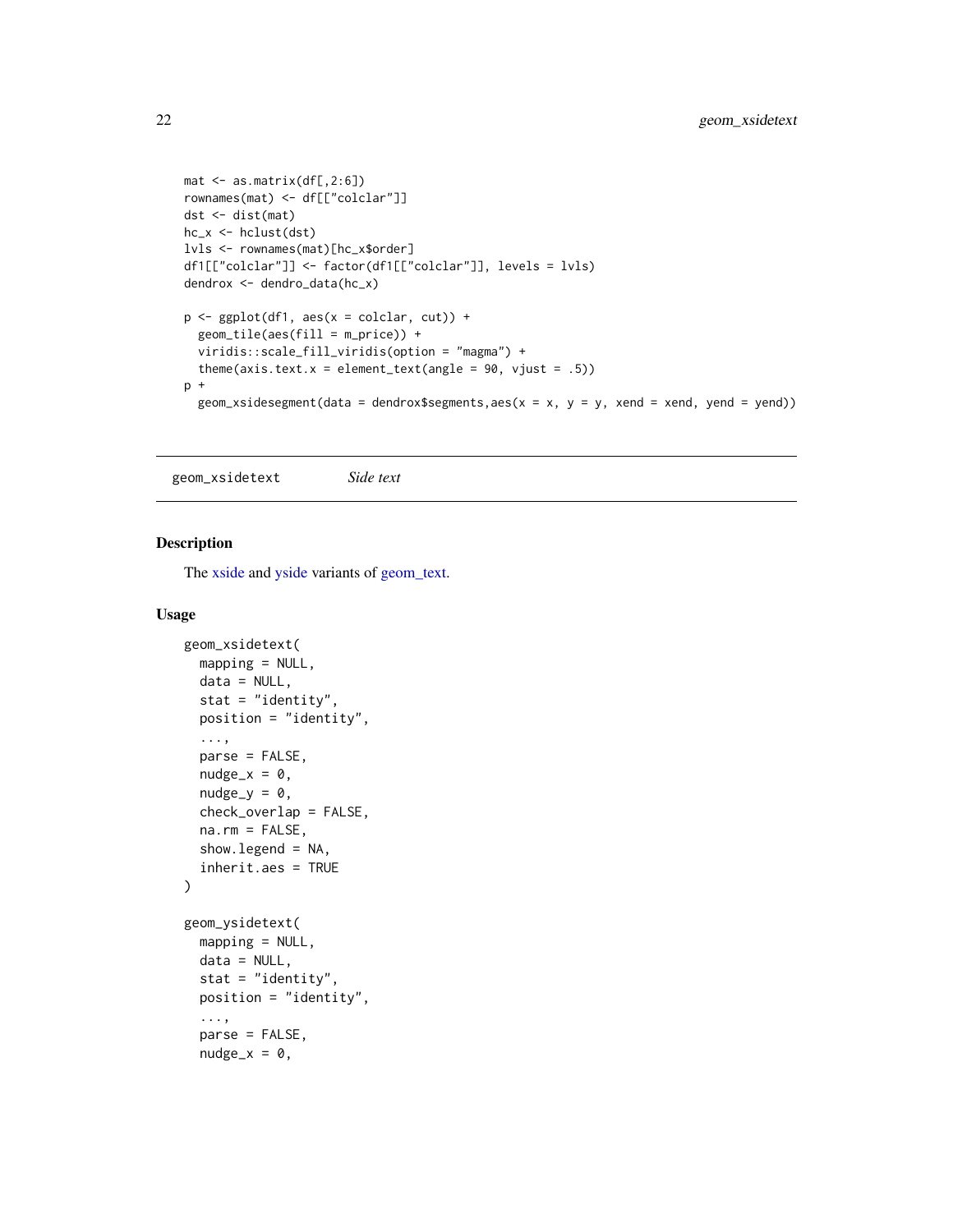# <span id="page-22-0"></span>geom\_xsidetext 23

```
nudge_y = 0,
 check_overlap = FALSE,
 na.rm = FALSE,show.legend = NA,
 inherit.aes = TRUE
)
```

| mapping       | Set of aesthetic mappings created by aes () or aes (). If specified and inherit. aes<br>= TRUE (the default), it is combined with the default mapping at the top level of<br>the plot. You must supply mapping if there is no plot mapping.                                                            |
|---------------|--------------------------------------------------------------------------------------------------------------------------------------------------------------------------------------------------------------------------------------------------------------------------------------------------------|
| data          | The data to be displayed in this layer. There are three options:<br>If NULL, the default, the data is inherited from the plot data as specified in the<br>call to ggplot().                                                                                                                            |
|               | A data. frame, or other object, will override the plot data. All objects will be<br>fortified to produce a data frame. See fortify() for which variables will be<br>created.                                                                                                                           |
|               | A function will be called with a single argument, the plot data. The return<br>value must be a data. frame, and will be used as the layer data. A function<br>can be created from a formula (e.g. $\sim$ head(.x, 10)).                                                                                |
| stat          | The statistical transformation to use on the data for this layer, as a string.                                                                                                                                                                                                                         |
| position      | Position adjustment, either as a string, or the result of a call to a position adjust-<br>ment function. Cannot be jointy specified with nudge_x or nudge_y.                                                                                                                                           |
|               | Other arguments passed on to layer (). These are often aesthetics, used to set<br>an aesthetic to a fixed value, like colour = "red" or size = 3. They may also<br>be parameters to the paired geom/stat.                                                                                              |
| parse         | If TRUE, the labels will be parsed into expressions and displayed as described in<br>?plotmath.                                                                                                                                                                                                        |
| nudge_x       | Horizontal and vertical adjustment to nudge labels by. Useful for offsetting text<br>from points, particularly on discrete scales. Cannot be jointly specified with<br>position.                                                                                                                       |
| nudge_y       | Horizontal and vertical adjustment to nudge labels by. Useful for offsetting text<br>from points, particularly on discrete scales. Cannot be jointly specified with<br>position.                                                                                                                       |
| check_overlap | If TRUE, text that overlaps previous text in the same layer will not be plotted.<br>check_overlap happens at draw time and in the order of the data. Therefore<br>data should be arranged by the label column before calling geom_text(). Note<br>that this argument is not supported by geom_label(). |
| na.rm         | If FALSE, the default, missing values are removed with a warning. If TRUE,<br>missing values are silently removed.                                                                                                                                                                                     |
| show.legend   | logical. Should this layer be included in the legends? NA, the default, includes if<br>any aesthetics are mapped. FALSE never includes, and TRUE always includes. It<br>can also be a named logical vector to finely select the aesthetics to display.                                                 |
| inherit.aes   | If FALSE, overrides the default aesthetics, rather than combining with them.<br>This is most useful for helper functions that define both data and aesthetics and<br>shouldn't inherit behaviour from the default plot specification, e.g. borders().                                                  |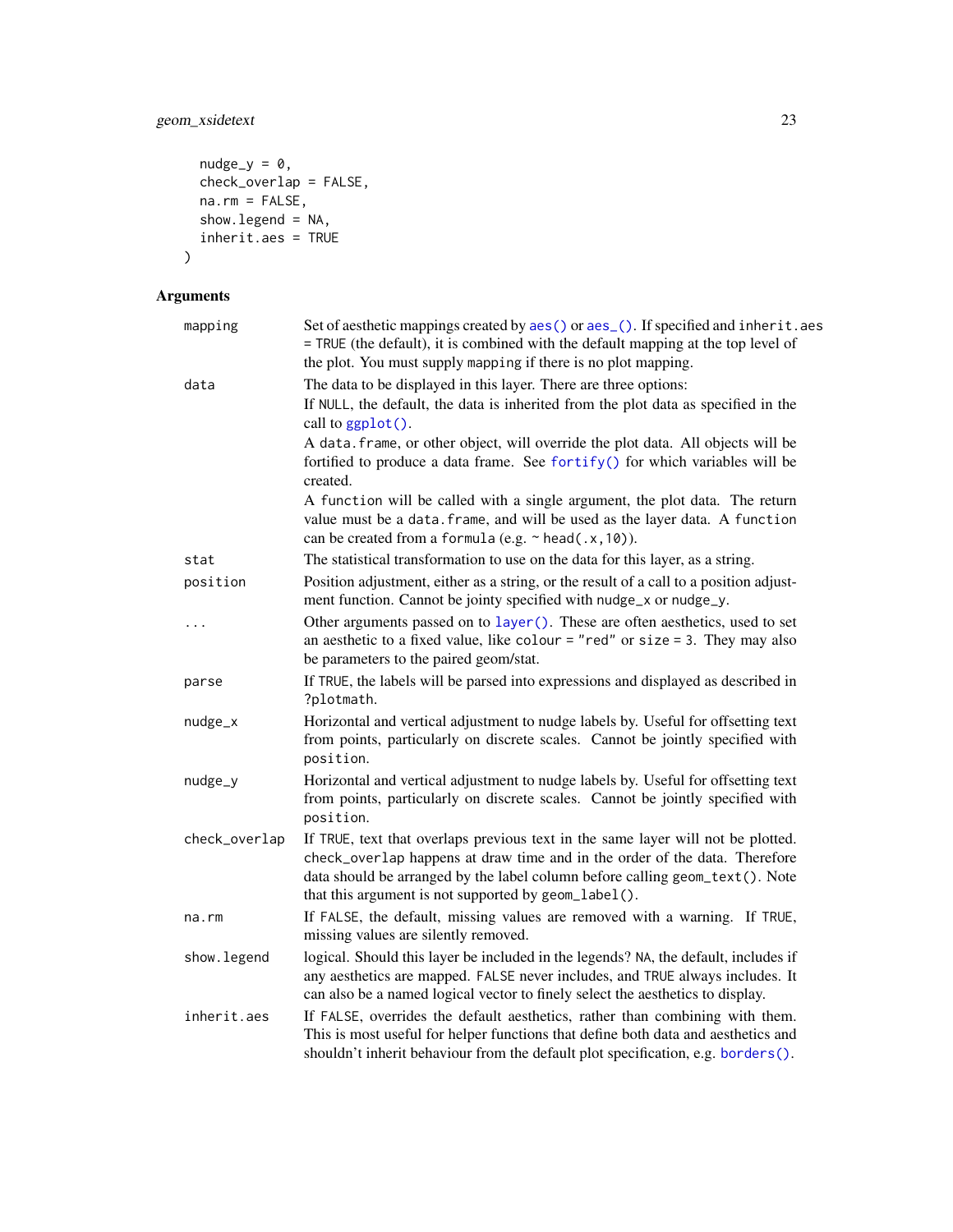<span id="page-23-0"></span>XLayer or YLayer object to be added to a ggplot object

<span id="page-23-1"></span>geom\_xsidetile *Side tile plot*

# <span id="page-23-2"></span>Description

The [xside](#page-42-1) and [yside](#page-43-1) variants of [geom\\_tile](#page-0-0)

# Usage

```
geom_xsidetile(
 mapping = NULL,
 data = NULL,stat = "identity",
 position = "identity",
  ...,
 linejoin = "mitre",
 na.rm = FALSE,
  show.legend = NA,
  inherit.aes = TRUE
)
geom_ysidetile(
 mapping = NULL,
 data = NULL,stat = "identity",
 position = "identity",
  ...,
 linejoin = "mitre",
 na.rm = FALSE,
  show.legend = NA,
  inherit.aes = TRUE
)
```

| mapping | Set of aesthetic mappings created by aes () or aes (). If specified and inherit. aes<br>$=$ TRUE (the default), it is combined with the default mapping at the top level of<br>the plot. You must supply mapping if there is no plot mapping. |
|---------|-----------------------------------------------------------------------------------------------------------------------------------------------------------------------------------------------------------------------------------------------|
| data    | The data to be displayed in this layer. There are three options:<br>If NULL, the default, the data is inherited from the plot data as specified in the<br>call to $ggplot()$ .                                                                |
|         | A data frame, or other object, will override the plot data. All objects will be<br>fortified to produce a data frame. See fortify() for which variables will be<br>created.                                                                   |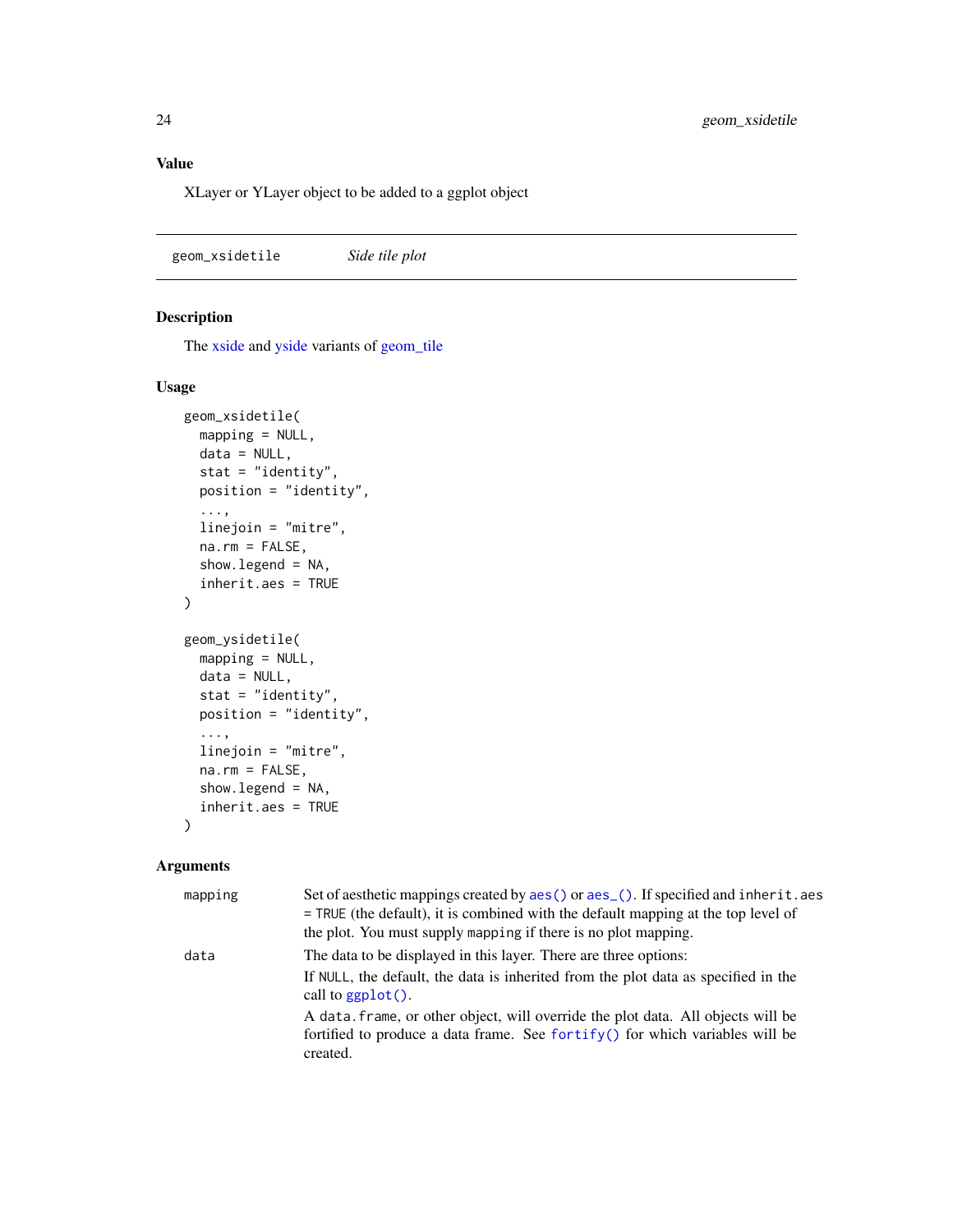<span id="page-24-0"></span>

| A function will be called with a single argument, the plot data. The return<br>value must be a data. frame, and will be used as the layer data. A function<br>can be created from a formula (e.g. $\sim$ head(.x, 10)).                                |
|--------------------------------------------------------------------------------------------------------------------------------------------------------------------------------------------------------------------------------------------------------|
| The statistical transformation to use on the data for this layer, as a string.                                                                                                                                                                         |
| Position adjustment, either as a string, or the result of a call to a position adjust-<br>ment function.                                                                                                                                               |
| Other arguments passed on to layer (). These are often aesthetics, used to set<br>an aesthetic to a fixed value, like colour = "red" or size = 3. They may also<br>be parameters to the paired geom/stat.                                              |
| Line join style (round, mitre, bevel).                                                                                                                                                                                                                 |
| If FALSE, the default, missing values are removed with a warning. If TRUE,<br>missing values are silently removed.                                                                                                                                     |
| logical. Should this layer be included in the legends? NA, the default, includes if<br>any aesthetics are mapped. FALSE never includes, and TRUE always includes. It<br>can also be a named logical vector to finely select the aesthetics to display. |
| If FALSE, overrides the default aesthetics, rather than combining with them.<br>This is most useful for helper functions that define both data and aesthetics and<br>shouldn't inherit behaviour from the default plot specification, e.g. borders().  |
|                                                                                                                                                                                                                                                        |

XLayer or YLayer object to be added to a ggplot object

```
library(dplyr)
library(tidyr)
df <- mutate(diamonds,
             colclar = interaction(color, clarity, sep = "_", drop = TRUE)) %>%
      group_by(color, clarity, colclar, cut) %>%
      summarise(m_price = mean(price))
xside_data <- df %>%
  ungroup() %>%
  select(colclar, clarity, color) %>%
  mutate_all(~factor(as.character(.x), levels = levels(.x))) %>%
  pivot_longer(cols = c(clarity, color)) %>% distinct()
p \leftarrow \text{ggplot}(df, \text{aes}(x = \text{colclar}, \text{cut})) +geom_tile(aes(fill = m_price)) +
  viridis::scale_fill_viridis(option = "magma") +
  theme(axis.text.x = element_blank())p + geom_xsidetile(data = xside_data, aes(y = name, xfill = value)) +
   guides(xfill = guide\_legend(nrow = 8))
```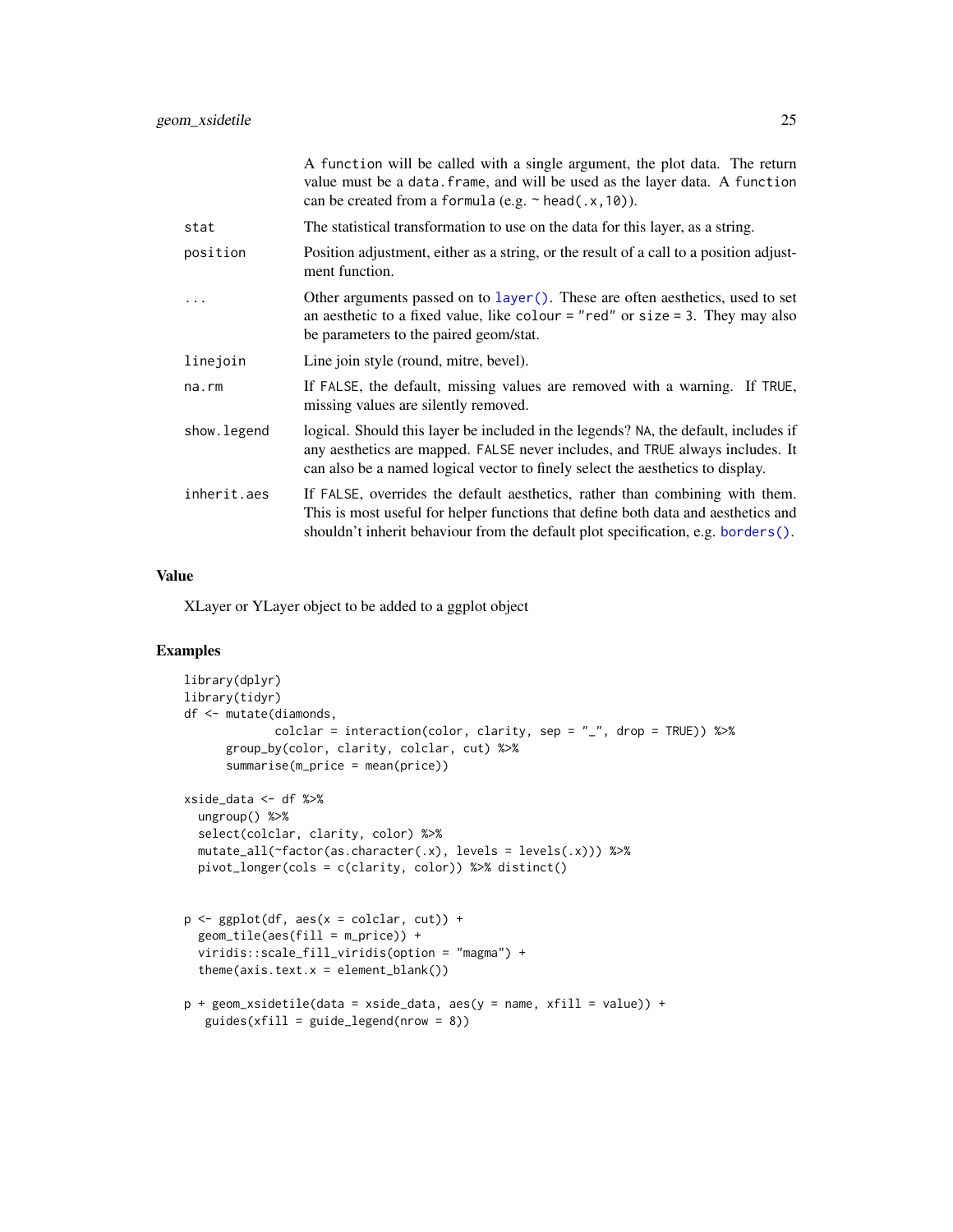<span id="page-25-2"></span><span id="page-25-0"></span>geom\_xsideviolin *Side Violin plots*

#### <span id="page-25-1"></span>Description

The [xside](#page-42-1) and [yside](#page-43-1) variants of [geom\\_violin](#page-0-0)

# Usage

```
geom_xsideviolin(
 mapping = NULL,
 data = NULL,stat = "ydensity",
 position = "dodge",
  ...,
  draw_quantiles = NULL,
  trim = TRUE,scale = "area",
 na.rm = FALSE,
 orientation = NA,
  show.legend = NA,
  inherit.aes = TRUE
)
geom_ysideviolin(
 mapping = NULL,
 data = NULL,stat = "ydensity",
 position = "dodge",
  ...,
 draw_quantiles = NULL,
  trim = TRUE,scale = "area",
 na.rm = FALSE,orientation = "y",
  show.legend = NA,
  inherit.aes = TRUE
\lambda
```

| mapping | Set of aesthetic mappings created by aes () or aes (). If specified and inherit. aes |
|---------|--------------------------------------------------------------------------------------|
|         | $=$ TRUE (the default), it is combined with the default mapping at the top level of  |
|         | the plot. You must supply mapping if there is no plot mapping.                       |
| data    | The data to be displayed in this layer. There are three options:                     |
|         | If NULL, the default, the data is inherited from the plot data as specified in the   |
|         | call to $ggplot()$ .                                                                 |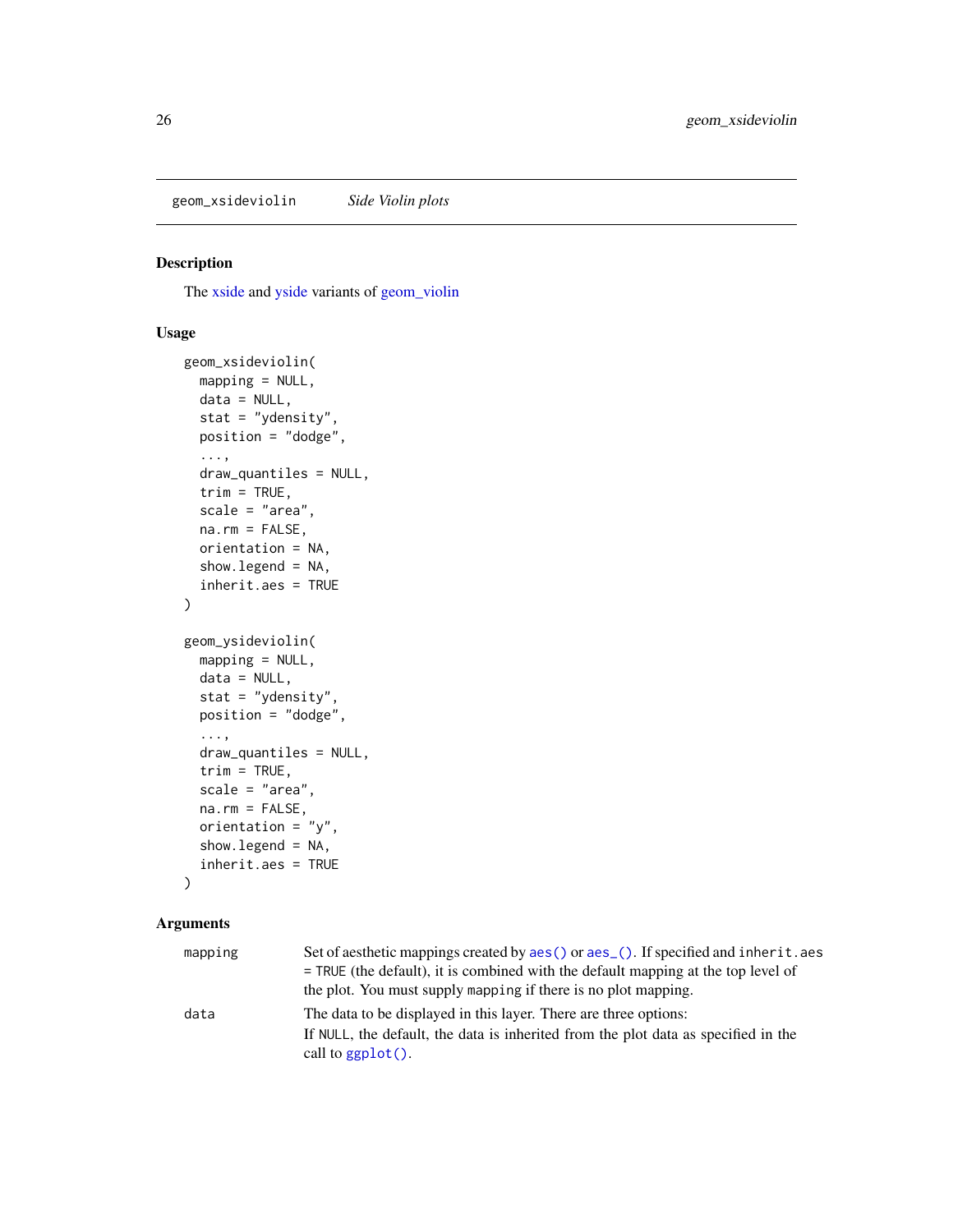<span id="page-26-0"></span>

|              | A data. frame, or other object, will override the plot data. All objects will be<br>fortified to produce a data frame. See fortify() for which variables will be<br>created.                                                                                                            |
|--------------|-----------------------------------------------------------------------------------------------------------------------------------------------------------------------------------------------------------------------------------------------------------------------------------------|
|              | A function will be called with a single argument, the plot data. The return<br>value must be a data. frame, and will be used as the layer data. A function<br>can be created from a formula (e.g. $\sim$ head(.x, 10)).                                                                 |
| stat         | Use to override the default connection between geom_violin() and $stat_y$ density().                                                                                                                                                                                                    |
| position     | Position adjustment, either as a string, or the result of a call to a position adjust-<br>ment function.                                                                                                                                                                                |
| .            | Other arguments passed on to layer (). These are often aesthetics, used to set<br>an aesthetic to a fixed value, like colour = "red" or size = 3. They may also<br>be parameters to the paired geom/stat.                                                                               |
|              | draw_quantiles If not(NULL) (default), draw horizontal lines at the given quantiles of the density<br>estimate.                                                                                                                                                                         |
| trim         | If TRUE (default), trim the tails of the violins to the range of the data. If FALSE,<br>don't trim the tails.                                                                                                                                                                           |
| scale        | if "area" (default), all violins have the same area (before trimming the tails).<br>If "count", areas are scaled proportionally to the number of observations. If<br>"width", all violins have the same maximum width.                                                                  |
| na.rm        | If FALSE, the default, missing values are removed with a warning. If TRUE,<br>missing values are silently removed.                                                                                                                                                                      |
| orientation  | The orientation of the layer. The default (NA) automatically determines the ori-<br>entation from the aesthetic mapping. In the rare event that this fails it can be<br>given explicitly by setting orientation to either "x" or "y". See the Orienta-<br>tion section for more detail. |
| show. legend | logical. Should this layer be included in the legends? NA, the default, includes if<br>any aesthetics are mapped. FALSE never includes, and TRUE always includes. It<br>can also be a named logical vector to finely select the aesthetics to display.                                  |
| inherit.aes  | If FALSE, overrides the default aesthetics, rather than combining with them.<br>This is most useful for helper functions that define both data and aesthetics and<br>shouldn't inherit behaviour from the default plot specification, e.g. borders().                                   |

XLayer or YLayer object to be added to a ggplot object

# See Also

[geom\\_\\*sideboxplot](#page-5-2)

```
df <- expand.grid(UpperCase = LETTERS, LowerCase = letters)
df$Combo_Index <- as.integer(df$UpperCase)*as.integer(df$LowerCase)
```

```
p1 <- ggplot(df, aes(UpperCase, LowerCase)) +
```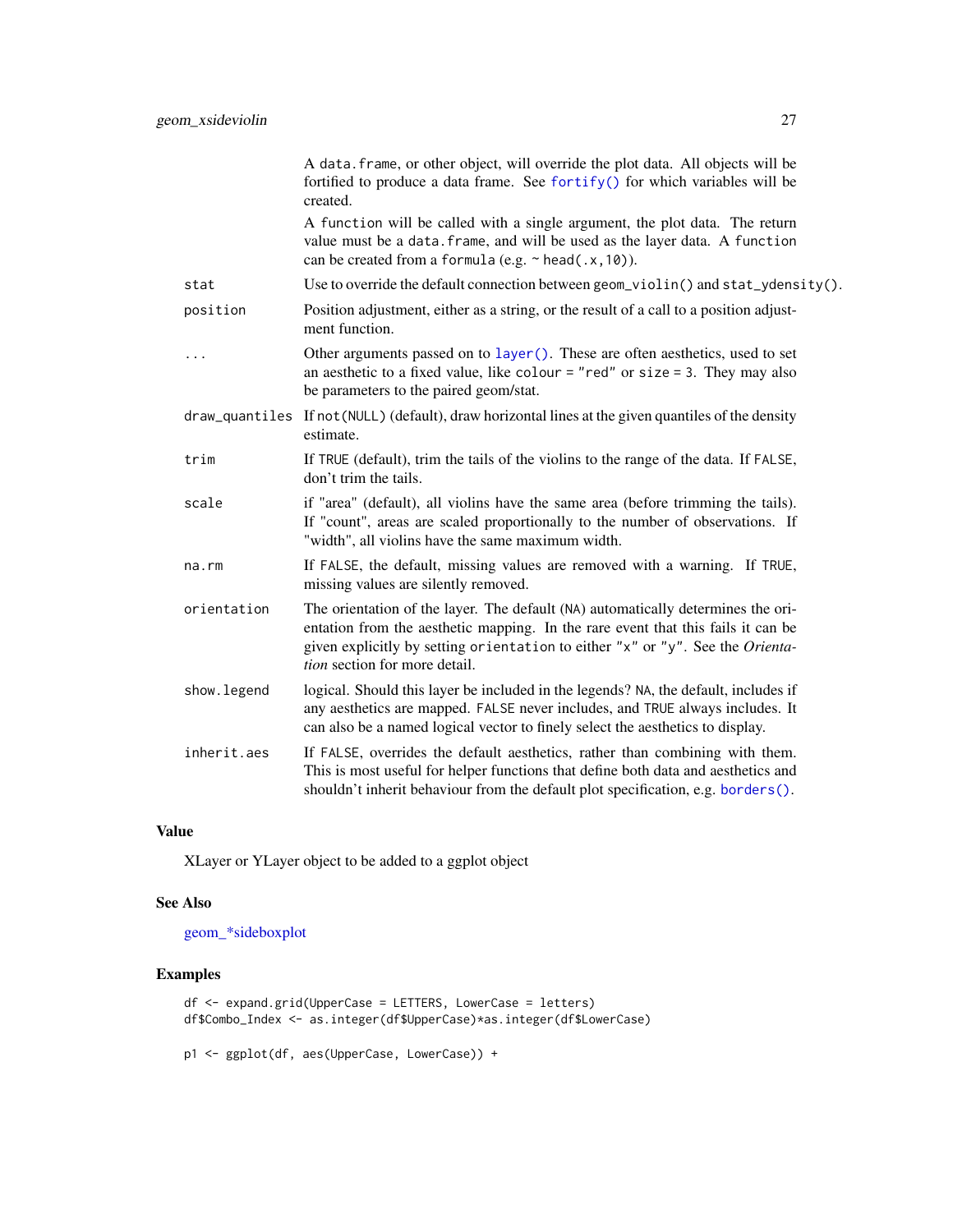```
geom_tile(aes(fill = Combo_Index))
#sideviolins
#Note - Mixing discrete and continuous axis scales
#using xsideviolins when the y aesthetic was previously
#mapped with a continuous varialbe will prevent
#any labels from being plotted. This is a feature that
#will hopefully be added to ggside in the future.
p1 + geom_xsideviolin(aes(y = Combo_Index)) +
   geom_ysideviolin(aes(x = Combo_Index))
#sideviolins with swapped orientation
#Note - Discrete before Continuous
#If you are to mix Discrete and Continuous variables on
#one axis, ggplot2 prefers the discrete variable to be mapped
#BEFORE the continuous.
ggplot(iris, aes(Sepal.Width, Sepal.Length, color = Species)) +
    geom_xsideviolin(aes(y = Species), orientation = "y") +
    geom_point()
#Alternatively, you can recast the value as a factor and then
# a numeric
ggplot(iris, aes(Sepal.Width, Sepal.Length, color = Species))+
    geom_point() +
    geom_xsideviolin(aes(y = as.numeric(Species)), orientation = "y") +
   geom_ysideviolin(aes(x = as.numeric(Species)), orientation = "x")
```
<span id="page-27-1"></span>

ggside *ggside options*

#### Description

Set characteristics of side panels

```
ggside(
 x.pos = "top",y.pos = "right"scales = "fixed",
 collapse = NULL,
 draw_x_on = c("default", "main", "side"),
 draw_y_on = c("default", "main", "side")
)
```
<span id="page-27-0"></span>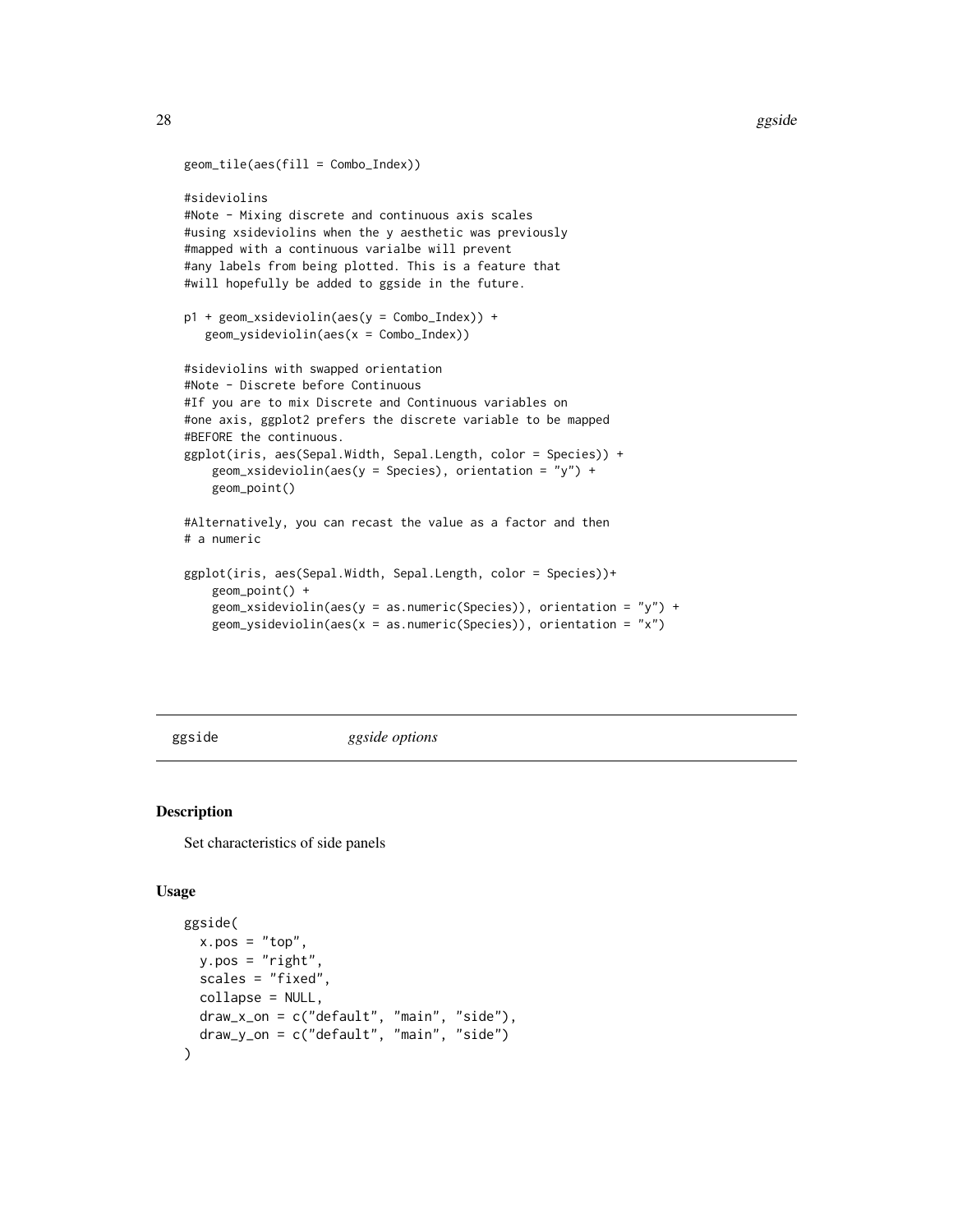### <span id="page-28-0"></span>Arguments

| x.pos                | x side panel can either take "top" or "bottom"                                                                                                                                                                                                                                                                                                                                         |
|----------------------|----------------------------------------------------------------------------------------------------------------------------------------------------------------------------------------------------------------------------------------------------------------------------------------------------------------------------------------------------------------------------------------|
| y.pos                | y side panel can either take "right" or "left"                                                                                                                                                                                                                                                                                                                                         |
| scales               | Determines side panel's unaligned axis scale. Inputs are similar to facet_* scales<br>function. Default is set to "fixed", but "free_x", "free_y" and "free" are accept-<br>able inputs. For example, xside panels are aligned to the x axis of the main<br>panel. Setting "free" or "free_y" will cause all y scales of the x side Panels to be<br>independent.                       |
| collapse             | Determines if side panels should be collapsed into a single panel. Set "x" to<br>collapse all x side panels, set "y" to collapse all y side panels, set "all" to collapse<br>both x and y side panels.                                                                                                                                                                                 |
| draw_x_on, draw_y_on | Determines where the axis is rendered. For example: By default, the bottom x-<br>axis is rendered on the bottom most panel per column. If set to "main", then the<br>axis is rendered on the bottom of the bottom most main panel. If set to "side",<br>then the x-axis is rendered on the bottom of the bottom most side panel(s). You<br>may apply this logic to all axis positions. |

#### Value

a object of class 'ggside\_options' or to be added to a ggplot

#### See Also

For more information regarding the ggside api: see [xside](#page-42-1) or [yside](#page-43-1)

ggside-ggproto-facets *Extending base ggproto classes for ggside*

#### <span id="page-28-1"></span>Description

S3 class that converts old Facet into one that is compatible with ggside. Can also update ggside on the object. Typically, the new ggproto will inherit from the object being replaced.

check\_scales\_collapse is a helper function that is meant to be called after the inherited Facet's compute\_layout method

sidePanelLayout is a helper function that is meant to be called after the inherited Facet's compute\_layout method and after check\_scales\_collapse

map\_data\_ggside is the mapping function used to replace all map\_data method on [FacetSideNull,](#page-28-1) [FacetSideGrid,](#page-28-1) and [FacetSideWrap.](#page-28-1) It is exported for conveniences of extensibility.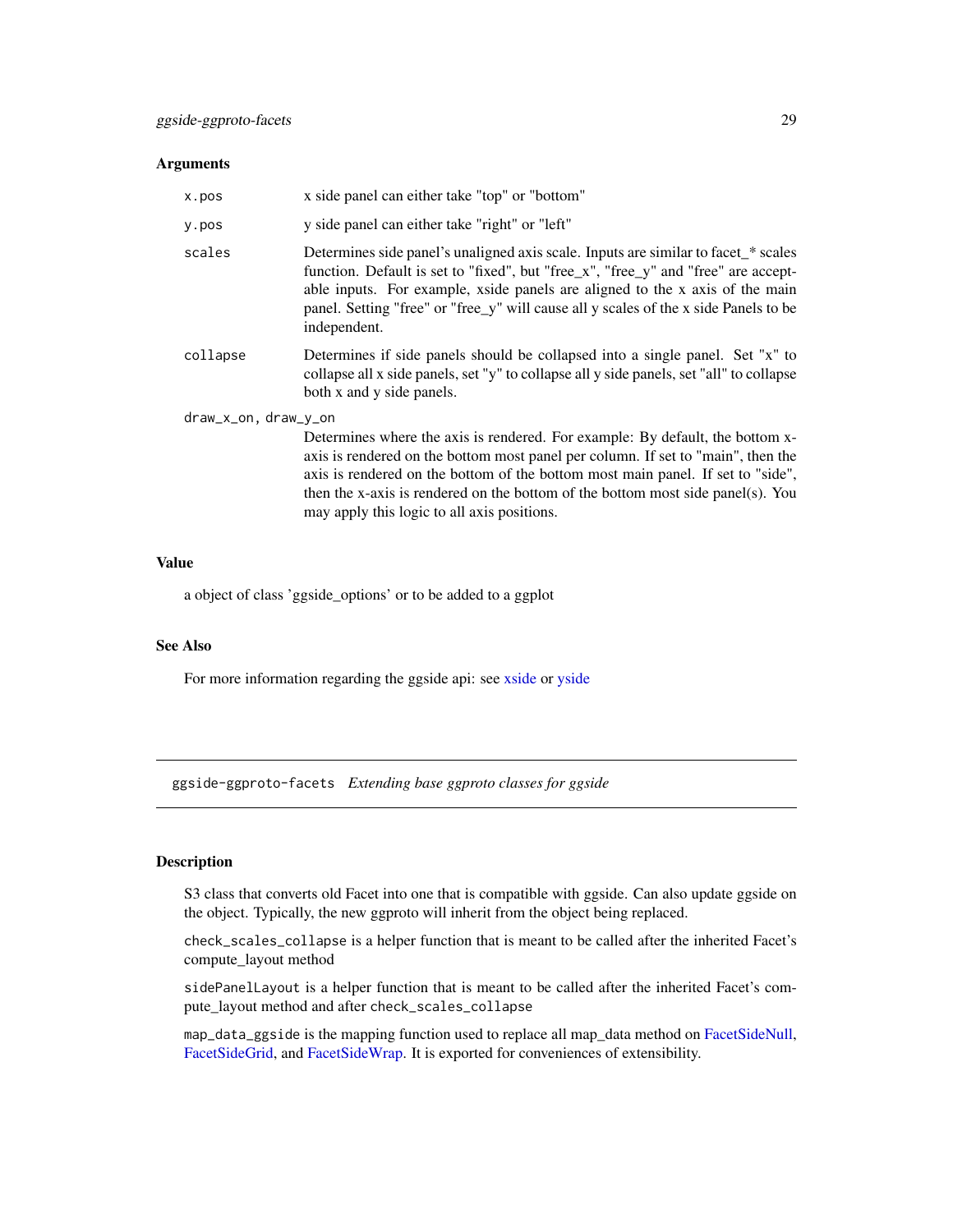#### Usage

```
as_ggsideFacet(facet, ggside)
check_scales_collapse(data, params)
sidePanelLayout(layout, ggside)
map_data_ggside(data, layout, params)
```
# Arguments

| facet  | Facet ggproto Object to replace                                  |
|--------|------------------------------------------------------------------|
| ggside | ggside object to update                                          |
| data   | data passed through ggproto object                               |
| params | parameters passed through ggproto object                         |
| layout | layout computed by inherited ggproto Facet compute_layout method |

# Value

ggproto object that can be added to a ggplot object

# Extended Facets

The following is a list [ggplot2](#page-0-0) facets that are available to use by ggside base.

- [FacetNull](#page-0-0) -> FacetSideNull
- [FacetGrid](#page-0-0) -> FacetSideGrid
- [FacetWrap](#page-0-0) -> FacetSideWrap

ggside-scales-continuous

*Position scales for continuous data ggside scales*

# <span id="page-29-1"></span>Description

The [xside](#page-42-1) and [yside](#page-43-1) variants of [scale\\_x\\_continuous/scale\\_y\\_continuous.](#page-0-0) [scale\\_xsidey\\_continuous](#page-29-1) enables better control on how the y-axis is rendered on the xside panel and [scale\\_ysidex\\_continuous](#page-29-1) enables better control on how the x-axis is rendered on the yside panel.

<span id="page-29-0"></span>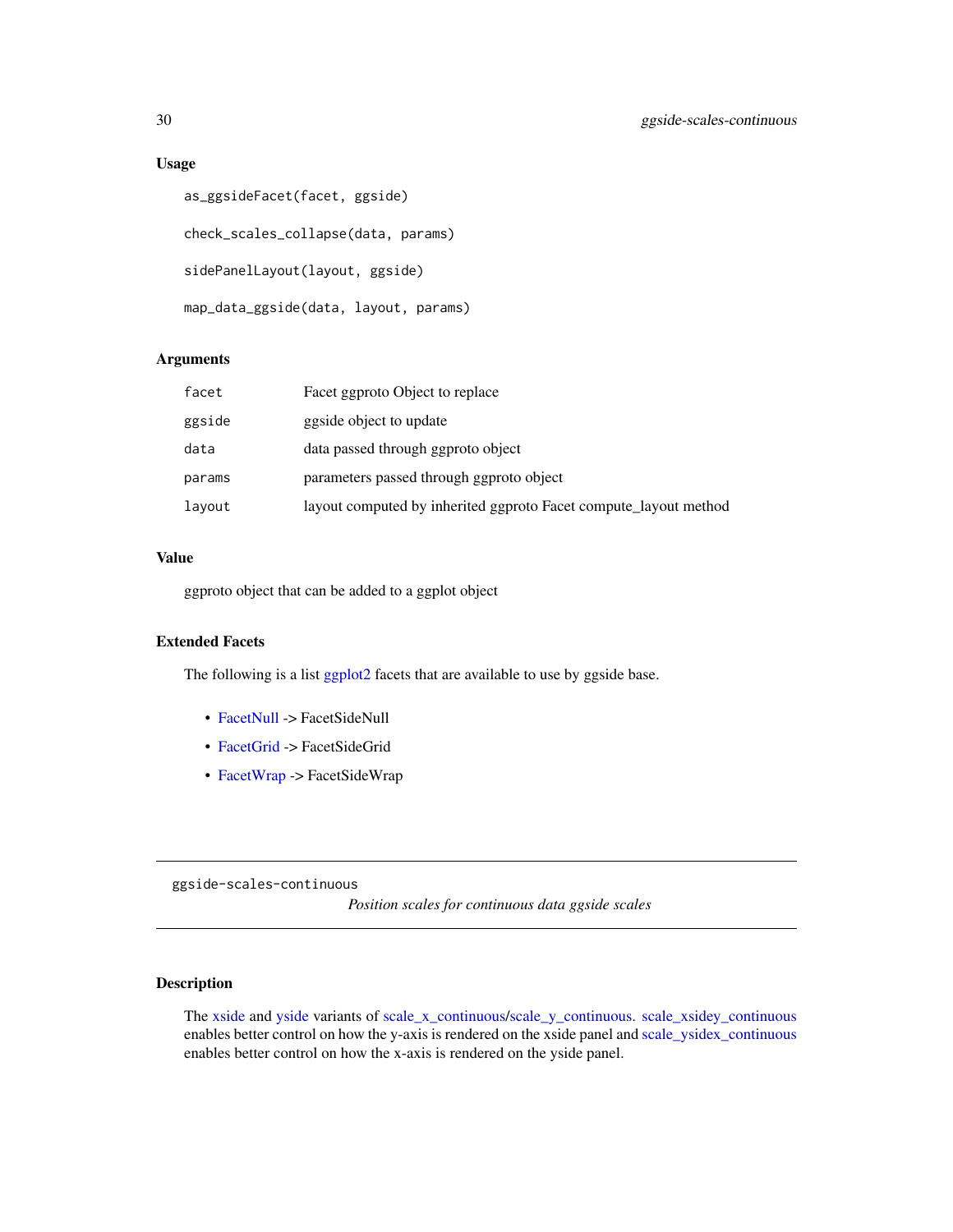<span id="page-30-0"></span>

| name         | The name of the scale. Used as the axis or legend title. If waiver (), the default,<br>the name of the scale is taken from the first mapping used for that aesthetic. If<br>NULL, the legend title will be omitted.                                                                                                                  |
|--------------|--------------------------------------------------------------------------------------------------------------------------------------------------------------------------------------------------------------------------------------------------------------------------------------------------------------------------------------|
| breaks       | One of:                                                                                                                                                                                                                                                                                                                              |
|              | • NULL for no breaks                                                                                                                                                                                                                                                                                                                 |
|              | • waiver () for the default breaks computed by the transformation object                                                                                                                                                                                                                                                             |
|              | • A numeric vector of positions                                                                                                                                                                                                                                                                                                      |
|              | • A function that takes the limits as input and returns breaks as output (e.g.,<br>a function returned by scales::extended_breaks()). Also accepts rlang<br>lambda function notation.                                                                                                                                                |
| minor_breaks | One of:                                                                                                                                                                                                                                                                                                                              |
|              | • NULL for no minor breaks                                                                                                                                                                                                                                                                                                           |
|              | • waiver () for the default breaks (one minor break between each major<br>break)                                                                                                                                                                                                                                                     |
|              | • A numeric vector of positions                                                                                                                                                                                                                                                                                                      |
|              | • A function that given the limits returns a vector of minor breaks. Also<br>accepts rlang lambda function notation.                                                                                                                                                                                                                 |
| n.breaks     | An integer guiding the number of major breaks. The algorithm may choose a<br>slightly different number to ensure nice break labels. Will only have an effect if<br>$breaks = waiver()$ . Use NULL to use the default number of breaks given by the<br>transformation.                                                                |
| labels       | One of:                                                                                                                                                                                                                                                                                                                              |
|              | • NULL for no labels                                                                                                                                                                                                                                                                                                                 |
|              | • waiver () for the default labels computed by the transformation object                                                                                                                                                                                                                                                             |
|              | • A character vector giving labels (must be same length as breaks)                                                                                                                                                                                                                                                                   |
|              | • A function that takes the breaks as input and returns labels as output. Also<br>accepts rlang lambda function notation.                                                                                                                                                                                                            |
| limits       | One of:                                                                                                                                                                                                                                                                                                                              |
|              | • NULL to use the default scale range                                                                                                                                                                                                                                                                                                |
|              | • A numeric vector of length two providing limits of the scale. Use NA to<br>refer to the existing minimum or maximum                                                                                                                                                                                                                |
|              | • A function that accepts the existing (automatic) limits and returns new<br>limits. Also accepts rlang lambda function notation. Note that setting<br>limits on positional scales will remove data outside of the limits. If the<br>purpose is to zoom, use the limit argument in the coordinate system (see<br>coord_cartesian()). |
| expand       | For position scales, a vector of range expansion constants used to add some<br>padding around the data to ensure that they are placed some distance away from<br>the axes. Use the convenience function expansion() to generate the values for<br>the expand argument. The defaults are to expand the scale by $5\%$ on each side    |
|              | for continuous variables, and by 0.6 units on each side for discrete variables.                                                                                                                                                                                                                                                      |
| oob          | One of:                                                                                                                                                                                                                                                                                                                              |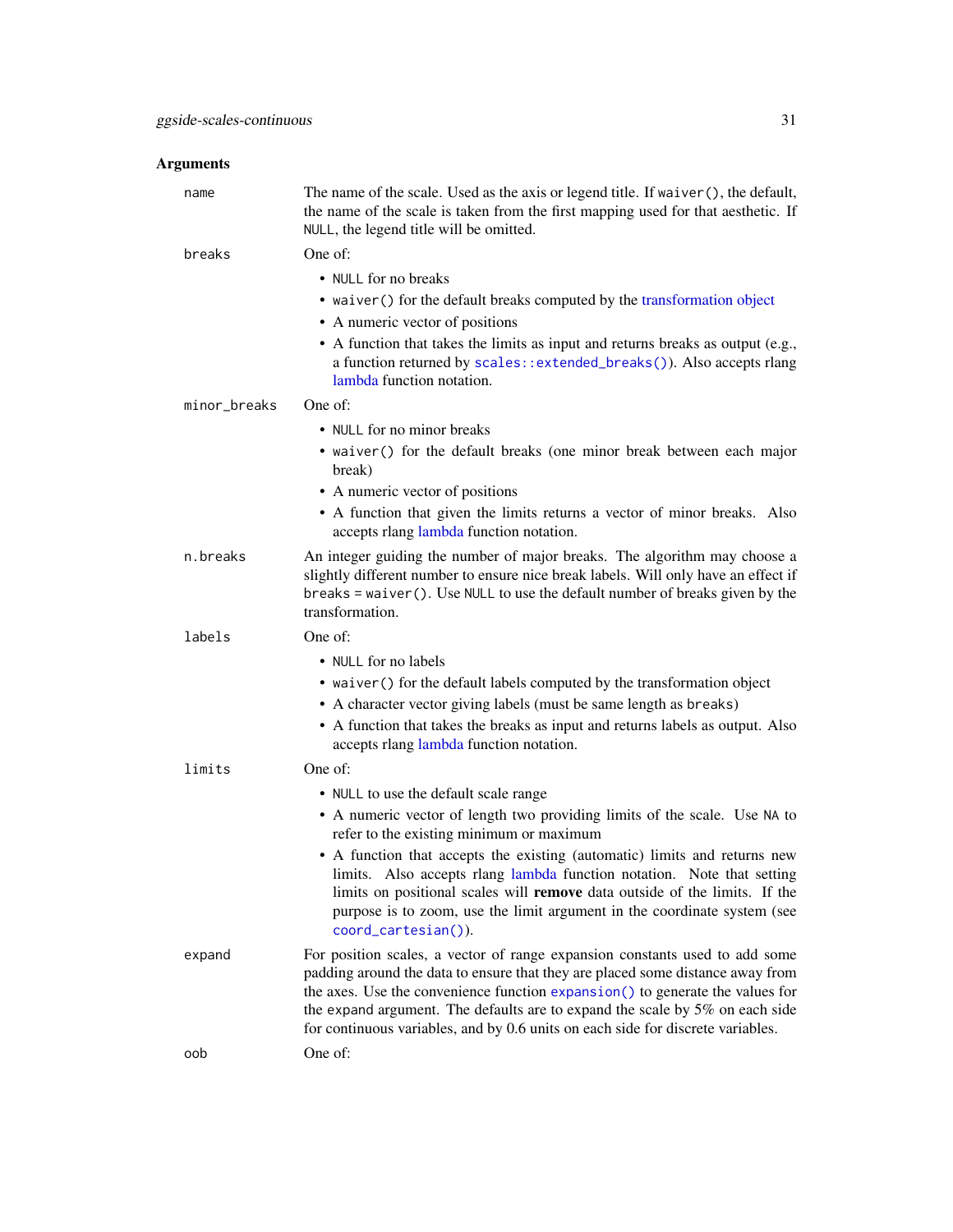<span id="page-31-0"></span>

|          | • Function that handles limits outside of the scale limits (out of bounds). Also<br>accepts rlang lambda function notation.<br>• The default (scales::censor()) replaces out of bounds values with NA.<br>• scales::squish() for squishing out of bounds values into range.<br>• scales::squish_infinite() for squishing infinite values into range.                                                                                                                                                                                                                                                                                                        |
|----------|-------------------------------------------------------------------------------------------------------------------------------------------------------------------------------------------------------------------------------------------------------------------------------------------------------------------------------------------------------------------------------------------------------------------------------------------------------------------------------------------------------------------------------------------------------------------------------------------------------------------------------------------------------------|
| na.value | Missing values will be replaced with this value.                                                                                                                                                                                                                                                                                                                                                                                                                                                                                                                                                                                                            |
| trans    | For continuous scales, the name of a transformation object or the object itself.<br>Built-in transformations include "asn", "atanh", "boxcox", "date", "exp", "hms",<br>"identity", "log", "log10", "log1p", "log2", "logit", "modulus", "probability",<br>"probit", "pseudo_log", "reciprocal", "reverse", "sqrt" and "time".<br>A transformation object bundles together a transform, its inverse, and methods<br>for generating breaks and labels. Transformation objects are defined in the scales<br>package, and are called <name>_trans (e.g., scales::boxcox_trans()). You<br/>can create your own transformation with scales:: trans_new().</name> |
| guide    | A function used to create a guide or its name. See guides () for more informa-<br>tion.                                                                                                                                                                                                                                                                                                                                                                                                                                                                                                                                                                     |
| position | For position scales, The position of the axis. Left or right for y axes, top or<br>bottom for x axes.                                                                                                                                                                                                                                                                                                                                                                                                                                                                                                                                                       |
|          |                                                                                                                                                                                                                                                                                                                                                                                                                                                                                                                                                                                                                                                             |

ggside\_scale object inheriting from ggplot2::ScaleContinuousPosition

```
library(ggside)
library(ggplot2)
# adding continuous y-scale to the x-side panel, when main panel mapped to discrete data
ggplot(mpg, aes(hwy, class, colour = class)) +
  geom_boxplot() +
  geom_xsidedensity(position = "stack") +
  theme(ggside.panel.scale = .3) +
  scale_xsidey_continuous(minor_breaks = NULL, limits = c(NA,1))
#If you need to specify the main scale, but need to prevent this from
#affecting the side scale. Simply add the appropriate 'scale_*side*_*()' function.
ggplot(mtcars, aes(wt, mpg)) +
  geom_point() +
  geom_xsidehistogram() +
  geom_ysidehistogram() +
  scale_x_continuous(
      breaks = seq(1, 6, 1),
      #would otherwise remove the histogram
      #as they have a lower value of 0.
      limits = (c(1, 6))) +scale_ysidex_continuous() #ensures the x-axis of the y-side panel has its own scale.
```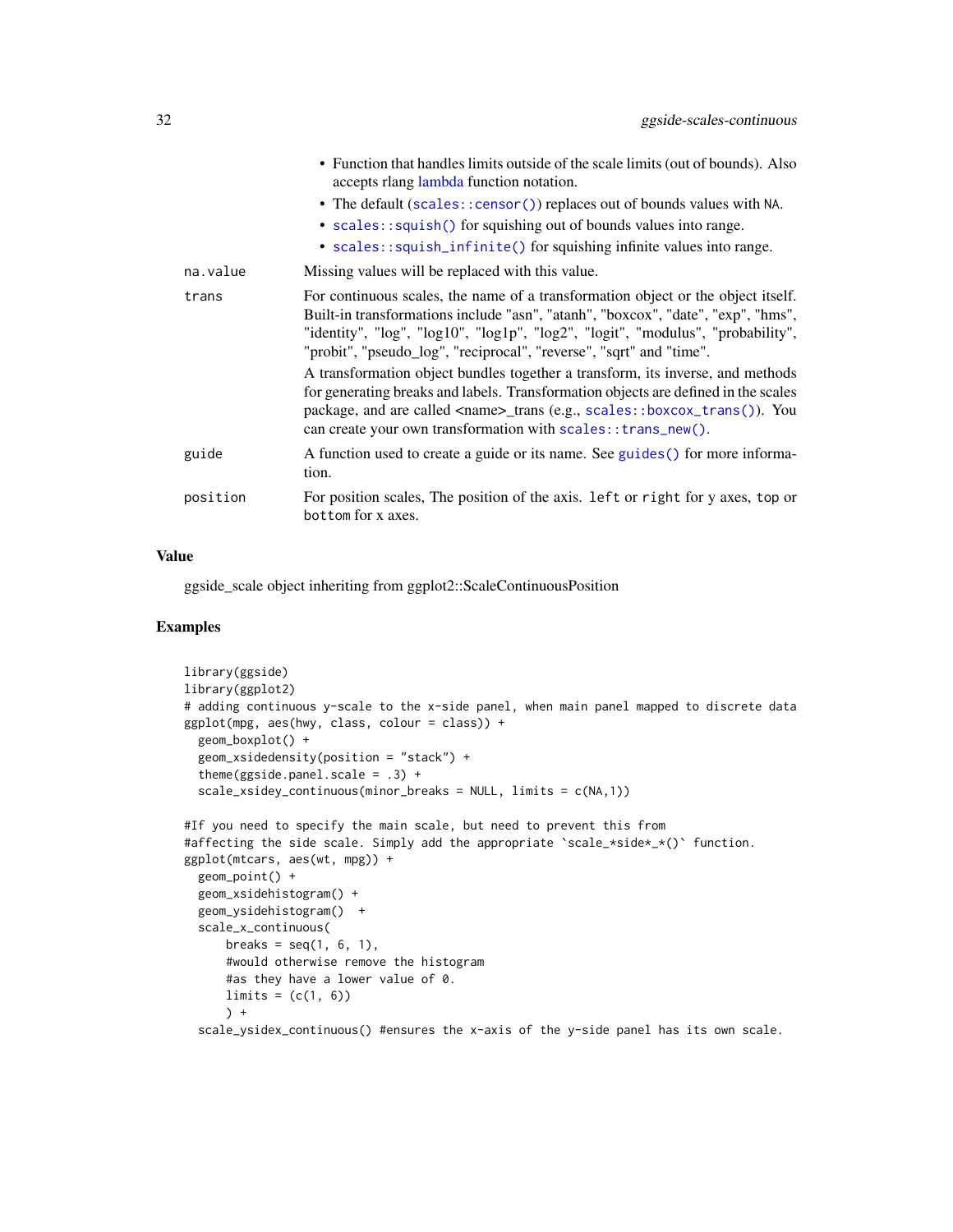<span id="page-32-0"></span>ggside-scales-discrete

*Position scales for discrete data ggside scales*

#### <span id="page-32-1"></span>Description

The [xside](#page-42-1) and [yside](#page-43-1) variants of [scale\\_x\\_discrete/scale\\_y\\_discrete.](#page-0-0) [scale\\_xsidey\\_discrete](#page-32-1) enables better control on how the y-axis is rendered on the xside panel and [scale\\_ysidex\\_discrete](#page-32-1) enables better control on how the x-axis is rendered on the yside panel.

#### Arguments

| expand   | For position scales, a vector of range expansion constants used to add some<br>padding around the data to ensure that they are placed some distance away from<br>the axes. Use the convenience function expansion() to generate the values for<br>the expand argument. The defaults are to expand the scale by $5\%$ on each side<br>for continuous variables, and by 0.6 units on each side for discrete variables. |
|----------|----------------------------------------------------------------------------------------------------------------------------------------------------------------------------------------------------------------------------------------------------------------------------------------------------------------------------------------------------------------------------------------------------------------------|
| guide    | A function used to create a guide or its name. See guides () for more informa-<br>tion.                                                                                                                                                                                                                                                                                                                              |
| position | For position scales, The position of the axis. Left or right for y axes, top or<br>bottom for x axes.                                                                                                                                                                                                                                                                                                                |

#### Value

ggside\_scale object inheriting from ggplot2::ScaleDiscretePosition

```
library(ggside)
library(ggplot2)
# adding discrete y-scale to the x-side panel, when main panel mapped to continuous data
ggplot(mpg, aes(displ, hwy, colour = class)) +
 geom_point() +
 geom_xsideboxplot(aes(y=class), orientation = "y") +
 theme(ggside.panel.scale = .3) +
 scale_xsidey_discrete(guide = guide_axis(angle = 45))
#If you need to specify the main scale, but need to prevent this from
#affecting the side scale. Simply add the appropriate 'scale_*side*_*()' function.
```

```
ggplot(mpg, aes(class, displ)) +
 geom_boxplot() +
 geom_ysideboxplot(aes(x = "all"), orientation = "x") +
 scale_x_discrete(guide = guide_axis(angle = 90)) + #rotate the main panel text
 scale_ysidex_discrete() #leave side panel as default
```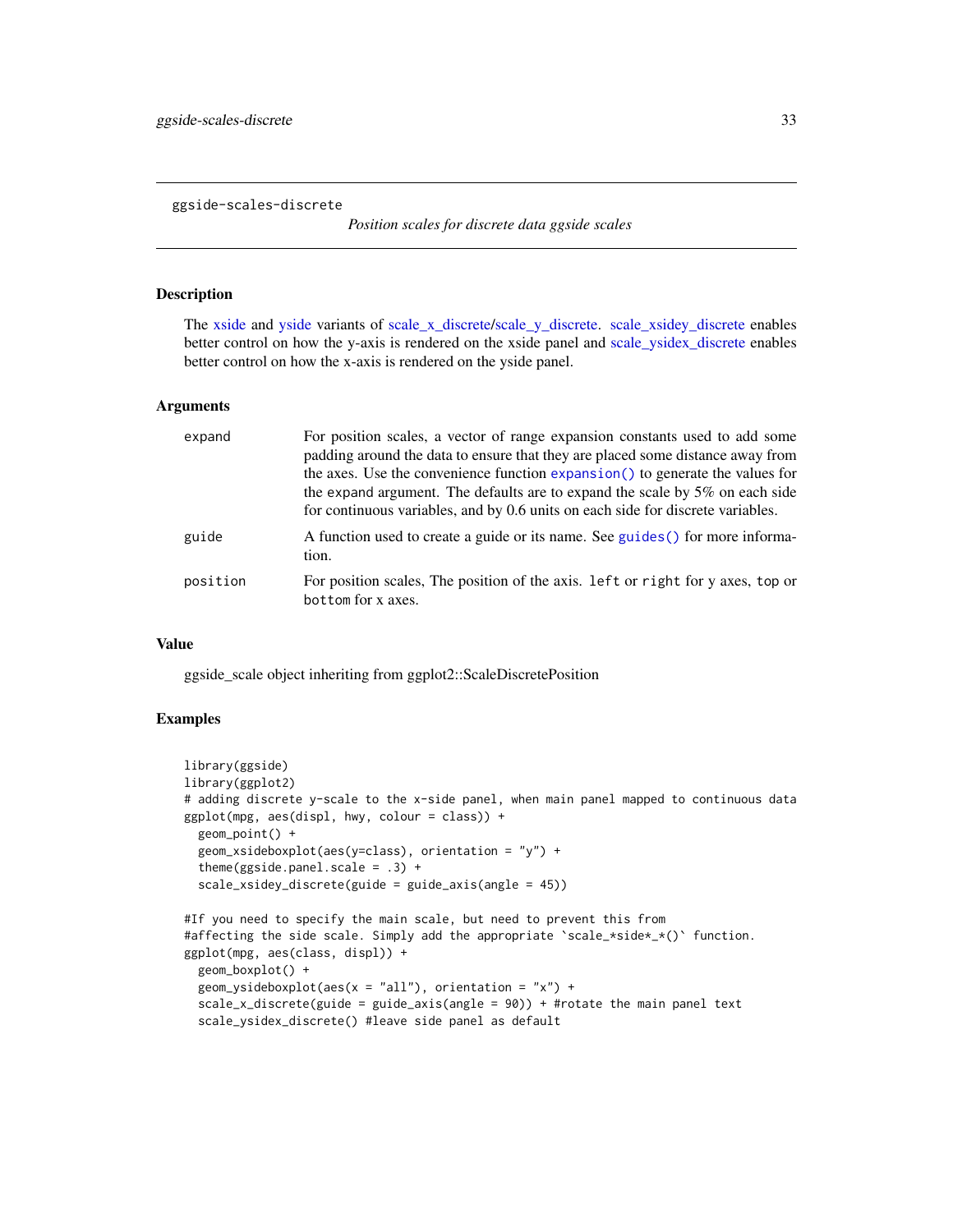<span id="page-33-0"></span>

# Description

Check ggside objects

#### Usage

is.ggside(x)

is.ggside\_layer(x)

is.ggside\_options(x)

is.ggside\_scale(x)

#### Arguments

x Object to test

#### Value

A logical value

position\_rescale *Rescale x or y onto new range in margin*

# Description

Take the range of the specified axis and rescale it to a new range about a midpoint. By default the range will be calculated from the associated main plot axis mapping. The range will either be the resolution or 5% of the axis range, depending if original data is discrete or continuous respectively. Each layer called with position\_rescale will possess an instance value that indexes with axis rescale. By default, each position\_rescale will dodge the previous call unless instance is specified to a previous layer.

```
position_rescale(
  rescale = "y",mid = NULL,range = NULL,
 location = NULL,
  instance = NULL
)
```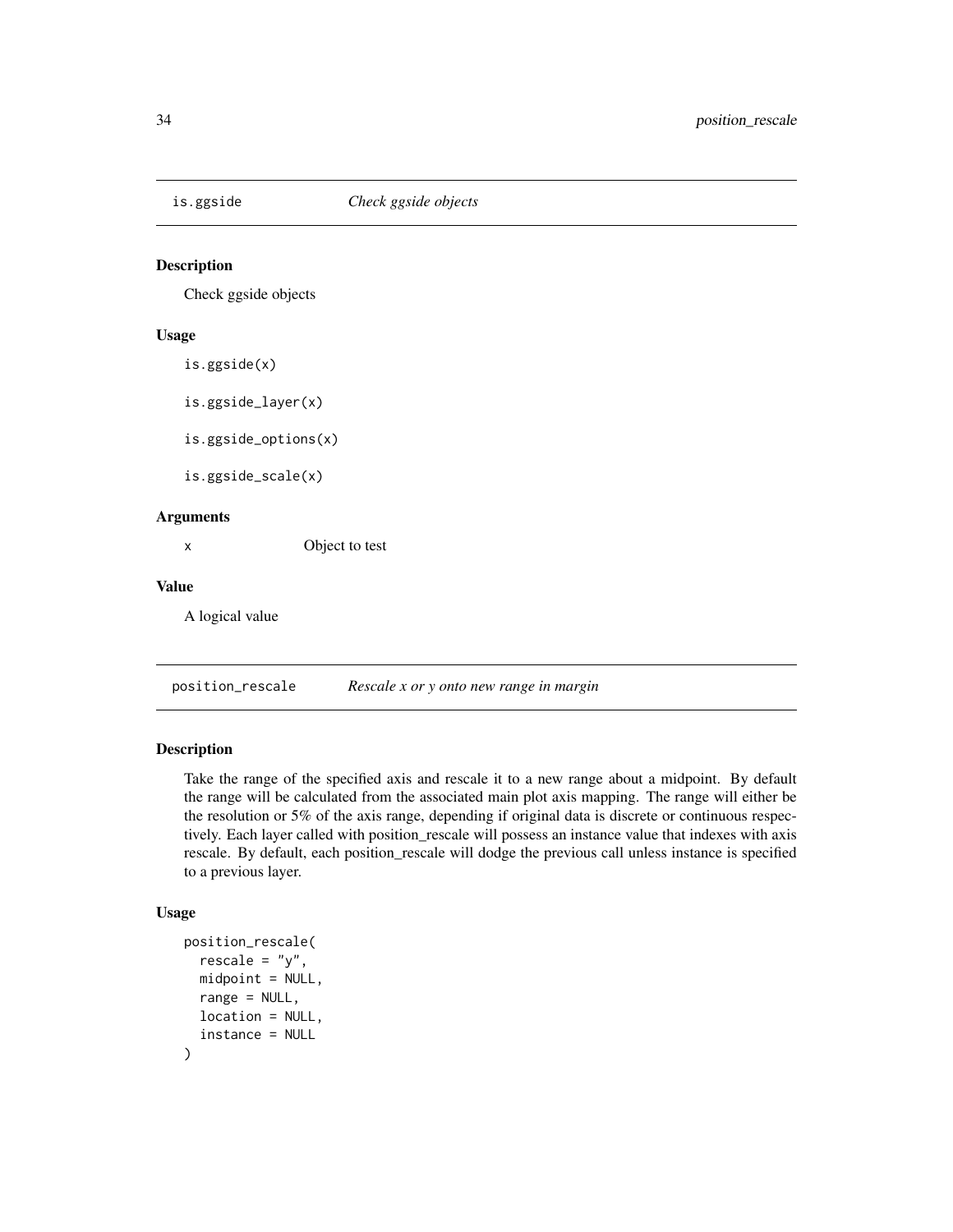```
position_yrescale(
  rescale = "y",midpoint = NULL,
  range = NULL,
 location = NULL,
  instance = NULL
\mathcal{L}position_xrescale(
  rescale = "x",midpoint = NULL,
  range = NULL,
  location = NULL,
  instance = NULL
)
```
# Arguments

| rescale  | character value of "x" or "y". specifies which mapping data will be rescaled                                                                                                                                                   |
|----------|--------------------------------------------------------------------------------------------------------------------------------------------------------------------------------------------------------------------------------|
| midpoint | default set to NULL. Center point about which the rescaled x/y values will re-<br>side.                                                                                                                                        |
| range    | default set to NULL and auto generates from main mapping range. Specifies the<br>size of the rescaled range.                                                                                                                   |
| location | specifies where position_rescale should try to place midpoint. If midpoint is<br>specified, location is ignored and placed at the specified location.                                                                          |
| instance | integer that indexes rescaled axis calls. instance may be specified and if a pre-<br>vious layer with the same instance exists, then the same midpoint and range are<br>used for rescaling. x and y are indexed independently. |

# Format

An object of class PositionRescale (inherits from Position, ggproto, gg) of length 10.

# Value

a ggproto object inheriting from 'Position' and can be added to a ggplot

scale\_xcolour *Scales for the \*colour aesthetics*

### Description

These are the various scales that can be applied to the xsidebar or ysidebar colour aesthetics, such as xcolour and ycolour. They have the same usage as existing standard ggplot2 scales.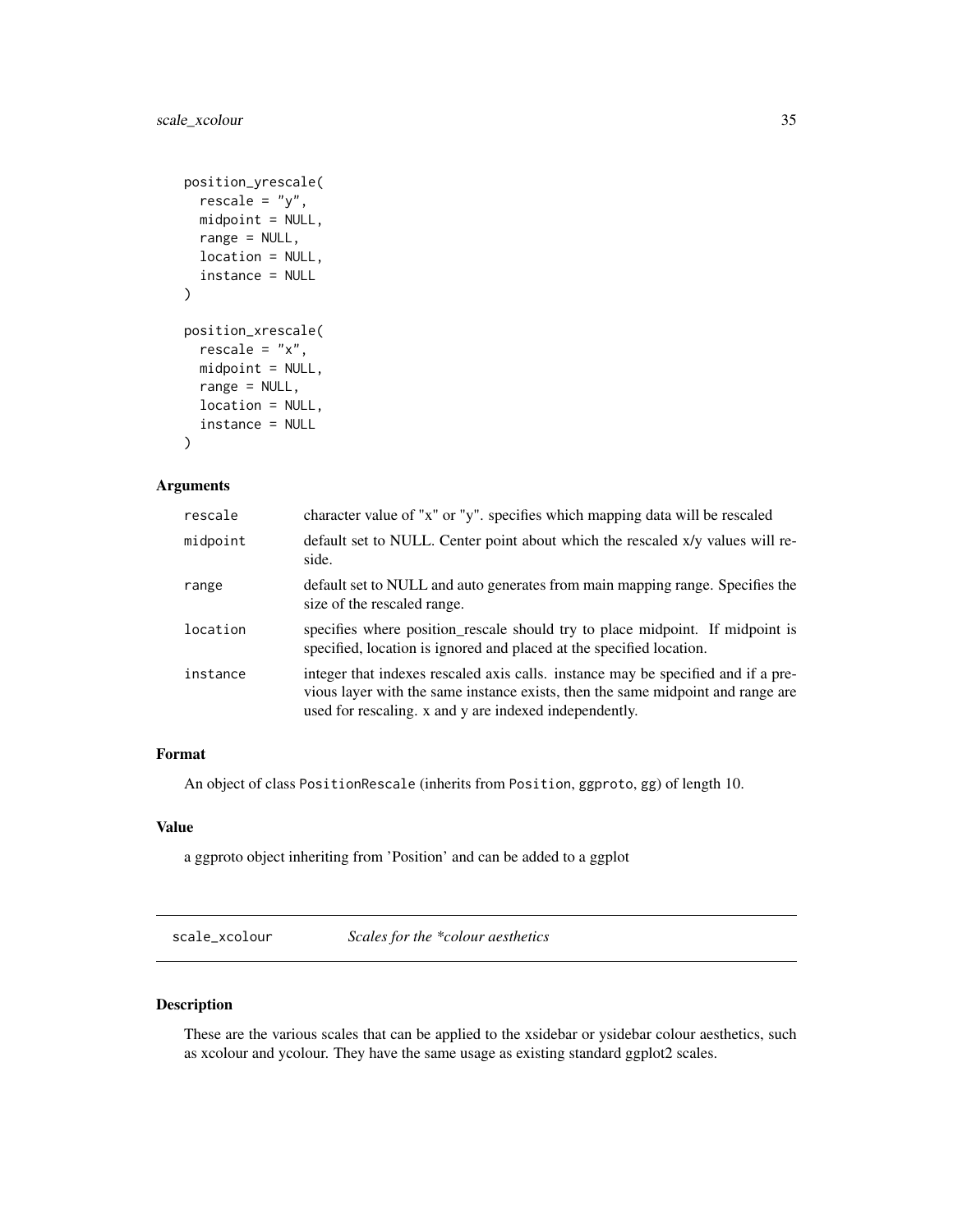<span id="page-35-0"></span>returns a ggproto object to be added to a ggplot

#### Related Functions

- scale\_xcolour\_hue
- scale\_ycolour\_hue
- scale\_xcolour\_discrete
- scale\_ycolour\_discrete
- scale\_xcolour\_continuous
- scale\_ycolour\_continuous
- scale\_xcolour\_manual
- scale\_ycolour\_manual
- scale\_xcolour\_gradient
- scale\_ycolour\_gradient
- scale\_xcolour\_gradientn
- scale\_ycolour\_gradientn

scale\_xfill *Scales for the \*fill aesthetics*

#### Description

These are the various scales that can be applied to the xsidebar or ysidebar fill aesthetics, such as xfill and yfill. They have the same usage as existing standard ggplot2 scales.

# Value

returns a ggproto object to be added to a ggplot

#### Related Functions

- scale\_xfill\_hue
- scale\_yfill\_hue
- scale\_xfill\_discrete
- scale\_yfill\_discrete
- scale\_xfill\_continuous
- scale\_yfill\_continuous
- scale\_xfill\_manual
- scale\_yfill\_manual
- scale\_xfill\_gradient
- scale\_yfill\_gradient
- scale\_xfill\_gradientn
- scale\_yfill\_gradientn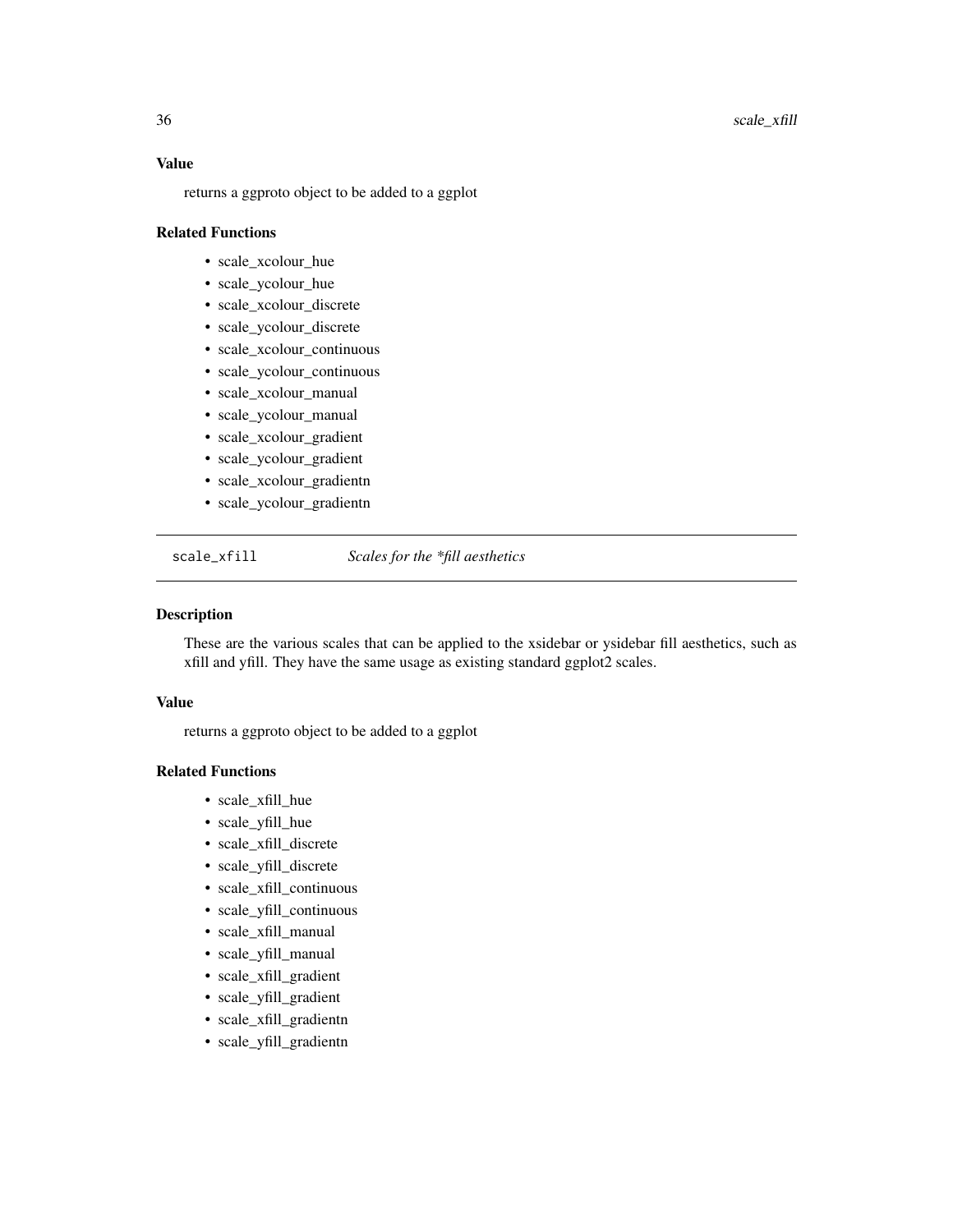# <span id="page-36-0"></span>Description

scale\_ycolour\_hue scale\_ycolour\_manual scale\_ycolour\_gradient scale\_ycolour\_discrete scale\_ycolour\_discrete scale\_ycolour\_continuous scale\_ycolour\_continuous

scale\_yfill\_hue *scale\_yfill\_hue*

# Description

scale\_yfill\_hue scale\_yfill\_manual scale\_yfill\_gradient scale\_yfill\_discrete scale\_yfill\_continuous

stat\_summarise *Summarise by grouping variable*

# Description

Applies a function to a specified grouping variable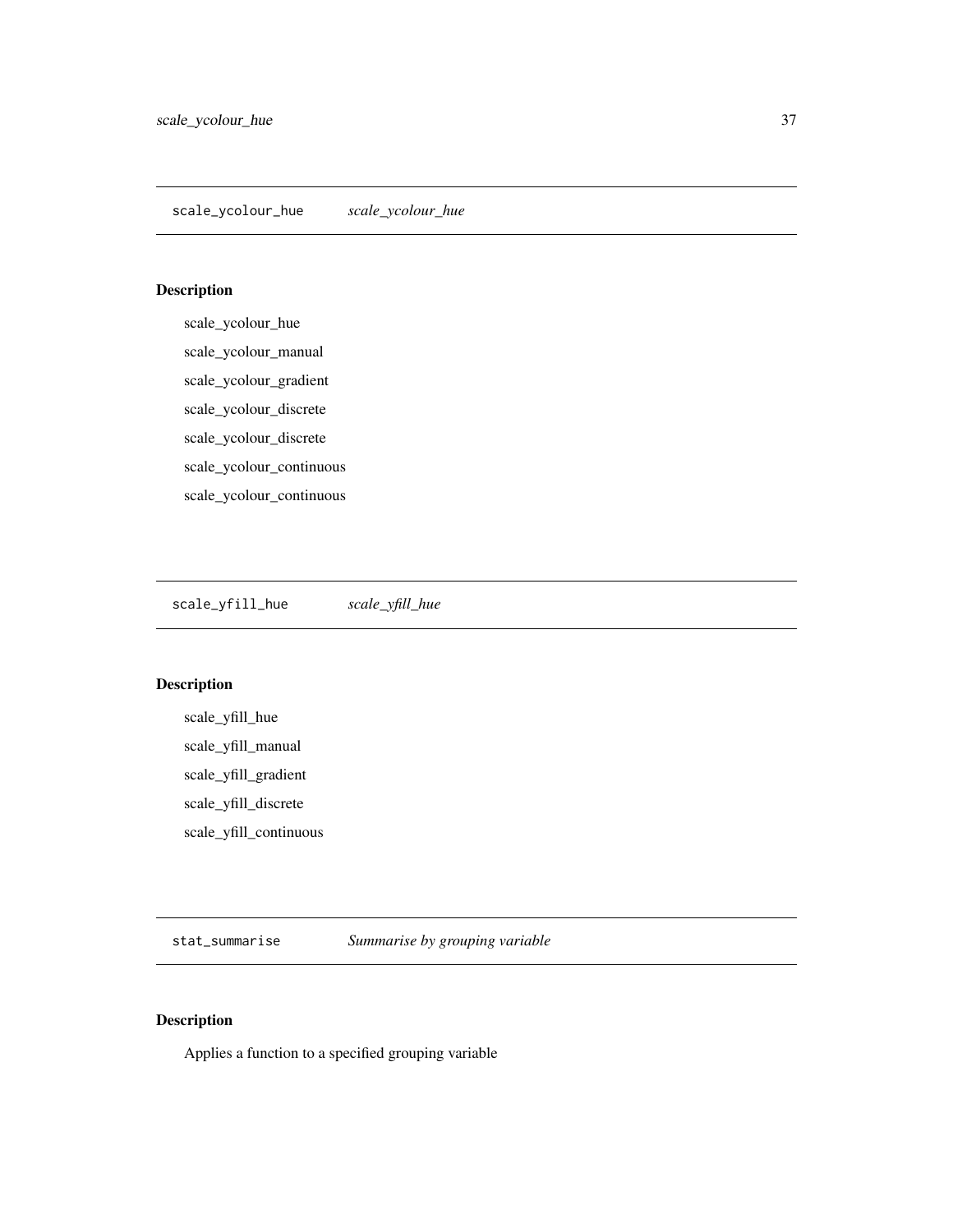# Usage

```
stat_summarise(
 mapping = NULL,
 data = NULL,geom = "bar",position = "identity",
  ...,
 fun = NULL,args = list(),show.legend = NA,
  inherit.aes = TRUE
\mathcal{L}stat_summarize(
 mapping = NULL,
 data = NULL,geom = "bar",
 position = "identity",
  ...,
  fun = NULL,args = list(),show.legend = NA,
 inherit.aes = TRUE
\mathcal{L}
```

| mapping  | Set of aesthetic mappings created by aes() or aes_(). If specified and inherit.aes<br>= TRUE (the default), it is combined with the default mapping at the top level of<br>the plot. You must supply mapping if there is no plot mapping. |  |
|----------|-------------------------------------------------------------------------------------------------------------------------------------------------------------------------------------------------------------------------------------------|--|
| data     | The data to be displayed in this layer. There are three options:                                                                                                                                                                          |  |
|          | If NULL, the default, the data is inherited from the plot data as specified in the<br>call to $ggplot()$ .                                                                                                                                |  |
|          | A data frame, or other object, will override the plot data. All objects will be<br>fortified to produce a data frame. See fortify() for which variables will be<br>created.                                                               |  |
|          | A function will be called with a single argument, the plot data. The return<br>value must be a data. frame, and will be used as the layer data. A function<br>can be created from a formula (e.g. $\sim$ head(.x, 10)).                   |  |
| geom     | The geometric object to use display the data                                                                                                                                                                                              |  |
| position | Position adjustment, either as a string, or the result of a call to a position adjust-<br>ment function.                                                                                                                                  |  |
| $\cdots$ | additional arguments to pass to layer.                                                                                                                                                                                                    |  |
| fun      | Summarising function to use. If no function provided it will default to length.                                                                                                                                                           |  |
| args     | List of additional arguments passed to the function.                                                                                                                                                                                      |  |

<span id="page-37-0"></span>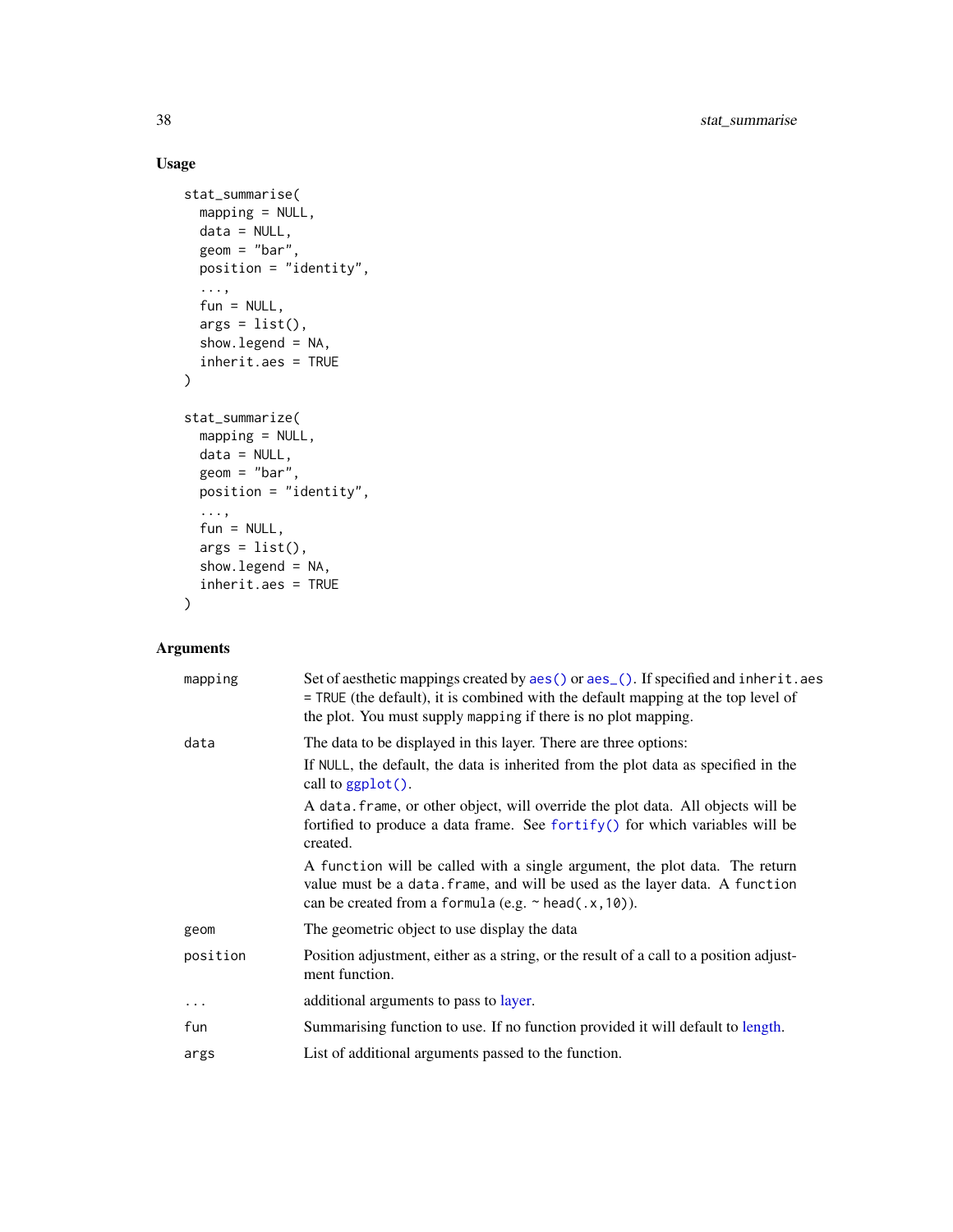<span id="page-38-0"></span>

| show.legend | logical. Should this layer be included in the legends? NA, the default, includes if                                                                               |
|-------------|-------------------------------------------------------------------------------------------------------------------------------------------------------------------|
|             | any aesthetics are mapped. FALSE never includes, and TRUE always includes. It                                                                                     |
|             | can also be a named logical vector to finely select the aesthetics to display.                                                                                    |
| inherit.aes | If FALSE, overrides the default aesthetics, rather than combining with them.<br>This is most useful for helper functions that define both data and aesthetics and |
|             | shouldn't inherit behaviour from the default plot specification, e.g. borders().                                                                                  |

### Format

An object of class StatSummarise (inherits from Stat, ggproto, gg) of length 5.

An object of class StatSummarize (inherits from Stat, ggproto, gg) of length 5.

#### Value

A Layer object to be added to a ggplot

#### Aesthetics

Using stat\_summarise requires that you use domain as an aesthetic mapping. This allows you to summarise other data instead of assuming that x is the function's domain.

#### Examples

```
library(tidyr)
i <- gather(iris,"key","value",-Species)
ggplot(i, aes(Species, fill = key, domain = value)) +geom_bar(aes(y = after_stat(summarise)), stat = "summarise", fun = mean) +
   stat_summarise(aes(y = after_stat(summarise),
                  label = after_stat(summarise)),
                  position = position_stack(vjust = .5), geom = "text", fun = mean)
```
theme\_ggside\_grey *ggside custom themes*

#### Description

Theme elements to help customize the look and feel of [ggside'](#page-27-1)s side panels.

```
theme_ggside_grey(
 base_size = 11,
 base_family = ",
 base_line_size = base_size/22,
 base_rect_size = base_size/22
)
```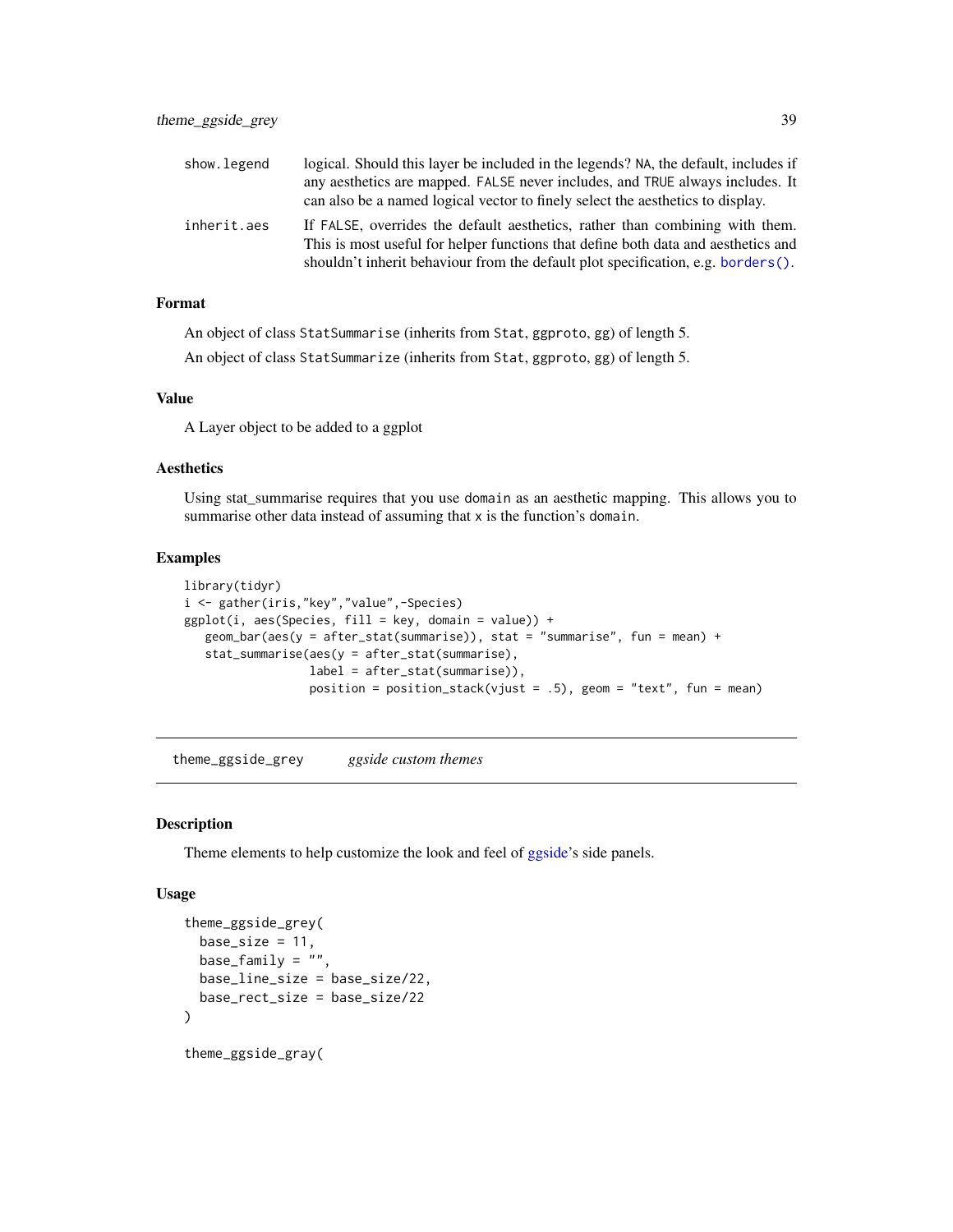```
base_size = 11,
 base_family = ",
 base_line_size = base_size/22,
 base_rect_size = base_size/22
\mathcal{L}theme_ggside_bw(
 base_size = 11,
 base_family = \overline{''''},
 base_line_size = base_size/22,
 base_rect_size = base_size/22
\mathcal{L}theme_ggside_linedraw(
 base_size = 11,
 base_family = ",
 base_line_size = base_size/22,
 base_rect_size = base_size/22
\mathcal{L}theme_ggside_light(
 base_size = 11,
 base_family = "",
 base_line_size = base_size/22,
 base_rect_size = base_size/22
\mathcal{L}theme_ggside_dark(
 base_size = 11,
 base_family = "",
 base_line_size = base_size/22,
 base_rect_size = base_size/22
\mathcal{L}theme_ggside_minimal(
 base_size = 11,
 base_family = "",
 base_line_size = base_size/22,
 base_rect_size = base_size/22
\mathcal{L}theme_ggside_classic(
 base_size = 11,
 base_family = ",
 base_line_size = base_size/22,
 base_rect_size = base_size/22
)
```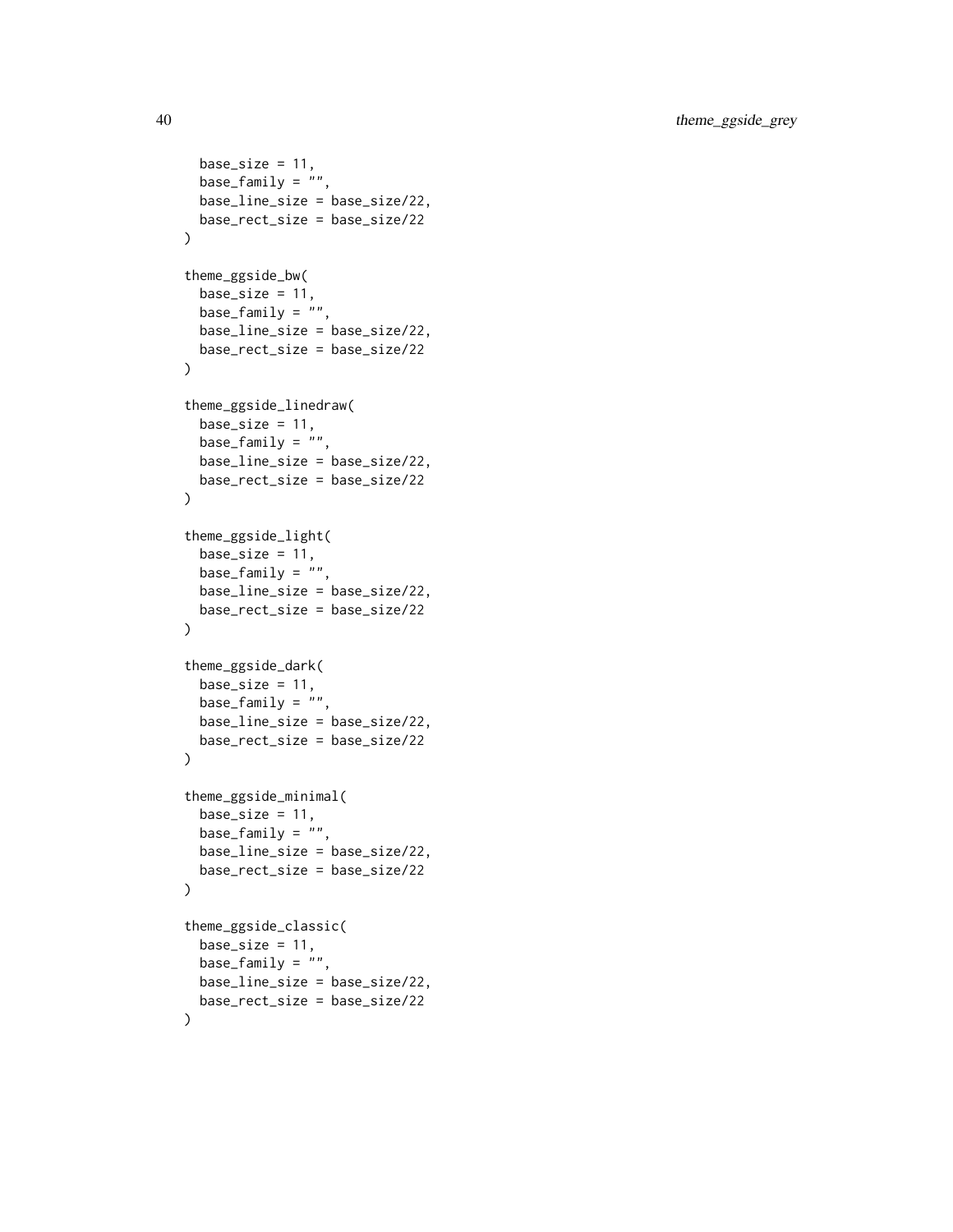# <span id="page-40-0"></span>theme\_ggside\_grey 41

```
theme_ggside_void(
 base_size = 11,
 base_family = "",
 base_line_size = base_size/22,
 base_rect_size = base_size/22
)
```
#### Arguments

| base size   | base font size, given in pts.              |
|-------------|--------------------------------------------|
| base_family | base font family                           |
|             | base_line_size base size for line elements |
|             | base_rect_size base size for rect elements |

#### Details

Incomplete themes:

Unlike the complete themes like [theme\\_grey,](#page-0-0) ggside's variants are not considered "complete". This is because the user may want to specify the side panels separately from the theme of the main panel. This means that theme\_ggside\_\*() functions should be called after any of ggplot2's complete themes.

#### ggside theme elements

ggside.panel.scale, ggside.panel.scale.x, ggside.panel.scale.y

ggside.panel.spacing, ggside.panel.spacing.x, ggside.panel.spacing.y

ggside.panel.background  $\epsilon$  the side panels in the side panels in the side panel.background panel.background

ggside.panel.grid, ggside.panel.grid.major, ggside.panel.grid.minor, ggside.panel.grid.major.x, ggside.

ggside.axis.text, ggside.axis.text.x, ggside.axis.text.y, ggside.axis.text.x.top, ggside.axis.text.x.bo

ggside.axis.line, ggside.axis.line.x, ggside.axis.line.y, ggside.axis.line.x.top, ggside.axis.line.x.bo

ggside.axis.ticks, ggside.axis.ticks.x, ggside.axis.ticks.y, ggside.axis.ticks.x.top, ggside.axis.ticks

ggside.axis.ticks.length, ggside.axis.ticks.length.x, ggside.axis.ticks.length.y, ggside.axis.ticks.len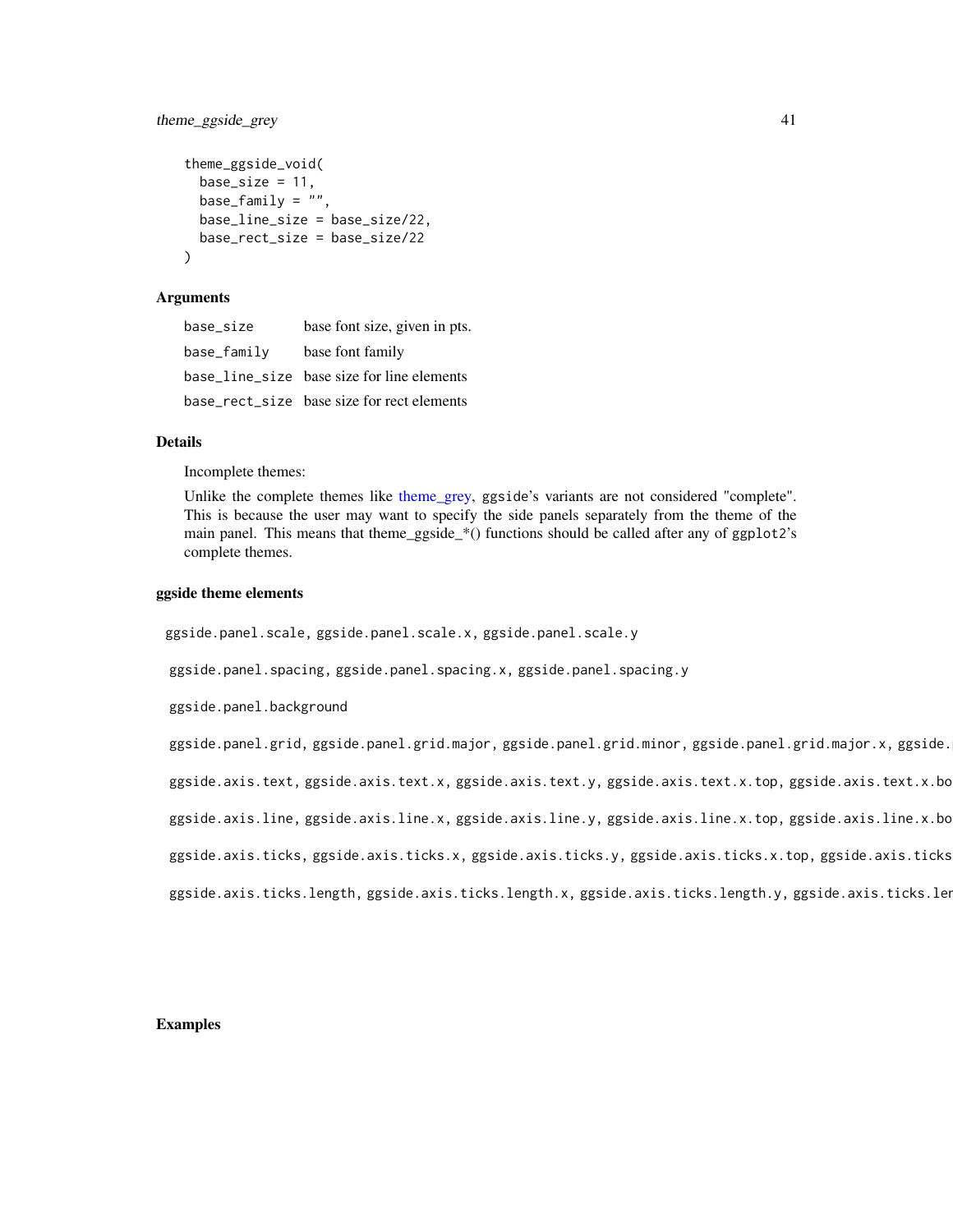```
library(ggplot2)
library(ggside)
p <- ggplot(iris, aes(Sepal.Width, Petal.Length, color = Species)) +
 geom_point() +
 geom_xsidedensity() +
 geom_ysidedensity() +
 theme_dark()
p
p + theme_ggside_classic()
p + theme_ggside_void()
p + theme_ggside_linedraw() +
theme(ggside.panel.border = element_rect(colour = "red"))
```
use\_xside\_aes *Extending base ggproto classes for ggside*

# Description

These ggproto classes are slightly modified from their respective inherited [ggproto](#page-0-0) class. The biggest difference is exposing 'x/yfill', 'x/ycolour', and 'x/ycolor' as viable aesthetic mappings.

#### Usage

```
use_xside_aes(data)
use_yside_aes(data)
parse_side_aes(data, params)
```
# Arguments

| data   | data passed internally             |
|--------|------------------------------------|
| params | params available to ggproto object |

### Value

ggproto object that is usually passed to [layer](#page-0-0)

<span id="page-41-0"></span>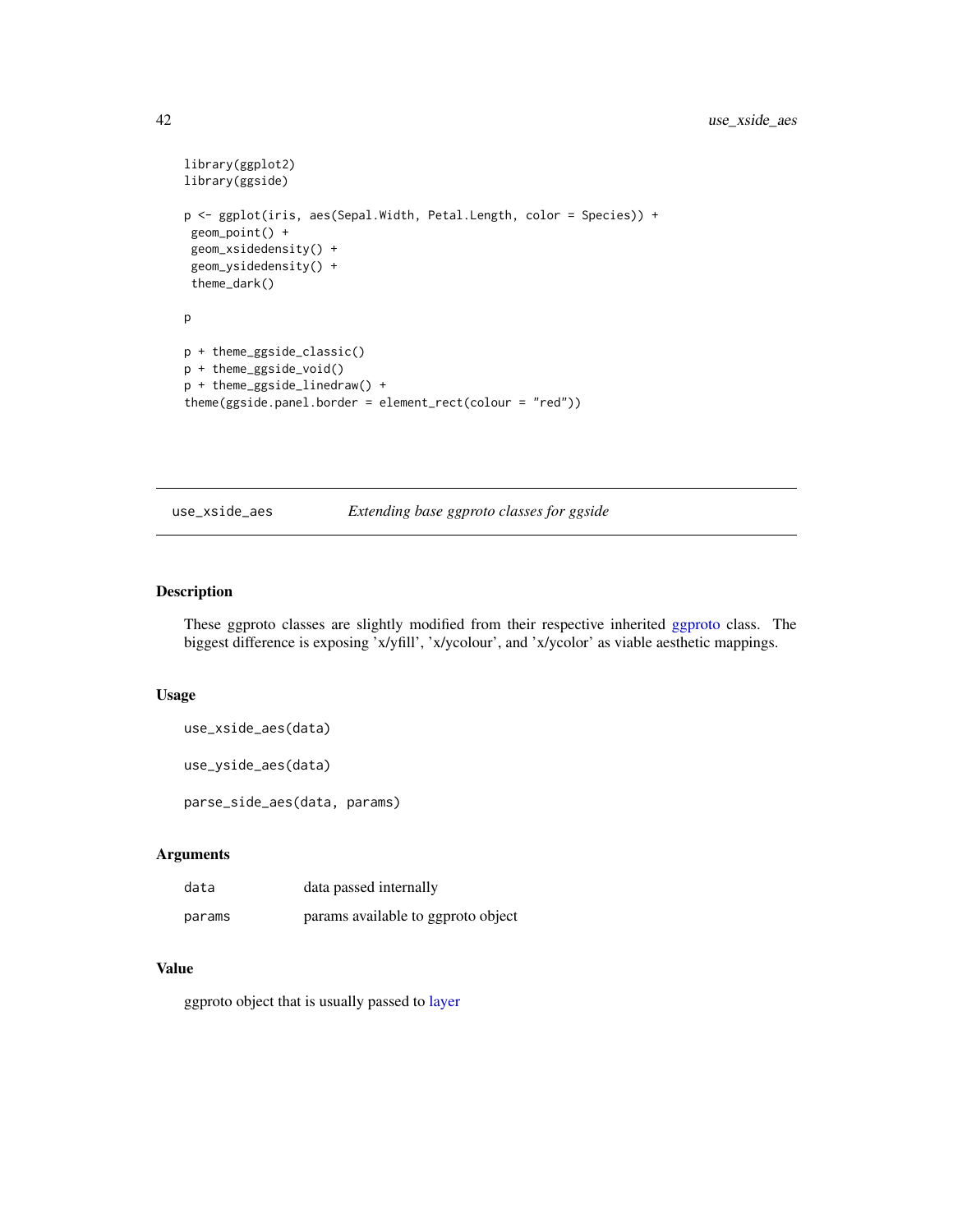<span id="page-42-1"></span><span id="page-42-0"></span>

#### Description

xside refers to the api of ggside. Any geom\_ with xside will plot its respective geometry along the x-axis per facet panel. By default the xside panel will plot above the main panel. This xside panel will always share the same scale as it's main panel, but is expected to have a separate y-axis scaling.

#### Value

geom\_xside\* return a XLayer object to be added to a ggplot

# New Aesthetics

All xside Geometries have xfill, xcolour/xcolor available for aesthetic mappings. These mappings behave exactly like the default counterparts except that they are considered separate scales. All xside geometries will use xfill over fill, but will default to fill if xfill is not provided. The same goes for xcolour in respects to colour. This comes in handy if you wish to map both fill to one geometry as continuous, you can still map xfill for a separate xside geometry without conflicts. See more information in vignette("ggside").

#### Exported Geometries

The following are the xside variants of the [ggplot2](#page-0-0) Geometries

- geom xsidebar
- [geom\\_xsideboxplot](#page-5-1)
- [geom\\_xsidecol](#page-2-2)
- [geom\\_xsidedensity](#page-9-1)
- [geom\\_xsidefreqpoly](#page-11-1)
- [geom\\_xsidehistogram](#page-12-1)
- [geom\\_xsideline](#page-15-1)
- [geom\\_xsidepath](#page-15-2)
- [geom\\_xsidepoint](#page-17-1)
- [geom\\_xsidetext](#page-21-1)
- [geom\\_xsidetile](#page-23-1)
- [geom\\_xsideviolin](#page-25-2)

#### See Also

[yside](#page-43-1)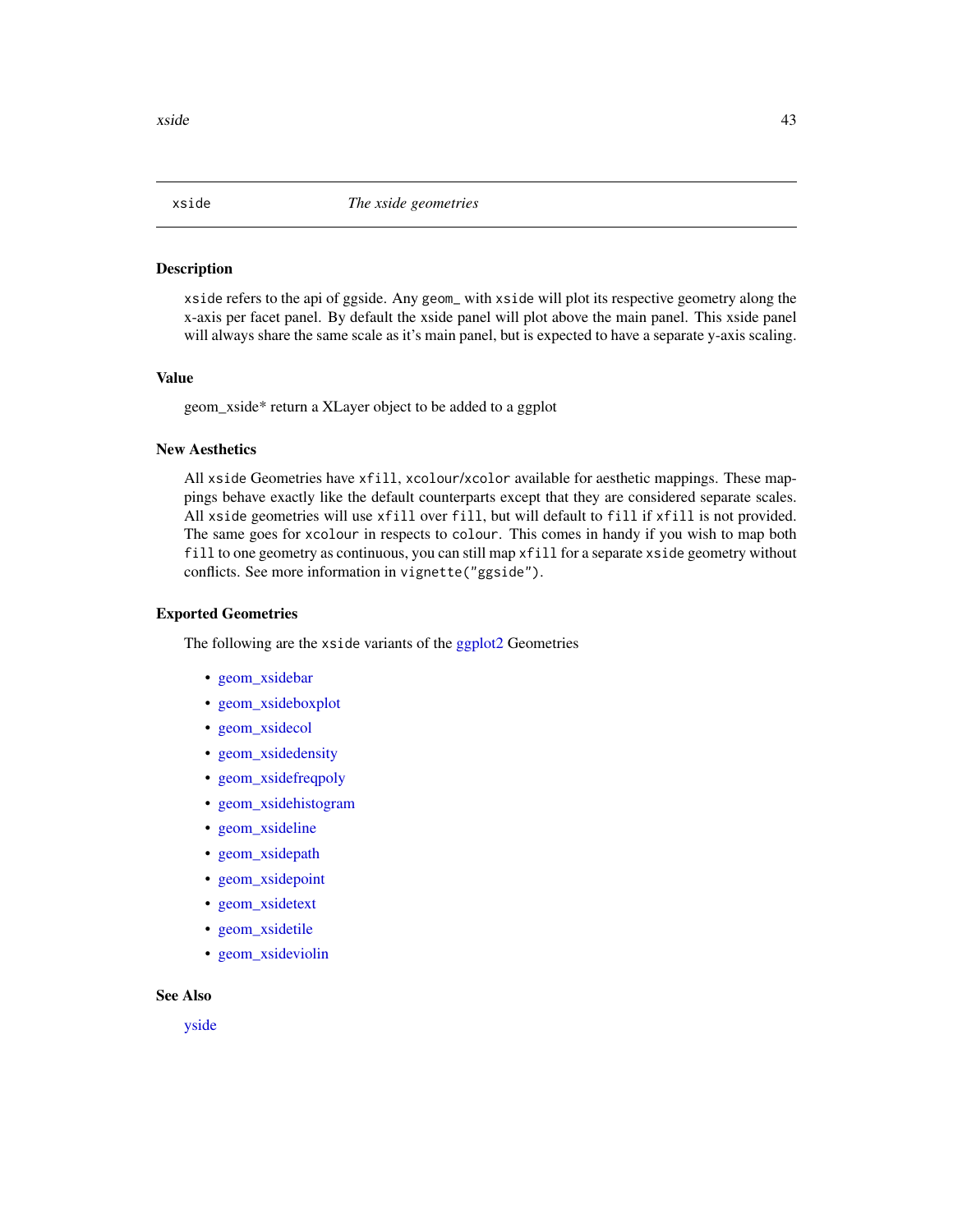#### <span id="page-43-1"></span><span id="page-43-0"></span>Description

yside refers to the api of ggside. Any geom\_ with yside will plot its respective geometry along the y-axis per facet panel. The yside panel will plot to the right of the main panel by default. This yside panel will always share the same scale as it's main panel, but is expected to have a separate x-axis scaling.

#### Value

geom\_yside\* return a YLayer object to be added to a ggplot

#### New Aesthetics

All yside Geometries have yfill, ycolour/ycolor available for aesthetic mappings. These mappings behave exactly like the default counterparts except that they are considered separate scales. All yside geometries will use yfill over fill, but will default to fill if yfill is not provided. The same goes for ycolour in respects to colour. This comes in handy if you wish to map both fill to one geometry as continuous, you can still map yfill for a separate yside geometry without conflicts. See more information in vignette("ggside").

#' @section Exported Geometries:

The following are the yside variants of the [ggplot2](#page-0-0) Geometries

- [geom\\_ysidebar](#page-2-2)
- [geom\\_ysideboxplot](#page-5-2)
- [geom\\_ysidecol](#page-2-2)
- [geom\\_ysidedensity](#page-9-2)
- [geom\\_ysidefreqpoly](#page-11-2)
- [geom\\_ysidehistogram](#page-12-2)
- [geom\\_ysideline](#page-15-2)
- [geom\\_ysidepath](#page-15-2)
- [geom\\_ysidepoint](#page-17-2)
- [geom\\_ysidetext](#page-21-2)
- [geom\\_ysidetile](#page-23-2)
- [geom\\_ysideviolin](#page-25-1)

# See Also

[xside](#page-42-1)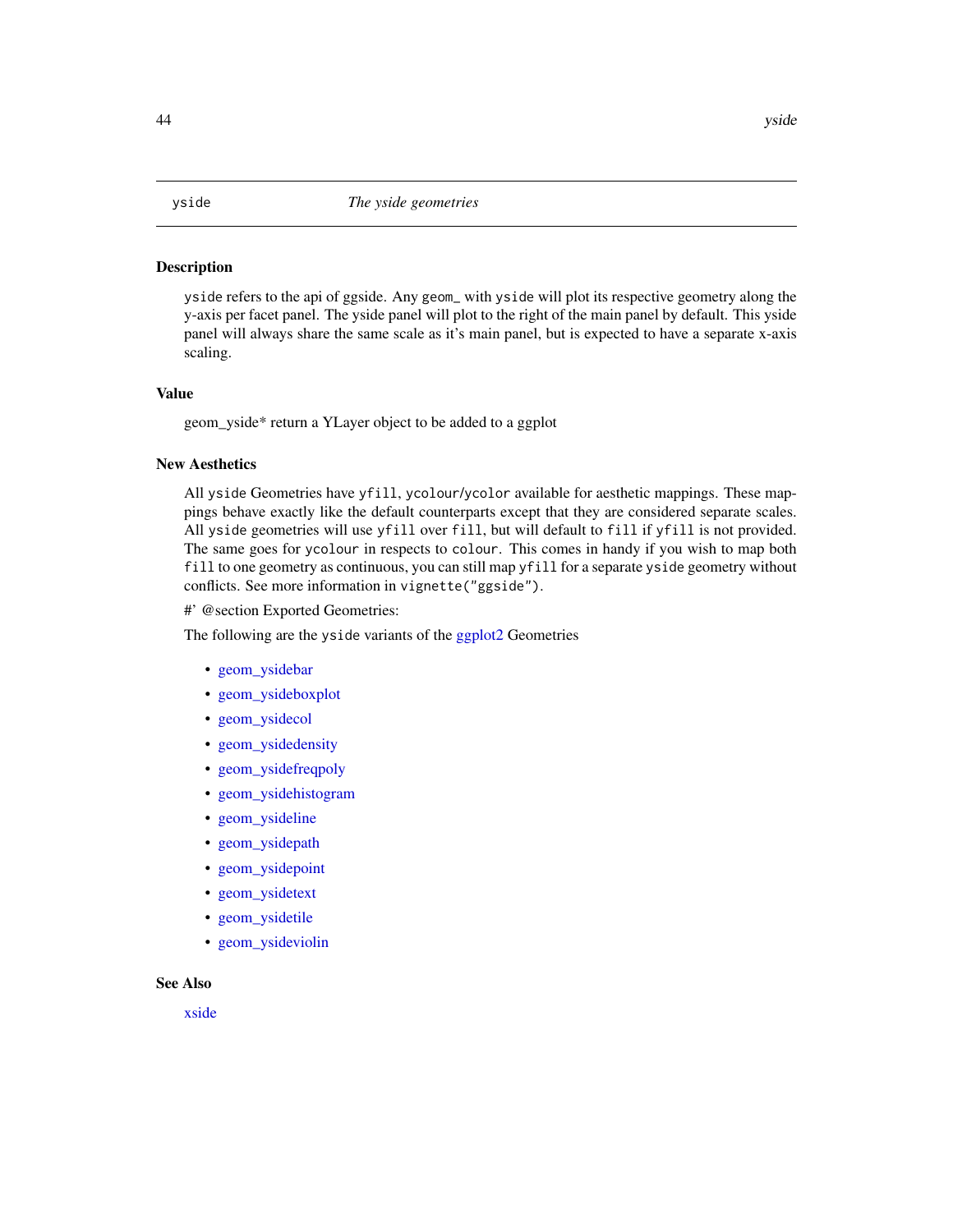# <span id="page-44-0"></span>**Index**

∗ datasets ggside-ggproto-facets, [29](#page-28-0) position\_rescale, [34](#page-33-0) stat\_summarise, [37](#page-36-0) use\_xside\_aes, [42](#page-41-0) aes(), *[4](#page-3-0)*, *[7](#page-6-0)*, *[11,](#page-10-0) [12](#page-11-0)*, *[14](#page-13-0)*, *[17](#page-16-0)*, *[19,](#page-18-0) [20](#page-19-0)*, *[23,](#page-22-0) [24](#page-23-0)*, *[26](#page-25-0)*, *[38](#page-37-0)* aes\_(), *[4](#page-3-0)*, *[7](#page-6-0)*, *[11,](#page-10-0) [12](#page-11-0)*, *[14](#page-13-0)*, *[17](#page-16-0)*, *[19,](#page-18-0) [20](#page-19-0)*, *[23,](#page-22-0) [24](#page-23-0)*, *[26](#page-25-0)*, *[38](#page-37-0)* as\_ggsideCoord, [2](#page-1-0) as\_ggsideFacet *(*ggside-ggproto-facets*)*, [29](#page-28-0) borders(), *[5](#page-4-0)*, *[9](#page-8-0)*, *[11](#page-10-0)*, *[13](#page-12-0)*, *[15](#page-14-0)*, *[17](#page-16-0)*, *[19](#page-18-0)*, *[21](#page-20-0)*, *[23](#page-22-0)*, *[25](#page-24-0)*, *[27](#page-26-0)*, *[39](#page-38-0)* check\_scales\_collapse *(*ggside-ggproto-facets*)*, [29](#page-28-0) coord\_cartesian(), *[31](#page-30-0)* expansion(), *[31](#page-30-0)*, *[33](#page-32-0)* FacetGrid, *[30](#page-29-0)* FacetNull, *[30](#page-29-0)* FacetSideGrid, *[29](#page-28-0)* FacetSideGrid *(*ggside-ggproto-facets*)*, [29](#page-28-0) FacetSideNull, *[29](#page-28-0)* FacetSideNull *(*ggside-ggproto-facets*)*, [29](#page-28-0) FacetSideWrap, *[29](#page-28-0)* FacetSideWrap *(*ggside-ggproto-facets*)*, [29](#page-28-0) FacetWrap, *[30](#page-29-0)* fortify(), *[4](#page-3-0)*, *[7](#page-6-0)*, *[11](#page-10-0)*, *[13,](#page-12-0) [14](#page-13-0)*, *[17](#page-16-0)*, *[19](#page-18-0)*, *[21](#page-20-0)*, *[23,](#page-22-0) [24](#page-23-0)*, *[27](#page-26-0)*, *[38](#page-37-0)* geom\_\*freqpoly *(*geom\_xsidefreqpoly*)*, [12](#page-11-0)

geom\_\*sidebar *(*geom\_xsidebar*)*, [3](#page-2-0) geom\_\*sidebar(), *[15](#page-14-0)*

geom\_\*sideboxplot, *[27](#page-26-0)* geom\_\*sideboxplot *(*geom\_xsideboxplot*)*, [6](#page-5-0) geom\_\*sidedensity *(*geom\_xsidedensity*)*, [10](#page-9-0) geom\_\*sidehistogram *(*geom\_xsidehistogram*)*, [13](#page-12-0) geom\_\*sideline *(*geom\_xsideline*)*, [16](#page-15-0) geom\_\*sidepoint *(*geom\_xsidepoint*)*, [18](#page-17-0) geom\_\*sidesegment *(*geom\_xsidesegment*)*, [20](#page-19-0) geom\_\*sidetext *(*geom\_xsidetext*)*, [22](#page-21-0) geom\_\*sidetile *(*geom\_xsidetile*)*, [24](#page-23-0) geom\_\*sideviolin, *[9](#page-8-0)* geom\_\*sideviolin *(*geom\_xsideviolin*)*, [26](#page-25-0) geom\_bar, *[3](#page-2-0)* geom\_boxplot, *[6](#page-5-0)* geom\_col, *[3](#page-2-0)* geom\_density, *[10](#page-9-0)* geom\_freqpoly, *[12](#page-11-0)* geom\_histogram, *[13](#page-12-0)* geom\_line, *[16](#page-15-0)* geom\_path, *[16](#page-15-0)* geom\_point, *[18](#page-17-0)* geom\_segment, *[20](#page-19-0)* geom\_text, *[22](#page-21-0)* geom\_tile, *[24](#page-23-0)* geom\_violin, *[26](#page-25-0)* geom\_xsidebar, *[3](#page-2-0)*, [3,](#page-2-0) *[43](#page-42-0)* geom\_xsideboxplot, *[6](#page-5-0)*, [6,](#page-5-0) *[43](#page-42-0)* geom\_xsidecol, *[3](#page-2-0)*, *[43](#page-42-0)* geom\_xsidecol *(*geom\_xsidebar*)*, [3](#page-2-0) geom\_xsidedensity, *[10](#page-9-0)*, [10,](#page-9-0) *[43](#page-42-0)* geom\_xsidefreqpoly, *[12](#page-11-0)*, [12,](#page-11-0) *[43](#page-42-0)* geom\_xsidehistogram, *[5](#page-4-0)*, *[13](#page-12-0)*, [13,](#page-12-0) *[43](#page-42-0)* geom\_xsideline, [16,](#page-15-0) *[43](#page-42-0)* geom\_xsidepath, *[43](#page-42-0)* geom\_xsidepath *(*geom\_xsideline*)*, [16](#page-15-0) geom\_xsidepoint, [18,](#page-17-0) *[43](#page-42-0)* geom\_xsidepoint(), *[18](#page-17-0)*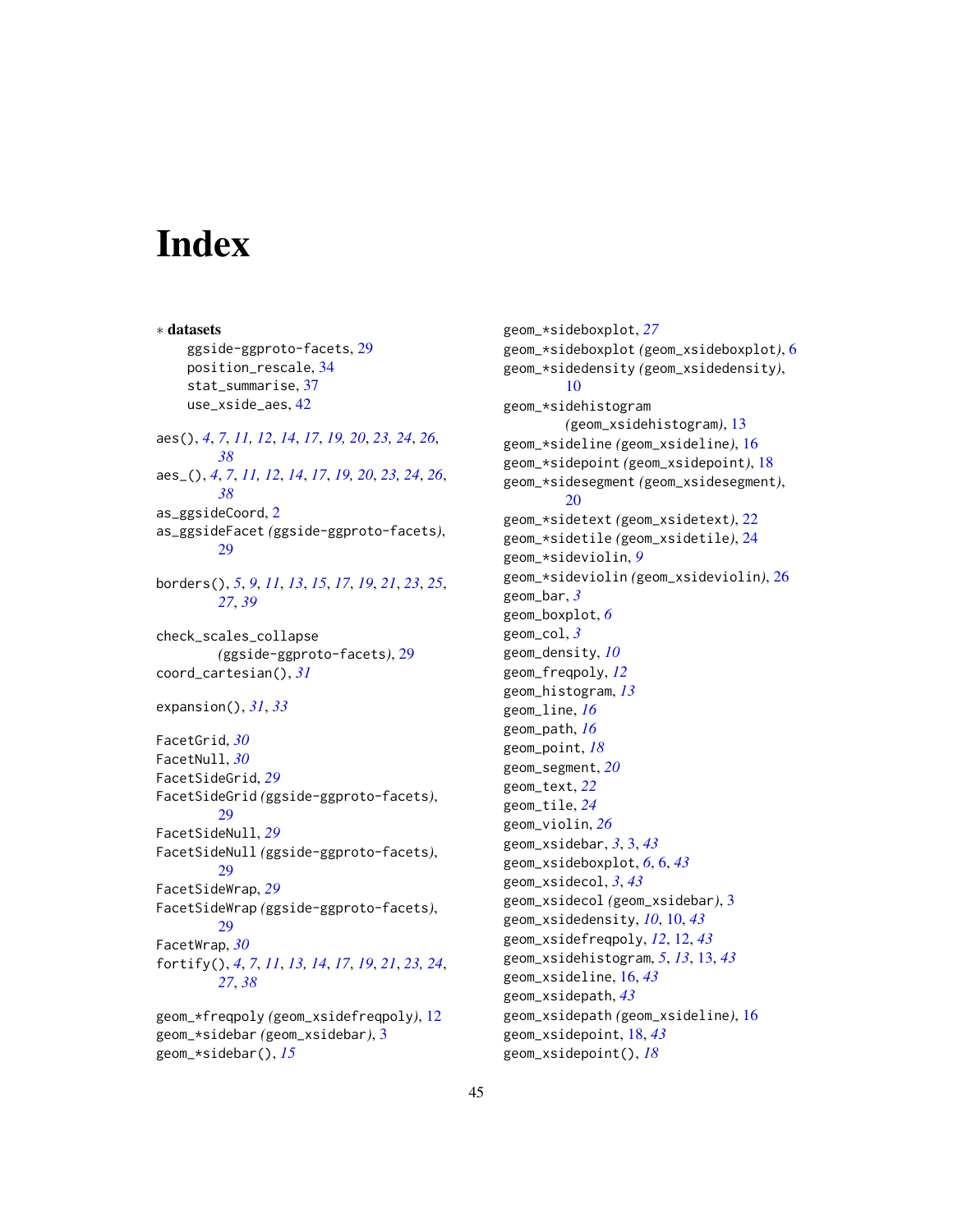```
geom_xsidesegment, 20
geom_xsidetext, 22, 43
geom_xsidetile, 24, 43
geom_xsideviolin, 26, 43
geom_ysidebar, 3, 44
geom_ysidebar (geom_xsidebar), 3
geom_ysideboxplot, 6, 44
geom_ysideboxplot (geom_xsideboxplot), 6
geom_ysidecol, 3, 44
geom_ysidecol (geom_xsidebar), 3
geom_ysidedensity, 10, 44
geom_ysidedensity (geom_xsidedensity),
        10
geom_ysidefreqpoly, 12, 44
geom_ysidefreqpoly
        (geom_xsidefreqpoly), 12
geom_ysidehistogram, 5, 13, 44
geom_ysidehistogram
        (geom_xsidehistogram), 13
geom_ysideline, 44
geom_ysideline (geom_xsideline), 16
geom_ysidepath, 44
geom_ysidepath (geom_xsideline), 16
geom_ysidepoint, 44
geom_ysidepoint (geom_xsidepoint), 18
geom_ysidepoint(), 18
geom_ysidesegment (geom_xsidesegment),
        20
geom_ysidetext, 44
geom_ysidetext (geom_xsidetext), 22
geom_ysidetile, 44
geom_ysidetile (geom_xsidetile), 24
geom_ysideviolin, 44
geom_ysideviolin (geom_xsideviolin), 26
GeomXsidebar (use_xside_aes), 42
GeomXsideboxplot (use_xside_aes), 42
GeomXsidecol (use_xside_aes), 42
GeomXsidedensity (use_xside_aes), 42
GeomXsideline (use_xside_aes), 42
GeomXsidepath (use_xside_aes), 42
GeomXsidepoint (use_xside_aes), 42
GeomXsidesegment (use_xside_aes), 42
GeomXsidetext (use_xside_aes), 42
GeomXsidetile (use_xside_aes), 42
GeomXsideviolin (use_xside_aes), 42
GeomYsidebar (use_xside_aes), 42
GeomYsideboxplot (use_xside_aes), 42
GeomYsidecol (use_xside_aes), 42
```

```
GeomYsidedensity (use_xside_aes), 42
GeomYsideline (use_xside_aes), 42
GeomYsidepath (use_xside_aes), 42
GeomYsidepoint (use_xside_aes), 42
GeomYsidesegment (use_xside_aes), 42
GeomYsidetext (use_xside_aes), 42
GeomYsidetile (use_xside_aes), 42
GeomYsideviolin (use_xside_aes), 42
ggplot(), 4, 7, 11, 12, 14, 17, 19, 20, 23, 24,
        26, 38
ggplot2, 30, 43, 44
ggproto, 42
ggside, 28, 39
ggside-ggproto-facets, 29
ggside-ggproto-geoms (use_xside_aes), 42
ggside-scales-continuous, 30
ggside-scales-discrete, 33
ggside-theme (theme_ggside_grey), 39
grid::arrow(), 18
guides(), 32, 33
```
is.ggside, [34](#page-33-0) is.ggside\_layer *(*is.ggside*)*, [34](#page-33-0) is.ggside\_options *(*is.ggside*)*, [34](#page-33-0) is.ggside\_scale *(*is.ggside*)*, [34](#page-33-0)

lambda, *[31,](#page-30-0) [32](#page-31-0)* layer, *[38](#page-37-0)*, *[42](#page-41-0)* layer(), *[4](#page-3-0)*, *[7](#page-6-0)*, *[11](#page-10-0)*, *[13](#page-12-0)*, *[15](#page-14-0)*, *[18,](#page-17-0) [19](#page-18-0)*, *[21](#page-20-0)*, *[23](#page-22-0)*, *[25](#page-24-0)*, *[27](#page-26-0)* length, *[38](#page-37-0)*

map\_data\_ggside *(*ggside-ggproto-facets*)*, [29](#page-28-0)

```
parse_side_aes (use_xside_aes), 42
position_rescale, 34
position_xrescale (position_rescale), 34
position_yrescale (position_rescale), 34
PositionRescale (position_rescale), 34
```
scale\_x\_continuous, *[30](#page-29-0)* scale\_x\_discrete, *[33](#page-32-0)* scale\_xcolor *(*scale\_xcolour*)*, [35](#page-34-0) scale\_xcolor\_continuous *(*scale\_xcolour*)*, [35](#page-34-0) scale\_xcolor\_discrete *(*scale\_xcolour*)*, [35](#page-34-0) scale\_xcolor\_gradientn *(*scale\_xcolour*)*, [35](#page-34-0)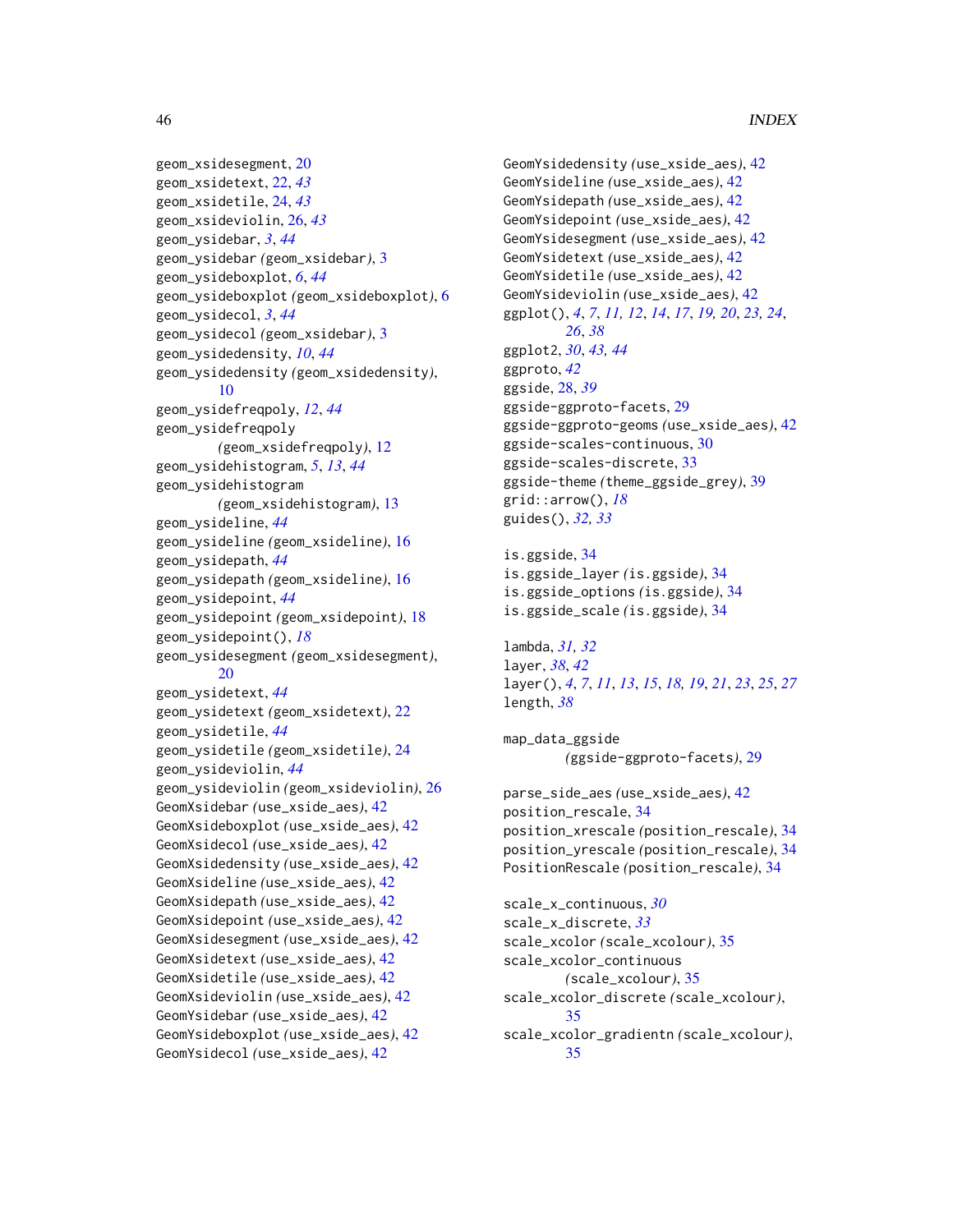### INDEX 47

scale\_xcolor\_manual *(*scale\_xcolour*)*, [35](#page-34-0) scale\_xcolour, [35](#page-34-0) scale\_xcolour\_continuous *(*scale\_xcolour*)*, [35](#page-34-0) scale\_xcolour\_discrete *(*scale\_xcolour*)*, [35](#page-34-0) scale\_xcolour\_gradient *(*scale\_xcolour*)*, [35](#page-34-0) scale\_xcolour\_gradientn *(*scale\_xcolour*)*, [35](#page-34-0) scale\_xcolour\_hue *(*scale\_xcolour*)*, [35](#page-34-0) scale\_xcolour\_manual *(*scale\_xcolour*)*, [35](#page-34-0) scale\_xfill, [36](#page-35-0) scale\_xfill\_continuous *(*scale\_xfill*)*, [36](#page-35-0) scale\_xfill\_discrete *(*scale\_xfill*)*, [36](#page-35-0) scale\_xfill\_gradient *(*scale\_xfill*)*, [36](#page-35-0) scale\_xfill\_gradientn *(*scale\_xfill*)*, [36](#page-35-0) scale\_xfill\_hue *(*scale\_xfill*)*, [36](#page-35-0) scale\_xfill\_manual *(*scale\_xfill*)*, [36](#page-35-0) scale\_xsidey\_continuous, *[30](#page-29-0)* scale\_xsidey\_continuous *(*ggside-scales-continuous*)*, [30](#page-29-0) scale\_xsidey\_discrete, *[33](#page-32-0)* scale\_xsidey\_discrete *(*ggside-scales-discrete*)*, [33](#page-32-0) scale\_y\_continuous, *[30](#page-29-0)* scale\_y\_discrete, *[33](#page-32-0)* scale\_ycolor *(*scale\_xcolour*)*, [35](#page-34-0) scale\_ycolor\_continuous *(*scale\_ycolour\_hue*)*, [37](#page-36-0) scale\_ycolor\_discrete *(*scale\_ycolour\_hue*)*, [37](#page-36-0) scale\_ycolor\_gradientn *(*scale\_ycolour\_hue*)*, [37](#page-36-0) scale\_ycolor\_manual *(*scale\_ycolour\_hue*)*, [37](#page-36-0) scale\_ycolour *(*scale\_xcolour*)*, [35](#page-34-0) scale\_ycolour\_continuous *(*scale\_ycolour\_hue*)*, [37](#page-36-0) scale\_ycolour\_discrete *(*scale\_ycolour\_hue*)*, [37](#page-36-0) scale\_ycolour\_gradient *(*scale\_ycolour\_hue*)*, [37](#page-36-0) scale\_ycolour\_gradientn *(*scale\_ycolour\_hue*)*, [37](#page-36-0) scale\_ycolour\_hue, [37](#page-36-0) scale\_ycolour\_manual *(*scale\_ycolour\_hue*)*, [37](#page-36-0)

scale\_yfill *(*scale\_xfill*)*, [36](#page-35-0) scale\_yfill\_continuous *(*scale\_yfill\_hue*)*, [37](#page-36-0) scale\_yfill\_discrete *(*scale\_yfill\_hue*)*, [37](#page-36-0) scale\_yfill\_gradient *(*scale\_yfill\_hue*)*, [37](#page-36-0) scale\_yfill\_gradientn *(*scale\_xfill*)*, [36](#page-35-0) scale\_yfill\_hue, [37](#page-36-0) scale\_yfill\_manual *(*scale\_yfill\_hue*)*, [37](#page-36-0) scale\_ysidex\_continuous, *[30](#page-29-0)* scale\_ysidex\_continuous *(*ggside-scales-continuous*)*, [30](#page-29-0) scale\_ysidex\_discrete, *[33](#page-32-0)* scale\_ysidex\_discrete *(*ggside-scales-discrete*)*, [33](#page-32-0) scales::boxcox\_trans(), *[32](#page-31-0)* scales::censor(), *[32](#page-31-0)* scales::extended\_breaks(), *[31](#page-30-0)* scales::squish(), *[32](#page-31-0)* scales::squish\_infinite(), *[32](#page-31-0)* scales::trans\_new(), *[32](#page-31-0)* sidePanelLayout *(*ggside-ggproto-facets*)*, [29](#page-28-0) stat\_summarise, [37](#page-36-0) stat\_summarize *(*stat\_summarise*)*, [37](#page-36-0) StatSummarise *(*stat\_summarise*)*, [37](#page-36-0) StatSummarize *(*stat\_summarise*)*, [37](#page-36-0) theme\_ggside\_bw *(*theme\_ggside\_grey*)*, [39](#page-38-0) theme\_ggside\_classic *(*theme\_ggside\_grey*)*, [39](#page-38-0) theme\_ggside\_dark *(*theme\_ggside\_grey*)*, [39](#page-38-0) theme\_ggside\_gray *(*theme\_ggside\_grey*)*, [39](#page-38-0) theme\_ggside\_grey, [39](#page-38-0) theme\_ggside\_light *(*theme\_ggside\_grey*)*, [39](#page-38-0) theme\_ggside\_linedraw *(*theme\_ggside\_grey*)*, [39](#page-38-0) theme\_ggside\_minimal *(*theme\_ggside\_grey*)*, [39](#page-38-0) theme\_ggside\_void *(*theme\_ggside\_grey*)*, [39](#page-38-0) theme\_grey, *[41](#page-40-0)* transformation object, *[31](#page-30-0)*

use\_xside\_aes, [42](#page-41-0)